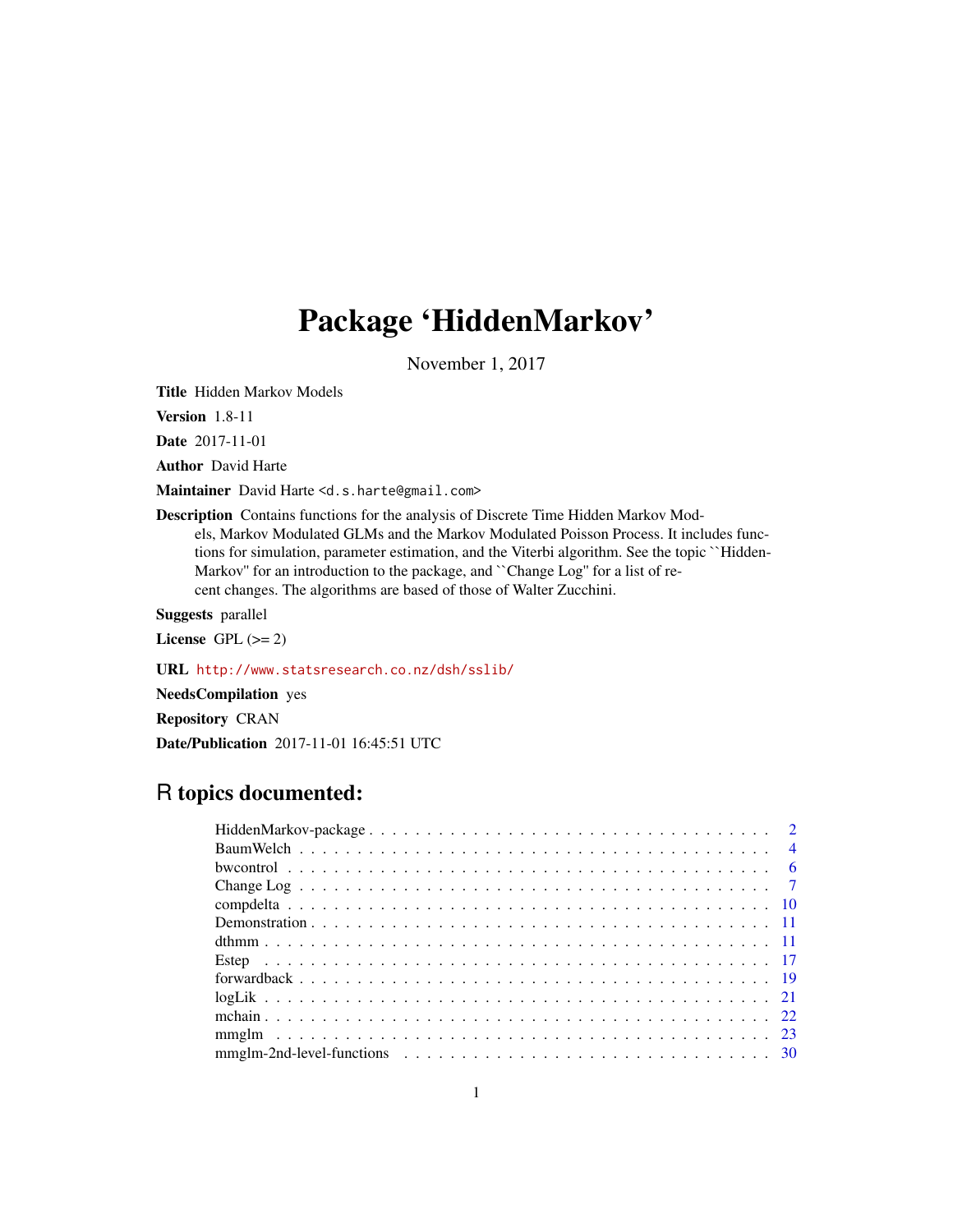<span id="page-1-0"></span>

| Index |  |
|-------|--|

HiddenMarkov-package *Overview of Package HiddenMarkov*

# <span id="page-1-1"></span>Description

In this topic we give an overview of the package.

# Classes of Hidden Markov Models Analysed

The classes of models currently fitted by the package are listed below. Each are defined within an object that contains the data, current parameter values, and other model characteristics.

Discrete Time Hidden Markov Model: is described under the topic [dthmm](#page-10-1). This model can be simulated or fitted to data by defining the required model structure within an object of class ["dthmm"](#page-10-1).

Markov Modulated Generalised Linear Model: is described under the topic [mmglm1](#page-22-1).

Markov Modulated Generalised Linear Longitudinal Model: is described under the topic [mmglmlong1](#page-22-1).

Markov Modulated Poisson Process: is described under the topic [mmpp](#page-30-1). This model can be simulated or fitted to data by defining the required model structure within an object of class ["mmpp"](#page-30-1).

# Main Tasks Performed by the Package

The main tasks performed by the package are listed below. These can be achieved by calling the appropriate generic function.

Simulation of HMMs: can be performed by the function [simulate](#page-43-1).

Parameter Estimation: can be performed by the functions [BaumWelch](#page-3-1) (EM algorithm), or [neglogLik](#page-36-1) together with [nlm](#page-0-0) or [optim](#page-0-0) (Newton type methods or grid searches).

Model Residuals: can be extracted with the function [residuals](#page-41-1).

Model Summary: can be extracted with the function [summary](#page-45-1).

Log-Likelihood: can be calculated with the function [logLik](#page-20-1).

Prediction of the Markov States: can be performed by the function [Viterbi](#page-48-1).

All other functions in the package are called from within the above generic functions, and only need to be used if their output is specifically required. We have referred to some of these other functions as "2nd level" functions, for example see the topic [mmpp-2nd-level-functions](#page-31-1).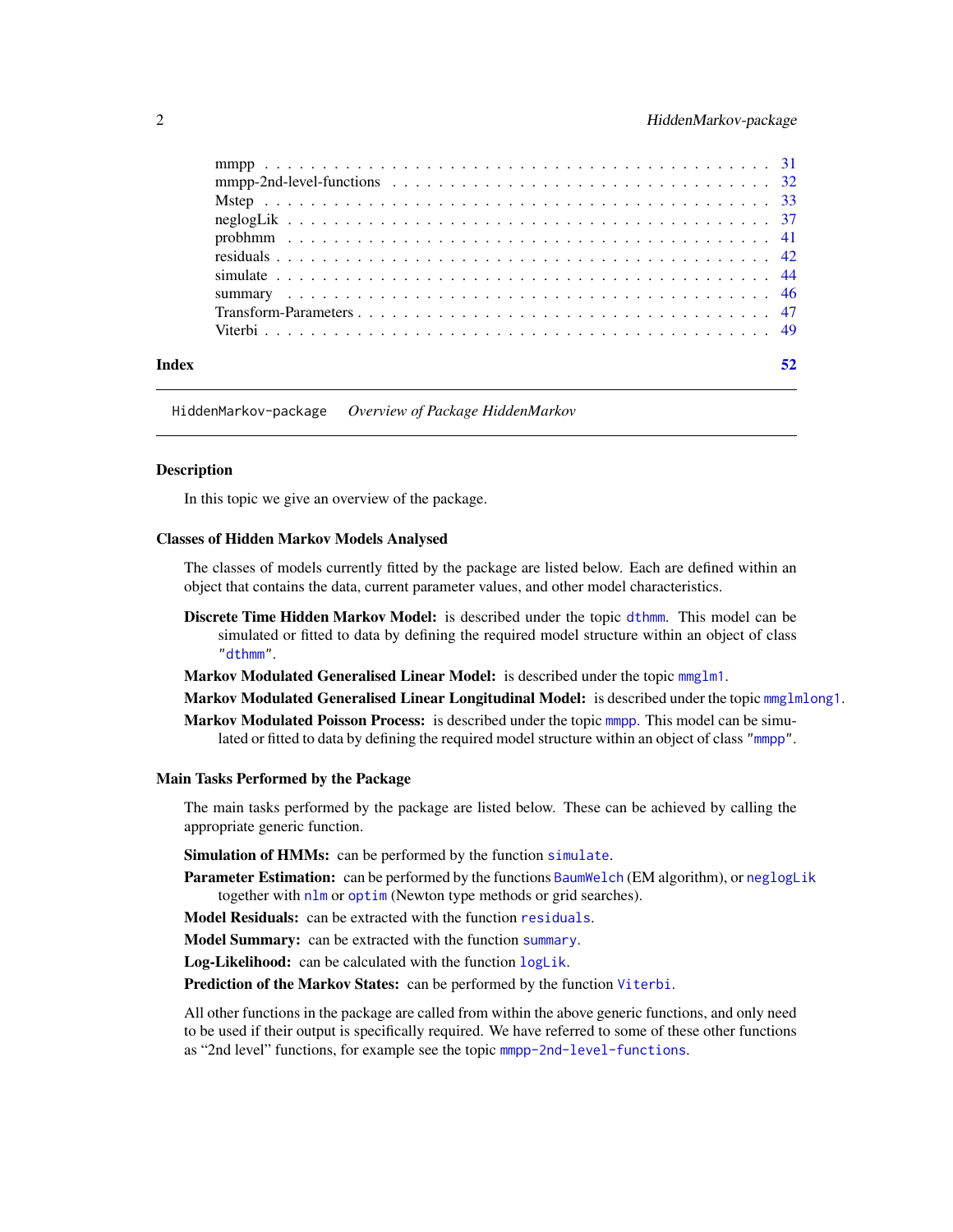# Organisation of Topics in the Package

Cited References: anywhere in the manual are only listed within this topic.

General Documentation: topics summarising general structure are indexed under the keyword "documentation" in the Index.

#### Acknowledgement

Many of the functions contained in the package are based on those of Walter Zucchini (2005).

# **References**

Baum, L.E.; Petrie, T.; Soules, G. & Weiss, N. (1970). A maximization technique occurring in the statistical analysis of probabilistic functions of Markov chains. *Annals of Mathematical Statistics* 41(1), 164–171. doi: [10.1214/aoms/1177697196](http://doi.org/10.1214/aoms/1177697196)

Charnes, A.; Frome, E.L. & Yu, P.L.  $(1976)$ . The equivalence of generalized least squares and maximum likelihood estimates in the exponential family. *J. American Statist. Assoc.* 71(353), 169–171. doi: [10.2307/2285762](http://doi.org/10.2307/2285762)

Dempster, A.P.; Laird, N.M. & Rubin, D.B. (1977). Maximum likelihood from incomplete data via the EM algorithm (with discussion). *J. Royal Statist. Society B* 39(1), 1–38. URL: [http:](http://www.jstor.org/stable/2984875) [//www.jstor.org/stable/2984875](http://www.jstor.org/stable/2984875)

Elliott, R.J.; Aggoun, L. & Moore, J.B. (1994). *Hidden Markov Models: Estimation and Control.* Springer-Verlag, New York. doi: [10.1007/9780387848549](http://doi.org/10.1007/978-0-387-84854-9)

Harte, D. (2006). *Mathematical Background Notes for Package "HiddenMarkov".* Statistics Research Associates, Wellington. URL: [ftp://ftp.gns.cri.nz/pub/davidh/sslib/other/notes.](ftp://ftp.gns.cri.nz/pub/davidh/sslib/other/notes.pdf) [pdf](ftp://ftp.gns.cri.nz/pub/davidh/sslib/other/notes.pdf)

Hartley, H.O. (1958). Maximum likelihood estimation from incomplete data. *Biometrics* 14(2), 174–194. doi: [10.2307/2527783](http://doi.org/10.2307/2527783)

Klemm, A.; Lindemann, C. & Lohmann, M. (2003). Modeling IP traffic using the batch Markovian arrival process. *Performance Evaluation* 54(2), 149–173. doi: [10.1016/S01665316\(03\)000671](http://doi.org/10.1016/S0166-5316(03)00067-1)

MacDonald, I.L. & Zucchini, W. (1997). *Hidden Markov and Other Models for Discrete-valued Time Series.* Chapman and Hall/CRC, Boca Raton.

McCullagh, P. & Nelder, J.A. (1989). *Generalized Linear Models (2nd Edition).* Chapman and Hall, London.

Rabiner, L.R. (1989). A tutorial on hidden Markov models and selected applications in speech recognition. *Proceedings of the IEEE* 77(2), 257–286. doi: [10.1109/5.18626](http://doi.org/10.1109/5.18626)

Roberts, W.J.J.; Ephraim, Y. & Dieguez, E. (2006). On Ryden's EM algorithm for estimating MMPPs. *IEEE Signal Processing Letters* 13(6), 373–376. doi: [10.1109/LSP.2006.871709](http://doi.org/10.1109/LSP.2006.871709)

Ryden, T. (1994). Parameter estimation for Markov modulated Poisson processes. *Stochastic Models* 10(4), 795–829. doi: [10.1080/15326349408807323](http://doi.org/10.1080/15326349408807323)

Ryden, T. (1996). An EM algorithm for estimation in Markov-modulated Poisson processes. *Computational Statistics & Data Analysis* 21(4), 431–447. doi: [10.1016/01679473\(95\)000259](http://doi.org/10.1016/0167-9473(95)00025-9)

Zucchini, W. (2005). *Hidden Markov Models Short Course, 3–4 April 2005.* Macquarie University, Sydney.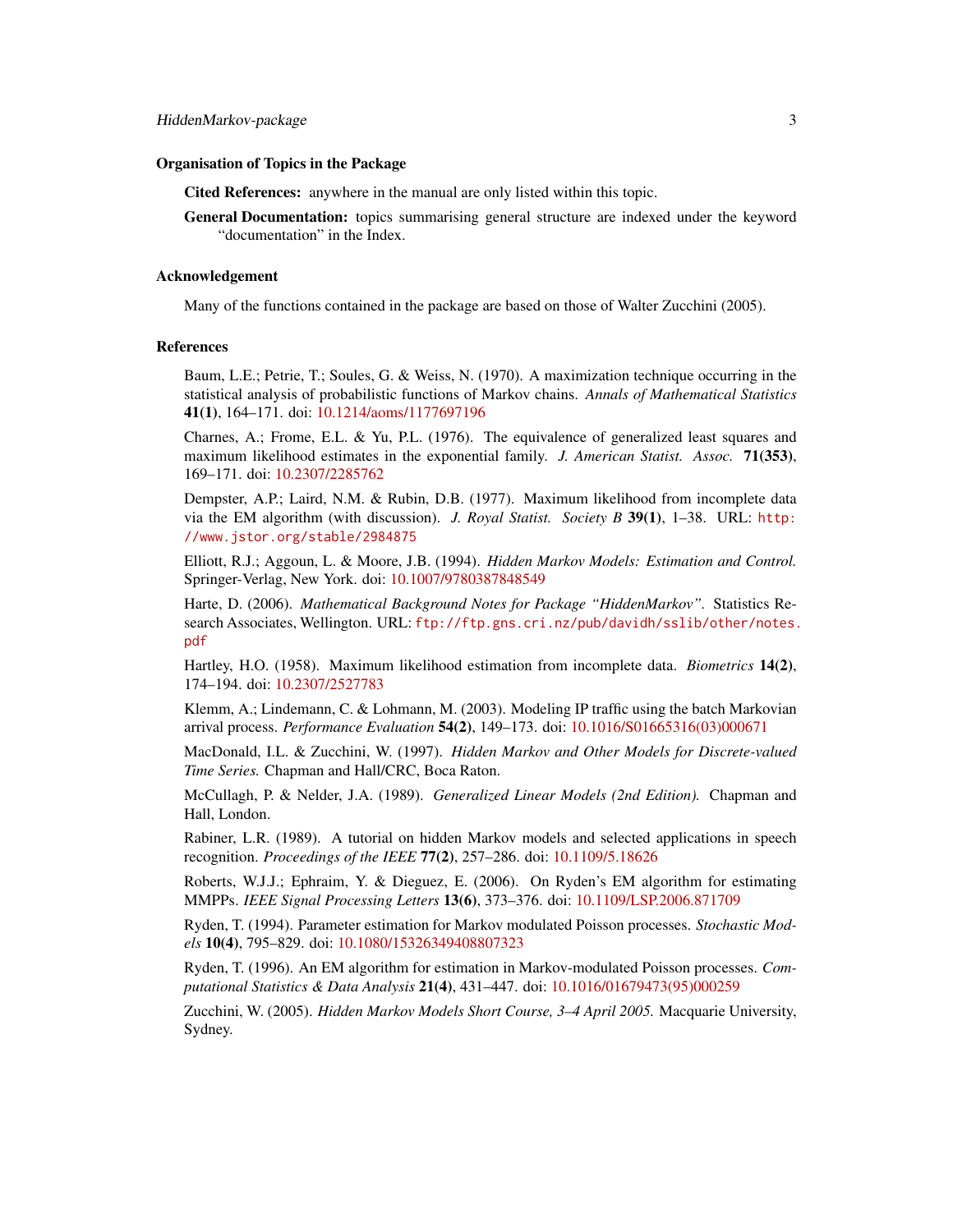<span id="page-3-1"></span><span id="page-3-0"></span>

# <span id="page-3-2"></span>Description

Estimates the parameters of a hidden Markov model. The Baum-Welch algorithm (Baum et al, 1970) referred to in the HMM literature is a version of the EM algorithm (Dempster et al, 1977). See Hartley (1958) for an earlier application of the EM methodology, though not referred to as such.

# Usage

```
BaumWelch(object, control, ...)
## S3 method for class 'dthmm'
BaumWelch(object, control = bwcontrol(), \dots)
## S3 method for class 'mmglm0'
BaumWelch(object, control = bwcontrol(), ...)## S3 method for class 'mmglm1'
BaumWelch(object, control = bwcontrol(), ...)## S3 method for class 'mmglmlong1'
BaumWelch(object, control = bwcontrol(), PSOCKcluster=NULL,
          tmpfile=NULL, ...)
## S3 method for class 'mmpp'
BaumWelch(object, control = bwcontrol(), ...)
```
# Arguments

| object       | an object of class "dthmm", "mmglm0", "mmglm1", "mmglmlong1", or "mmpp".                                                                                    |
|--------------|-------------------------------------------------------------------------------------------------------------------------------------------------------------|
| control      | a list of control settings for the iterative process. These can be changed by using<br>the function bwcontrol.                                              |
| PSOCKcluster | see section below called "Parallel Processing".                                                                                                             |
| tmpfile      | name of a file (.Rda) into which estimates are written at each 10th iteration. The<br>model object is called object. If NULL (default), no file is created. |
| $\ddots$     | other arguments.                                                                                                                                            |

# Details

The initial parameter values used by the EM algorithm are those that are contained within the input object.

The code for the methods ["dthmm"](#page-10-1), ["mmglm0"](#page-22-1), ["mmglm1"](#page-22-1),["mmglmlong1"](#page-22-1) and ["mmpp"](#page-30-1) can be viewed by appending BaumWelch.dthmm, BaumWelch.mmglm0, BaumWelch.mmglm1, BaumWelch.mmglmlong1 or BaumWelch.mmpp, respectively, to HiddenMarkov:::, on the R command line; e.g. HiddenMarkov:::dthmm. The three colons are needed because these method functions are not in the exported NAMESPACE.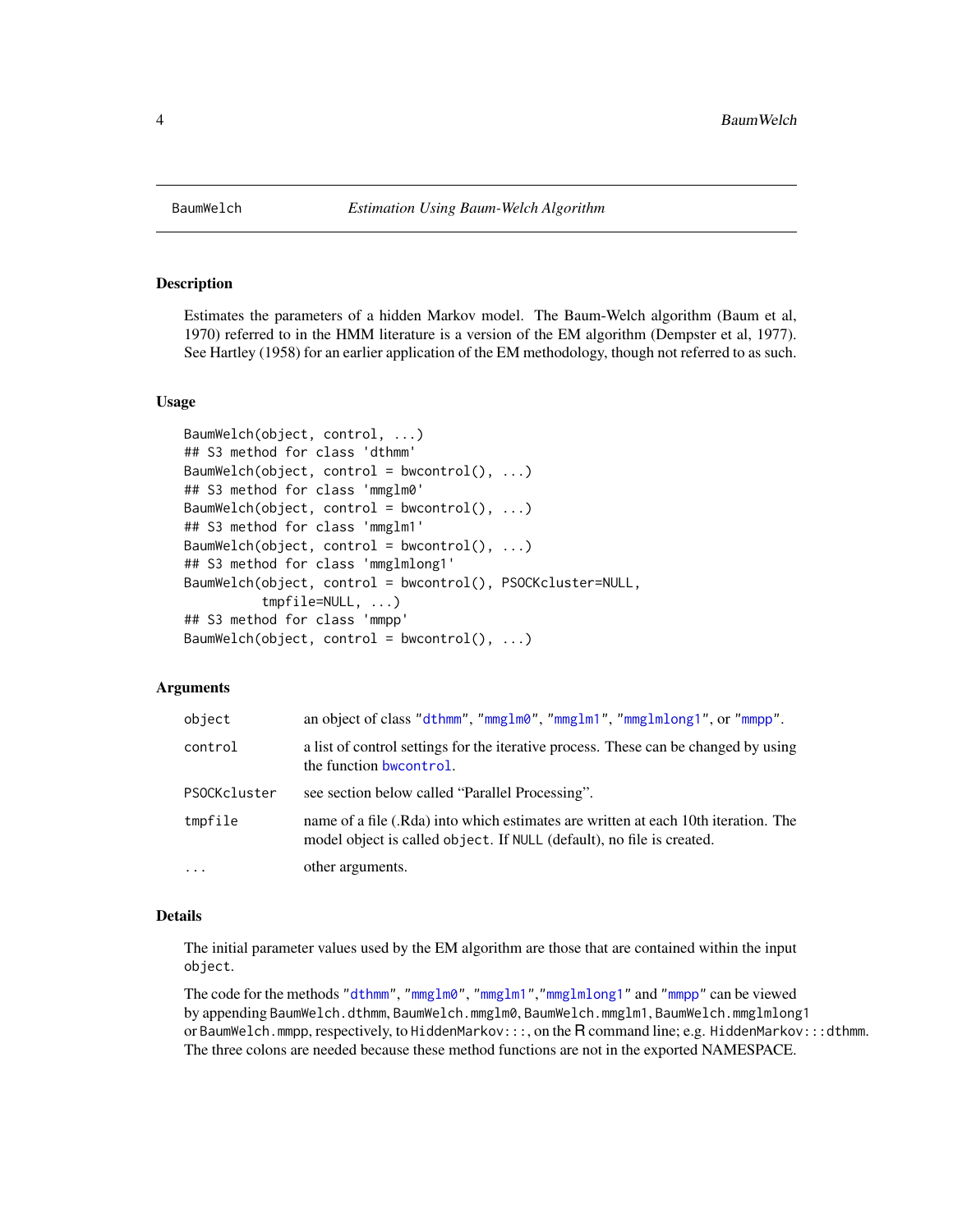# <span id="page-4-0"></span>BaumWelch 55 Street and the state of the state of the state of the state of the state of the state of the state of the state of the state of the state of the state of the state of the state of the state of the state of the

# Value

The output object (a [list](#page-0-0)) with have the same class as the input, and will have the same components. The parameter values will be replaced by those estimated by this function. The object will also contain additional components.

An object of class ["dthmm"](#page-10-1) will also contain

| u            | an $n \times m$ matrix containing estimates of the conditional expectations. See "De-<br>tails" in Estep.       |
|--------------|-----------------------------------------------------------------------------------------------------------------|
| $\mathsf{v}$ | an $n \times m \times m$ array containing estimates of the conditional expectations. See<br>"Details" in Estep. |
| LL           | value of log-likelihood at the end.                                                                             |
| iter         | number of iterations performed.                                                                                 |
| diff         | difference between final and previous log-likelihood.                                                           |

# Parallel Processing

In longitudinal models, the forward and backward equations need to be calculated for each individual subject. These can be done independently, the results being concatenated to be used in the E-step. If the argument PSOCKcluster is set, subjects are divided equally between each node in the cluster for the calculation of the forward and backward equations. This division is very basic, and assumes that all nodes run at a roughly comparable speed.

If the communication between nodes is slow and the dataset is small, then the time taken to allocate the work to the various nodes may in fact take more time than simply using one processor to perform all of the calculations.

The required steps in initiating parallel processing are as follows.

```
# load the "parallel" package
library(parallel)
# define the SNOW cluster object, e.g. a SOCK cluster
# where each node has the same R installation.
cl <- makePSOCKcluster(c("localhost", "horoeka.localdomain",
                        "horoeka.localdomain", "localhost"))
# A more general setup: Totara is Fedora, Rimu is Debian:
# Use 2 processors on Totara, 1 on Rimu:
totara <- list(host="localhost",
               rscript="/usr/lib/R/bin/Rscript",
               snowlib="/usr/lib/R/library")
rimu <- list(host="rimu.localdomain",
               rscript="/usr/lib/R/bin/Rscript",
               snowlib="/usr/local/lib/R/site-library")
cl <- makeCluster(list(totara, totara, rimu), type="SOCK")
# then define the required model object
# say the model object is called x
```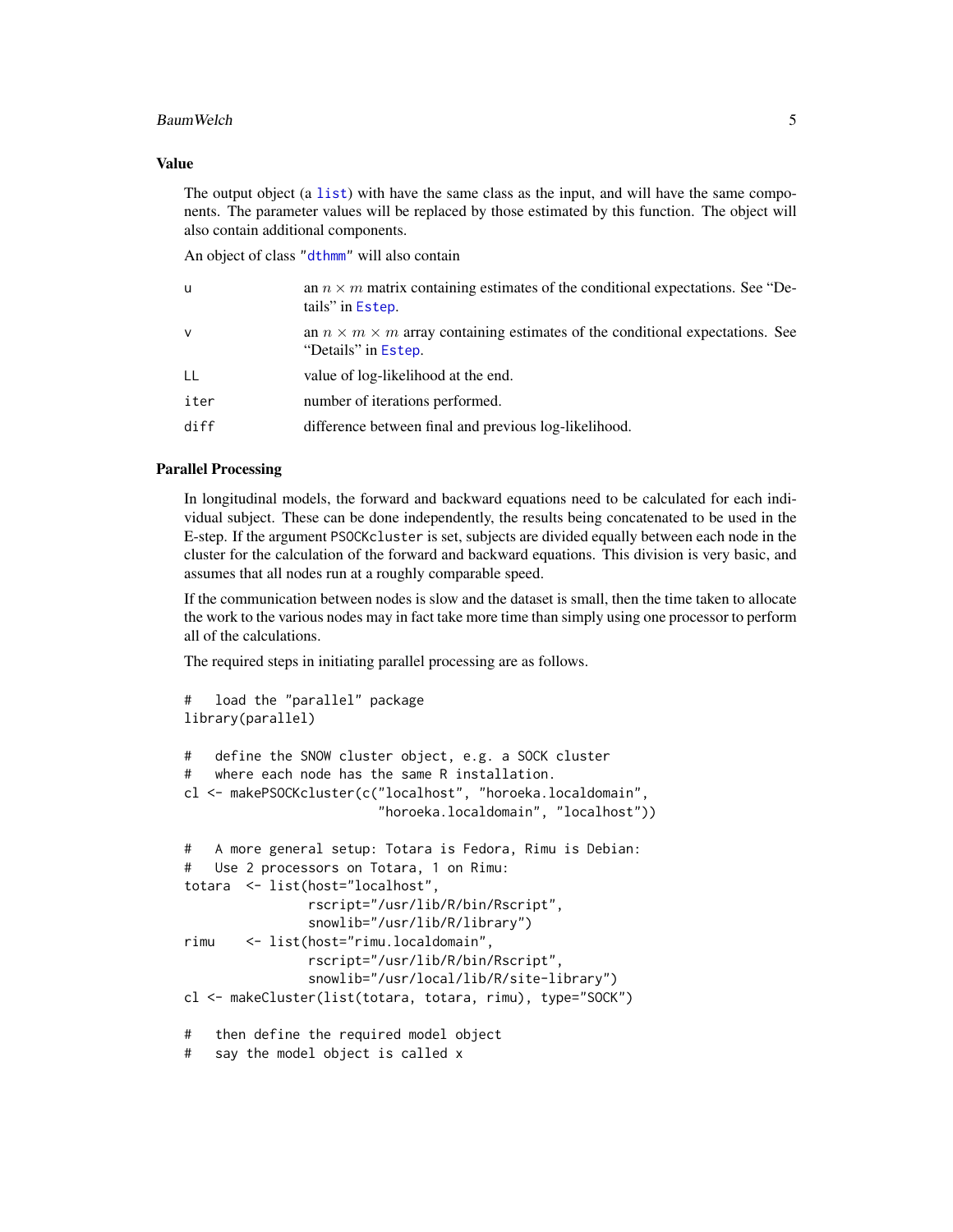```
BaumWelch(x, PSOCKcluster=cl)
# stop the R jobs on the slave machines
stopCluster(cl)
```
Note that the communication method does not need to be SOCKS; see the parallel package documentation, topic [makeCluster](#page-0-0), for other options. Further, if some nodes are on other machines, the firewalls may need to be tweaked. The master machine initiates the R jobs on the slave machines by communicating through port 22 (use of security keys are needed rather than passwords), and subsequent communications through port 10187. Again, these details can be tweaked in the options settings within the **parallel** package.

# References

Cited references are listed on the [HiddenMarkov](#page-1-1) manual page.

# See Also

[logLik](#page-20-1), [residuals](#page-41-1), [simulate](#page-43-1), [summary](#page-45-1), [neglogLik](#page-36-1)

<span id="page-5-1"></span>

| bwcontrol |  |  |
|-----------|--|--|
|           |  |  |

**Control Parameters for Baum Welch Algorithm** 

#### Description

Creates a list of parameters that control the operation of [BaumWelch](#page-3-1).

# Usage

bwcontrol(maxiter =  $500$ , tol =  $1e-05$ , prt = TRUE, posdiff = TRUE, converge = expression(diff < tol))

# Arguments

| maxiter  | is the maximum number of iterations, default is 500.                                                                                 |
|----------|--------------------------------------------------------------------------------------------------------------------------------------|
| tol      | is the convergence criterion, default is 0.00001.                                                                                    |
| prt      | is logical, and determines whether information is printed at each iteration; de-<br>fault is TRUE.                                   |
| posdiff  | is logical, and determines whether the iterative process stops if a negative log-<br>likelihood difference occurs, default is TRUE.  |
| converge | is an expression giving the convergence criterion. The default is the difference<br>between successive values of the log-likelihood. |

# Examples

# Increase the maximum number of iterations to 1000.

# All other components will retain their default values. a <- bwcontrol(maxiter=1000)

print(a)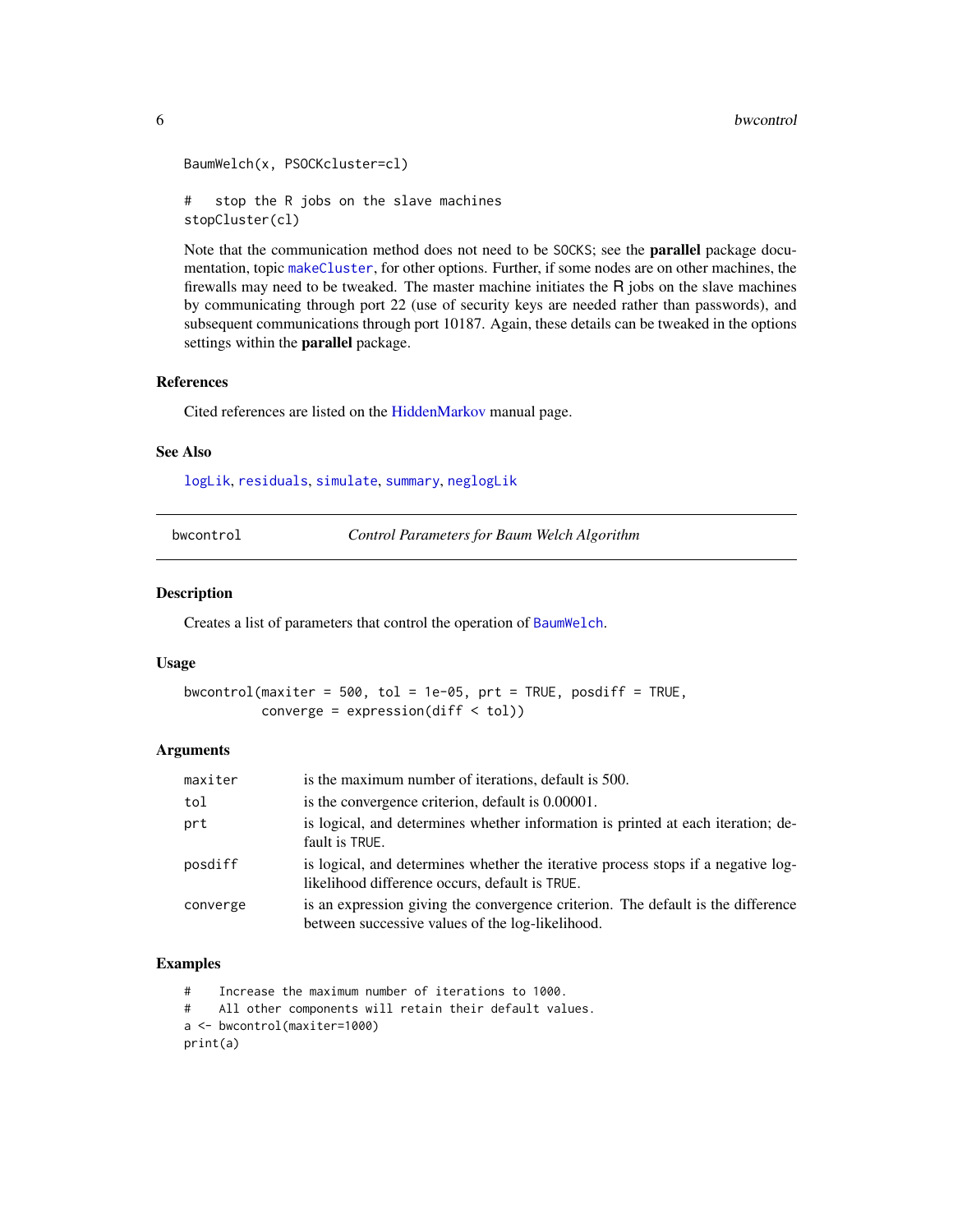<span id="page-6-0"></span>

#### **Description**

This page contains a listing of recent changes made to the package.

# Details

- 1. Since we have included different classes of HMMs (see [dthmm](#page-10-1), [mmglm0](#page-22-1) and [mmpp](#page-30-1)), it is much tidier to use an object orientated approach. This ensures that the functions across all models follow a more consistent naming convention, and also the argument list for the different model functions are more simple and consistent (see [HiddenMarkov](#page-1-1)). (14 Sep 2007)
- 2. The main tasks (model fitting, residuals, simulation, Viterbi, etc) can now be called by generic functions (see topic [HiddenMarkov](#page-1-1)). The package documentation has been rearranged so that these generic functions contain the documentation for all model types (e.g. see [BaumWelch](#page-3-1)). (14 Sep 2007)
- 3. There are a number of functions, still contained in the package, that are obsolete. This is either because they do not easily fit into the current naming convention used to implement the more object orientated approach, or their argument list is slightly complicated. These functions have been grouped in the topics dthmm.obsolete and mmpp.obsolete. (14 Sep 2007)
- 4. There are various *second level* functions. For example, the model fitting is achieved by the generic [BaumWelch](#page-3-1) function. However, this will call functions to do the E-step, M-step, forward and backward probabilities, and so on. At the moment, these *second level* functions have not been modified into an object orientated approach. It is not clear at this point whether this would be advantageous. If one went down this route, then one would probably group all of the E-step functions (for all models) under the same topic. If not, then it may be best to group all second level functions for each model under the same topic (e.g. [forwardback](#page-18-1), [probhmm](#page-40-1) and [Estep](#page-16-1) would be grouped together, being the second level functions for the [dthmm](#page-10-1) model). (14 Sep 2007)
- 5. The original function called Viterbi has been renamed to [Viterbihmm](#page-0-0), and [Viterbi](#page-48-1) is now a generic function. (14 Sep 2007)
- 6. Programming code that uses old versions of the functions should still work with this revised version of the package. However, you will get warning messages stating that certain functions are deprecated, and suggesting a possible alternative. To get a quick overview of the programming style, have a look at the examples in topic [dthmm](#page-10-1). (09 Nov 2007)
- 7. [forwardback](#page-18-1): for loops replaced by Fortran code; much faster. The corresponding R code is still contained within the function in case the Fortran has incompatibility issues. (23 Nov 2007)
- 8. [forwardback.mmpp](#page-31-2): for loops replaced by Fortran code. The corresponding R code is still contained within the function in case the Fortran has incompatibility issues. (24 Nov 2007)
- 9. [Estep.mmpp](#page-31-2): for loops replaced by Fortran code. Cuts time considerably. These loops in R used far more time than the forward and backward equations. The corresponding R code is still contained within the function in case the Fortran has incompatibility issues. (27 Nov 2007)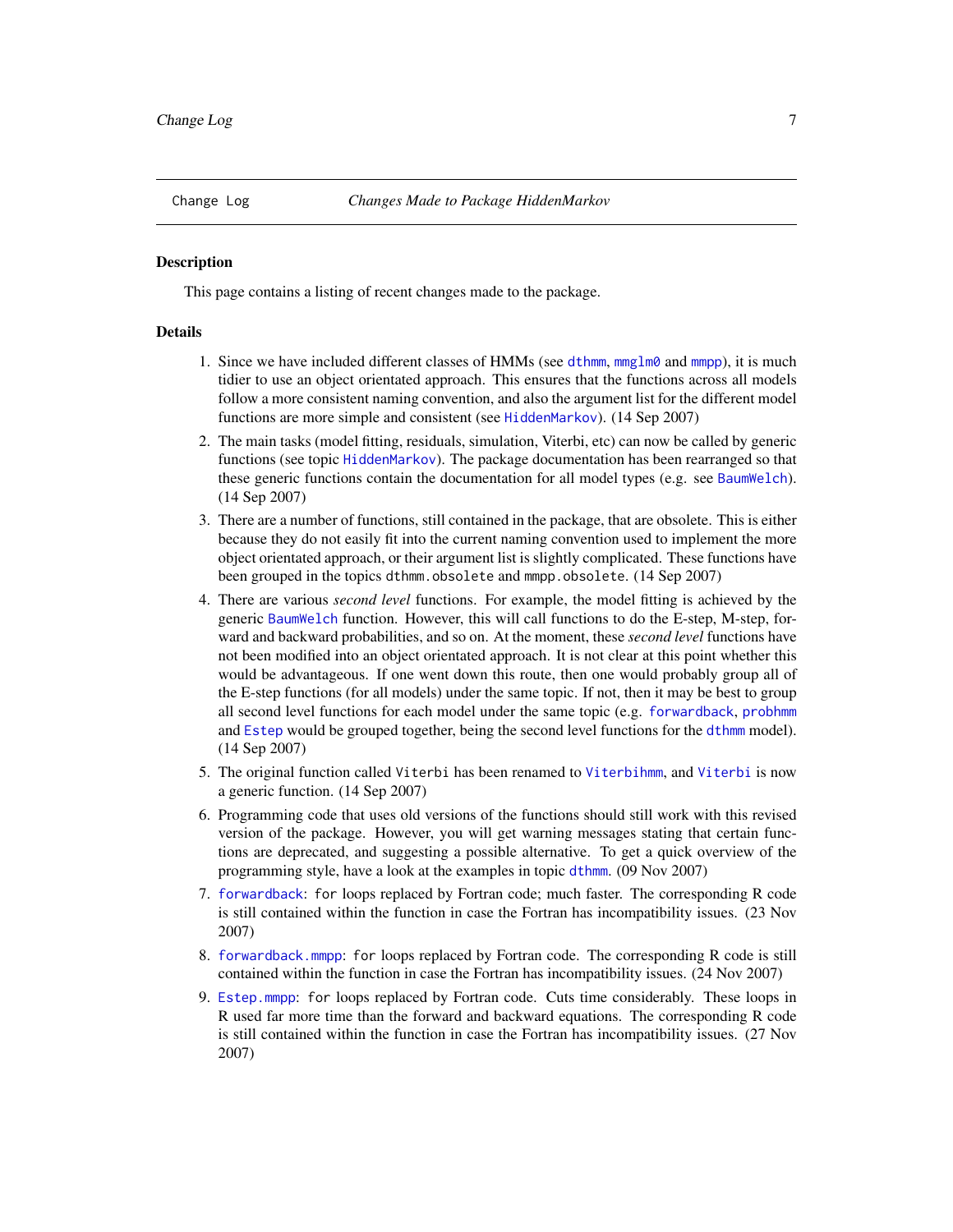- <span id="page-7-0"></span>10. [forwardback.mmpp](#page-31-2), [forwardback](#page-18-1) and [Estep.mmpp](#page-31-2): argument fortran added. (3 Dec 2007)
- 11. [forwardback](#page-18-1), [forwardback.mmpp](#page-31-2) and [Estep.mmpp](#page-31-2): inclusion of all variable sized arrays in the Fortran subroutine call to be compatible with non gfortran compilers (3 Dec 2007); more added for calls to Fortran subroutines multi1 and multi2. (6 Dec 2007)
- 12. [Estep.mmpp](#page-31-2): error in Fortran code of loop 6; j1=0 to j1=1. (5 Dec 2007)
- 13. [BaumWelch.mmpp](#page-3-2): if (diff < 0) stop ... to if (diff < 0 & control\$posdiff) stop ..., consistent with [BaumWelch.dthmm](#page-3-2). (11 Dec 2007)
- 14. [logLik.dthmm](#page-20-2), [logLik.mmglm0](#page-20-2), [logLik.mmpp](#page-20-2): for loop replaced by Fortran code. (15 Feb 2008)
- 15. [dthmm](#page-10-1): argument discrete set automatically for known distributions, stops if not set for unknown distributions. (15 Feb 2008)
- 16. [neglogLik](#page-36-1), [Pi2vector](#page-46-1), [vector2Pi](#page-46-1), [Q2vector](#page-46-1), [vector2Q](#page-46-1): new functions providing an alternative means of calculating maximum likelihood parameter estimates. (18 Feb 2008)
- 17. [dthmm](#page-10-1): argument nonstat was not set correctly. (21 Jun 2008)
- 18. Hyperlinks on package vignettes page. (22 Jun 2008)
- 19. [mmpp](#page-30-1): argument nonstat was not set correctly. (23 Jun 2008)
- 20. The manual pages [HiddenMarkov-dthmm-deprecated](#page-0-0) and [HiddenMarkov-mmpp-deprecated](#page-0-0) have been given a keyword of "internal". This hides them from the listing of package functions. (3 Jul 2008)
- 21. All cited references are now only listed in the topic [HiddenMarkov](#page-1-1). (3 Jul 2008)
- 22. [neglogLik](#page-36-1): argument updatep has been renamed to pmap. (9 Jul 2008)
- 23. [neglogLik](#page-36-1): format of this function changed to be consistent with that in package **PtProcess**. Argument p renamed as params. (07 Aug 2008)
- 24. [mmglm0](#page-22-1): remove some LaTeX specific formatting to be compatible with R 2.9.0. (26 Jan 2009)
- 25. [Viterbi](#page-48-1): Correct hyperlink to base function which.max. (10 Oct 2009)
- 26. Tidied HTML representation of equations in manual pages. (15 Dec 2009)
- 27. mmglm: Renamed to [mmglm0](#page-22-1), new version [mmglm1](#page-22-1). See manual page for more details. (5 Jan 2010)
- 28. [mmglmlong1](#page-22-1): new function for longitudinal data. (18 Jan 2010)
- 29. [dthmm](#page-10-1): clarify argument distn on manual page, and nature of parameter estimates when the Markov chain is stationary. (04 Feb 2010)
- 30. [BaumWelch.mmglmlong1](#page-3-2): new argument tmpfile added. (13 Feb 2010)
- 31. [Viterbi](#page-48-1): Methods added for objects of class ["mmglm1"](#page-22-1) and ["mmglmlong1"](#page-22-1). (29 Jul 2010)
- 32. [logLik](#page-20-1): Method added for object of class ["mmglmlong1"](#page-22-1). (30 Jul 2010)
- 33. [forwardback.dthmm](#page-18-2), [forwardback.mmpp](#page-31-2): New argument "fwd.only". (30 Jul 2010)
- 34. [logLik.dthmm](#page-20-2): Calls [forwardback.dthmm](#page-18-2) to perform calculations. (30 Jul 2010)
- 35. [logLik.mmpp](#page-20-2): Calls [forwardback.mmpp](#page-31-2) to perform calculations. (30 Jul 2010)
- 36. [Viterbi](#page-48-1): Now generates an error message when applied to objects of class ["mmpp"](#page-30-1). Method not currently available. (03 Aug 2010)
- 37. ["Viterbi.mmglm1"](#page-48-2): Fixed bug with number of Bernoulli trials specification when using a binomial family. (05 Aug 2010)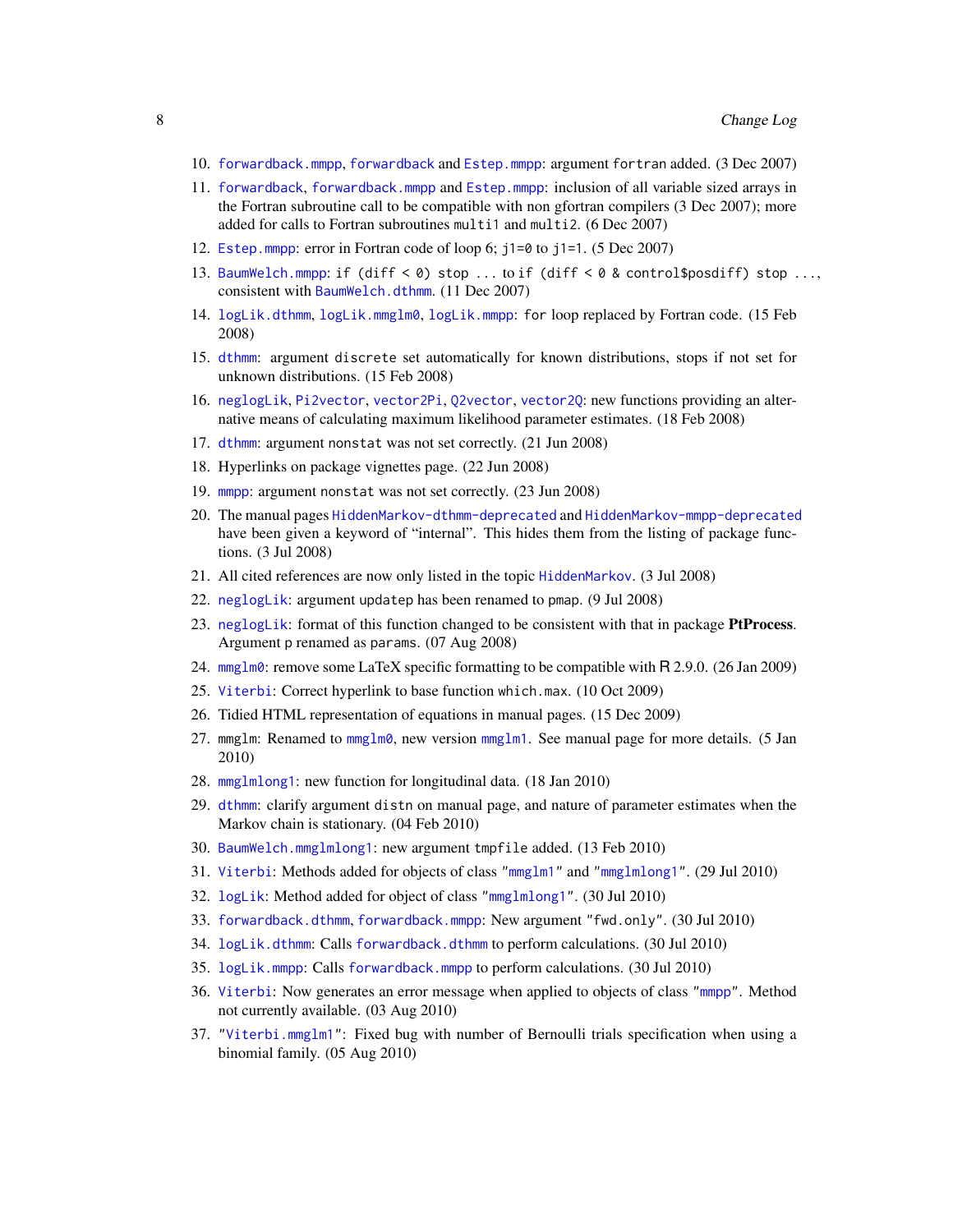# <span id="page-8-0"></span>Change Log 9

- 38. [residuals.dthmm](#page-41-2), [probhmm](#page-40-1): Modify for greater efficiency and generality to accommodate more general models. Arguments of [probhmm](#page-40-1) have also been changed. (05 Aug 2010)
- 39. residualshmm: Made defunct, incompatible with revised [probhmm](#page-40-1). (05 Aug 2010)
- 40. [residuals](#page-41-1): Methods added for objects of class ["mmglm1"](#page-22-1) and ["mmglmlong1"](#page-22-1). Generates an error message when applied to objects of class ["mmpp"](#page-30-1), currently no method available. (05 Aug 2010)
- 41. Add CITATION file. (24 Sep 2010)
- 42. [makedistn](#page-0-0): Change eval(parse(text=paste(x, " list(log=log)))", sep=""))) to eval(parse(text=paste(x, " list(log.p=log)))", sep=""))).  $(19 \text{ Dec } 2010)$
- 43. [pglm](#page-0-0), [pmmglm](#page-0-0): Change all log arguments to log.p. (19 Dec 2010)
- 44. Revise examples in /tests directory. (02 May 2011)
- 45. Implement very basic NAMESPACE and remove file /R/zzz.R. (5 Nov 2011)
- 46. List functions explicitly in NAMESPACE. (19 Dec 2011)
- 47. [mmglm](#page-22-2) and [neglogLik](#page-36-1): Restrict the number of iterations in examples on manual pages to minimise time during package checks. (19 Dec 2011)
- 48. modify.func: New function to allow the user to modify package functions in the NAMES-PACE set-up. This function violates the CRAN policy as users are not supposed to change the NAMESPACE on such packages. Some examples where it is required to modify package functions will not work, for example, the second example in [Mstep](#page-32-1). (7 Mar 2012)
- 49. modify. func: Function removed. See the second example in [Mstep](#page-32-1) for a work-around when package functions need to be modified. (14 Apr 2012)
- 50. [Mstep](#page-32-1): Revised documentation about distribution requirements and ways to include other distributions into the software framework. (14 Apr 2012)
- 51. The package snow has been superseded by parallel, changed where needed. In [BaumWelch.mmglmlong1](#page-3-2) arguments makeSOCKcluster and SNOWcluster renamed to makePSOCKcluster and PSOCKcluster, respectively. Functions dmmglm and pmmglm added to exported namespace (required for parallel processing). (13 Aug 2014)
- 52. [BaumWelch.mmglmlong1](#page-3-2): Call to clusterApply and clusterExport changed to parallel::clusterApply and parallel::clusterExport, respectively. (25 Sep 2014)
- 53. Fix error in inst/CITATION file. (21 Jan 2015)
- 54. Added to NAMESPACE: functions imported from stats. (06 Jul 2015)
- 55. [HiddenMarkov](#page-1-1): Add DOI to some references, rename topic to appear first in table of contents. (16 Oct 2015)
- 56. Fortran warning: in file src/extract.f, integer definitions should precede double precision definitions. (29 Aug 2016)
- 57. Fix NOTES in R CMD check --as-cran: Found no calls to: 'R\_registerRoutines', 'R\_useDynamicSymbols' (17 Jun 2017)
- 58. [simulate.mchain](#page-44-0): Change if (sum(object\$delta)!=1) to if (!isTRUE(all.equal(sum(object\$delta), 1))). (21 Oct 2017)
- 59. [simulate.mmpp](#page-44-0): Change if (sum(object\$delta)!=1) to if (!isTRUE(all.equal(sum(object\$delta), 1))). (27 Oct 2017)
- 60. Clarify various points in documentation. (27 Oct 2017)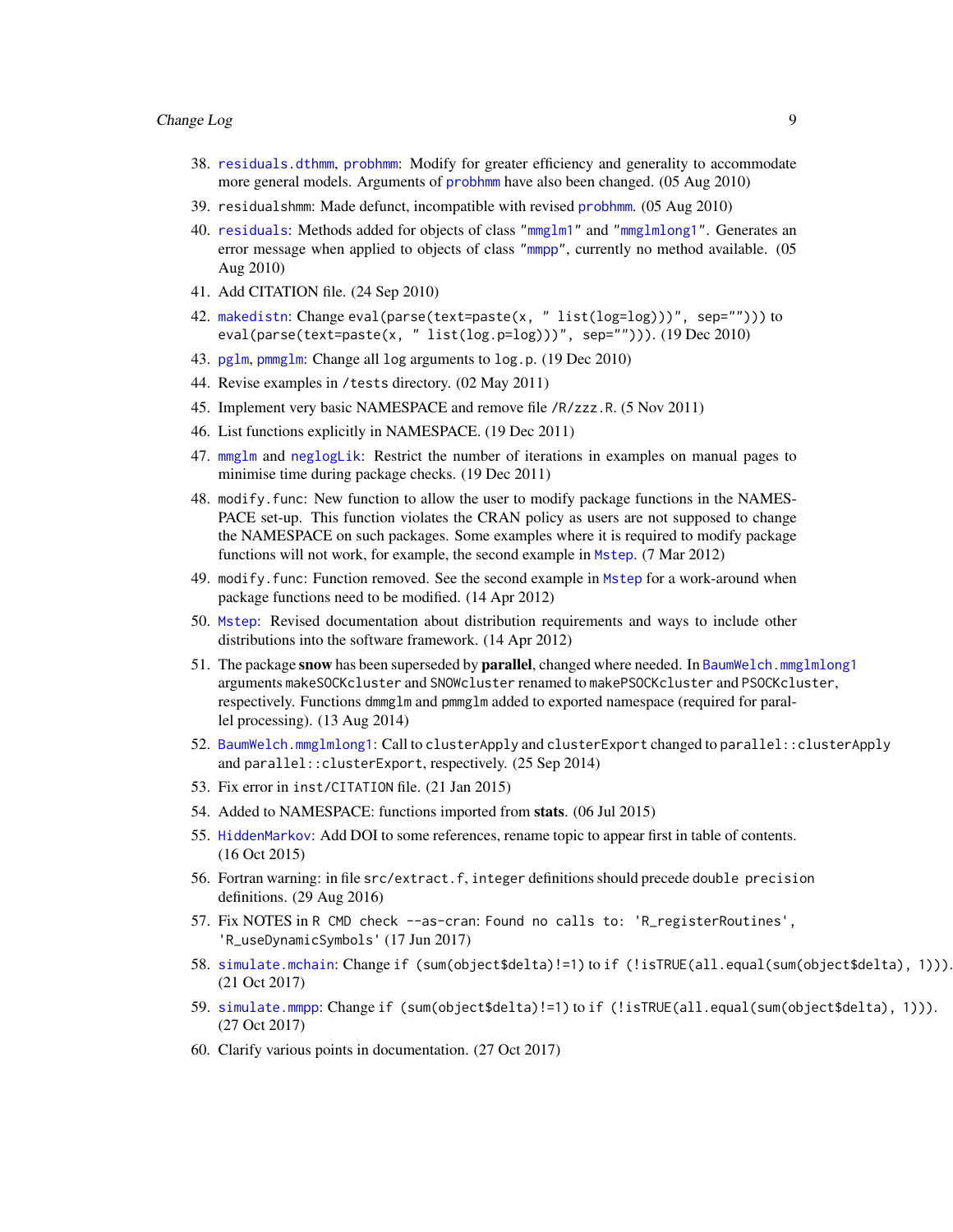#### <span id="page-9-0"></span>Future Development

- 1. The functions [Viterbi](#page-48-1) and [residuals](#page-41-1) need methods for objects of class [mmpp](#page-30-1).
- 2. A number of the original functions have names that are too general. For example [forwardback](#page-18-1) calculates the forward-backward probabilities, but only for the model [dthmm](#page-10-1). The corresponding function for the [mmpp](#page-30-1) model is [forwardback.mmpp](#page-31-2). It would be more consistent to attach to these original functions a dthmm suffix.
- 3. The demonstration examples are all for [dthmm](#page-10-1). Also need some for [mmglm1](#page-22-1), [mmglmlong1](#page-22-1) and [mmpp](#page-30-1).

<span id="page-9-1"></span>compdelta *Marginal Distribution of Stationary Markov Chain*

# Description

Computes the marginal distribution of a *stationary* Markov chain with transition probability matrix Π. The *m* discrete states of the Markov chain are denoted by  $1, \dots, m$ .

# Usage

compdelta(Pi)

# **Arguments**

Pi is the  $m \times m$  transition probability matrix of the Markov chain.

# **Details**

If the Markov chain is stationary, then the marginal distribution  $\delta$  satisfies

 $\delta = \delta \Pi$ .

Obviously,

$$
\sum_{j}^{m} \delta_{j} = 1.
$$

#### Value

A numeric vector of length  $m$  containing the marginal probabilities.

# Examples

Pi <- matrix(c(1/2, 1/2, 0, 0, 0, 1/3, 1/3, 1/3, 0, 0, 0, 1/3, 1/3, 1/3, 0, 0, 0, 1/3, 1/3, 1/3, 0, 0, 0, 1/2, 1/2), byrow=TRUE, nrow=5)

print(compdelta(Pi))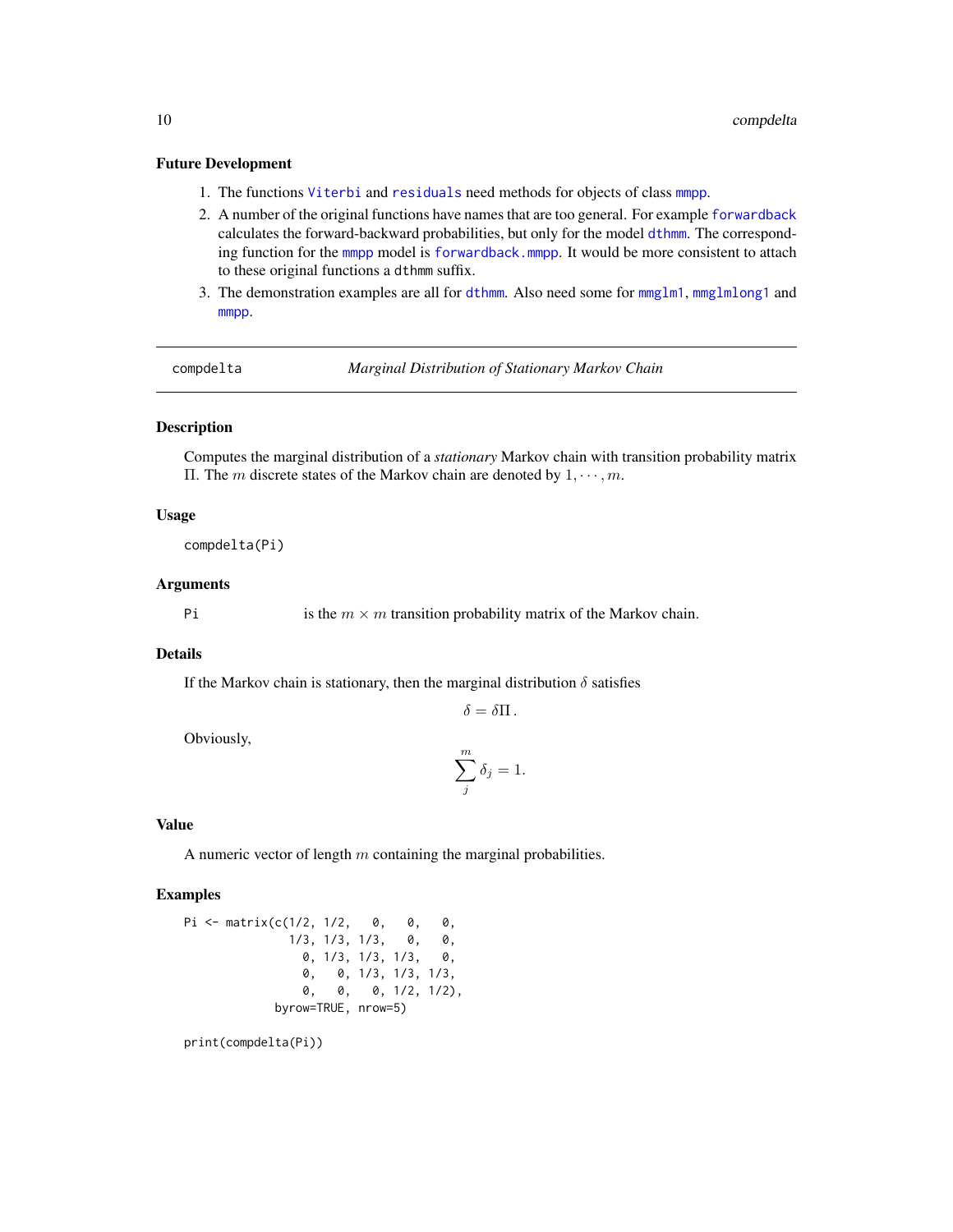<span id="page-10-0"></span>

# Description

Demonstration examples can be run by executing the code below.

# Examples

```
# Model with class "dthmm" with the Beta distribution
demo("beta", package="HiddenMarkov")
# Model with class "dthmm" with the Gamma distribution
demo("gamma", package="HiddenMarkov")
# Model with class "dthmm" with the Log Normal distribution
demo("lnorm", package="HiddenMarkov")
# Model with class "dthmm" with the Logistic distribution
demo("logis", package="HiddenMarkov")
# Model with class "dthmm" with the Gaussian distribution
demo("norm", package="HiddenMarkov")
```
<span id="page-10-1"></span>dthmm *Discrete Time HMM Object (DTHMM)*

#### Description

Creates a discrete time hidden Markov model object with class "dthmm". The observed process is univariate.

# Usage

```
dthmm(x, Pi, delta, distn, pm, pn = NULL, discrete = NULL,
     nonstat = TRUE)
```
# Arguments

| $\mathsf{x}$ | is a vector of length $n$ containing the univariate observed process. Alternatively,<br>x could be specified as NULL, meaning that the data will be added later (e.g.<br>simulated). |
|--------------|--------------------------------------------------------------------------------------------------------------------------------------------------------------------------------------|
| Pi           | is the $m \times m$ transition probability matrix of the homogeneous hidden Markov<br>chain.                                                                                         |
| delta        | is the marginal probability distribution of the $m$ hidden states at the first time<br>point.                                                                                        |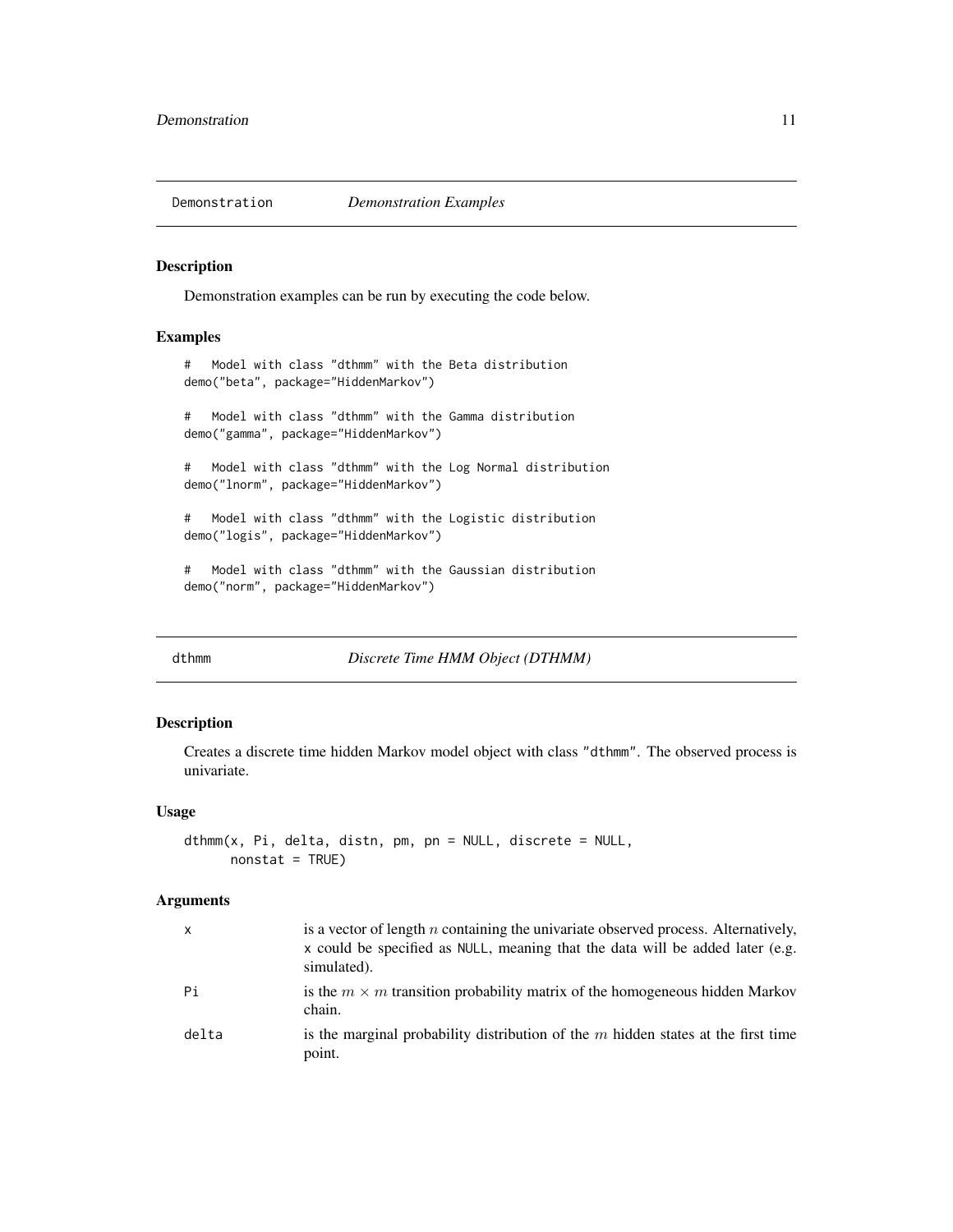<span id="page-11-0"></span>

| distn    | is a character string with the abbreviated distribution name. Distributions pro-<br>vided by the package are Beta ("beta"), Binomial ("binom"), Exponential<br>("exp"), GammaDist ("gamma"), Lognormal ("lnorm"), Logistic ("logis"),<br>Normal ("norm"), and Poisson ("pois"). See topic Mstep, Section "Modifica-<br>tions and Extensions", to extend to other distributions. |
|----------|---------------------------------------------------------------------------------------------------------------------------------------------------------------------------------------------------------------------------------------------------------------------------------------------------------------------------------------------------------------------------------|
| pm       | is a list object containing the (Markov dependent) parameter values associated<br>with the distribution of the observed process (see below).                                                                                                                                                                                                                                    |
| pn       | is a list object containing the observation dependent parameter values associated<br>with the distribution of the observed process (see below).                                                                                                                                                                                                                                 |
| discrete | is logical, and is TRUE if distn is a discrete distribution. Set automatically for<br>distributions already contained in the package.                                                                                                                                                                                                                                           |
| nonstat  | is logical, TRUE if the homogeneous Markov chain is assumed to be non-stationary,<br>default. See section "Stationarity" below.                                                                                                                                                                                                                                                 |

# Value

A [list](#page-0-0) object with class "dthmm", containing the above arguments as named components.

# Notation

- 1. MacDonald & Zucchini (1997) use t to denote the *time*, where  $t = 1, \dots, T$ . To avoid confusion wi[t](#page-0-0)h other uses of t and [T](#page-0-0) in R, we use  $i = 1, \dots, n$ .
- 2. We denote the observed sequence as  $\{X_i\}, i = 1, \dots, n$ ; and the hidden Markov chain as  $\{C_i\}, i = 1, \cdots, n.$
- 3. The history of the observed process up to time i is denoted by  $X^{(i)}$ , i.e.

$$
X^{(i)} = (X_1, \cdots, X_i)
$$

where  $i = 1, \dots, n$ . Similarly for  $C^{(i)}$ .

- 4. The hidden Markov chain has m states denoted by  $1, \dots, m$ .
- 5. The Markov chain transition probability matrix is denoted by  $\Pi$ , where the  $(j, k)$ th element is

$$
\pi_{jk} = \Pr\{C_{i+1} = k \,|\, C_i = j\}
$$

for all *i* (i.e. all time points), and  $j, k = 1, \dots, m$ .

- 6. The Markov chain is assumed to be *homogeneous*, i.e. for each j and  $k$ ,  $\pi_{jk}$  is constant over time.
- 7. The Markov chain is said to be *stationary* if the marginal distribution is the same over time, i.e. for each j,  $\delta_j = \Pr\{C_i = j\}$  is constant for all i. The marginal distribution is denoted by  $\delta = (\delta_1, \cdots, \delta_m).$

## List Object pm

The list object pm contains parameter values for the probability distribution of the observed process that are dependent on the hidden Markov state. These parameters are generally required to be estimated. See "Modifications" in topic [Mstep](#page-32-1) when some do not require estimation.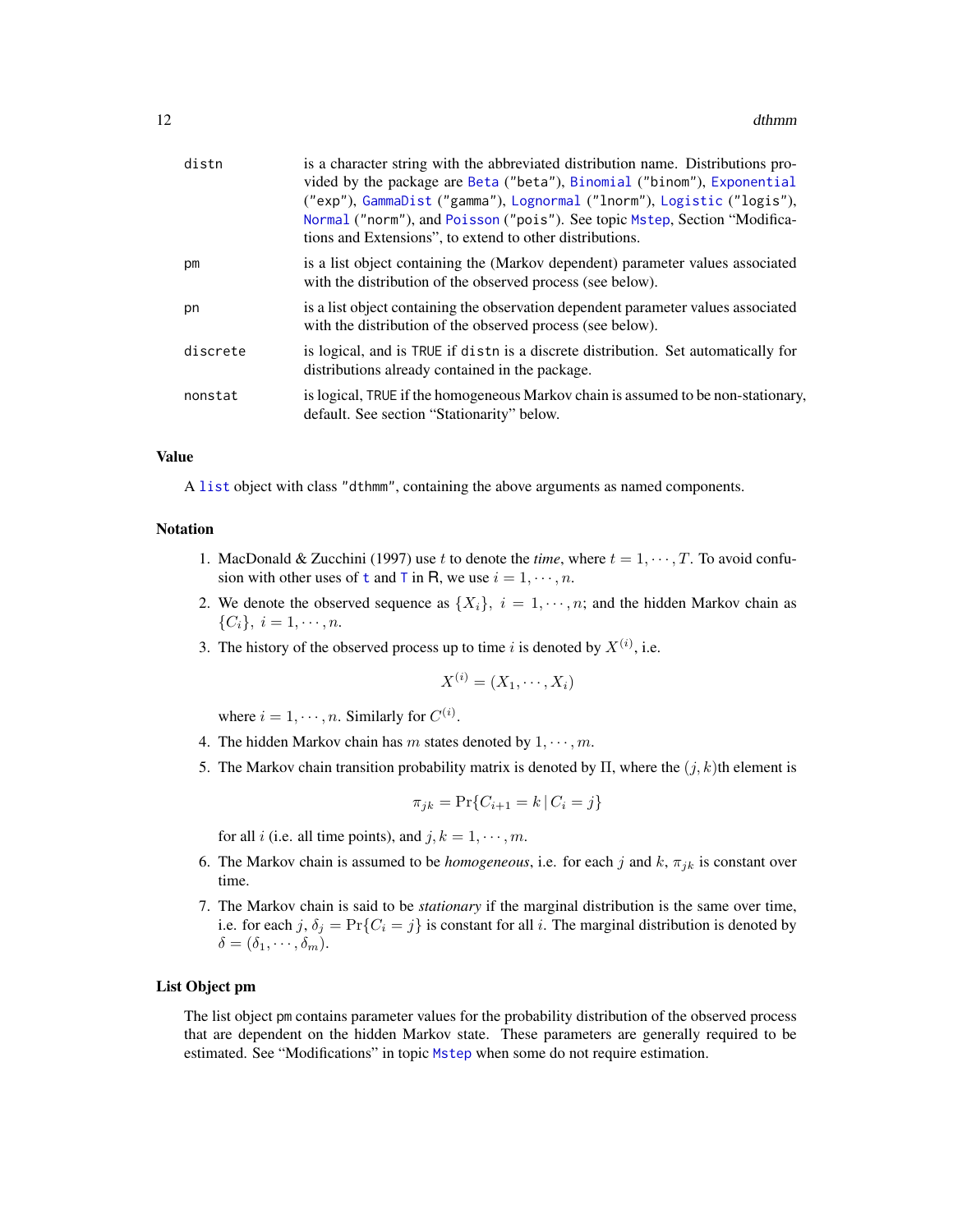#### <span id="page-12-0"></span>dthmm and the contract of the contract of the contract of the contract of the contract of the contract of the contract of the contract of the contract of the contract of the contract of the contract of the contract of the

Assume that the hidden Markov chain has m states, and that there are  $\ell$  parameters that are dependent on the hidden Markov state. Then the list object pm should contain  $\ell$  *named* vector components each of length  $m$ . The names are determined by the required probability distribution.

For example, if distn == "norm", the arguments names must coincide with those used by the functions [dnorm](#page-0-0) or [rnorm](#page-0-0), which are mean and sd. Each must be specified in either pm or pn. If they both vary according to the hidden Markov state then pm should have the *named* components mean and sd. These are both vectors of length  $m$  containing the means and standard deviations of the observed process when the hidden Markov chain is in each of the  $m$  states. If, for example, sd was "time" dependent, then sd would be contained in pn (see below).

If distn == "pois", then pm should have one component named lambda, being the parameter name in the function [dpois](#page-0-0). Even if there is only one parameter, the vector component should still be within a list and named.

# List Object pn

The list object pn contains parameter values of the probability distribution for the observed process that are dependent on the observation number or "time". These parameters are assumed to be *known*.

Assume that the observed process is of length n, and that there are  $\ell$  parameters that are dependent on the observation number or time. Then the list object pn should contain  $\ell$  *named* vector components each of length  $n$ . The names, as in pm, are determined by the required probability distribution.

For example, in the observed process we may count the number of successes in a *known* number of Bernoulli trials, i.e. the number of Bernoulli trials is known at each time point, but the probability of success varies according to a hidden Markov state. The prob parameter of [rbinom](#page-0-0) (or [dbinom](#page-0-0)) would be specified in pm and the size parameter would specified in pn.

One could also have a situation where the observed process was Gaussian, with the means varying according to the hidden Markov state, but the variances varying non-randomly according to the observation number (or vice versa). Here mean would be specified within pm and sd within pn. Note that a given parameter can only occur within *one* of pm or pn.

# Complete Data Likelihood

The "complete data likelihood",  $L_c$ , is

$$
L_c = \Pr\{X_1 = x_1, \cdots, X_n = x_n, C_1 = c_1, \cdots, C_n = c_n\}.
$$

This can be shown to be

$$
\Pr\{X_1 = x_1 | C_1 = c_1\} \Pr\{C_1 = c_1\} \prod_{i=2}^n \Pr\{X_i = x_i | C_i = c_i\} \Pr\{C_i = c_i | C_{i-1} = c_{i-1}\},\
$$

and hence, substituting model parameters, we get

$$
L_c = \delta_{c_1} \pi_{c_1 c_2} \pi_{c_2 c_3} \cdots \pi_{c_{n-1} c_n} \prod_{i=1}^n \Pr\{X_i = x_i | C_i = c_i\},\,
$$

and so

$$
\log L_c = \log \delta_{c_1} + \sum_{i=2}^n \log \pi_{c_{i-1}c_i} + \sum_{i=1}^n \log \Pr\{X_i = x_i \,|\, C_i = c_i\}.
$$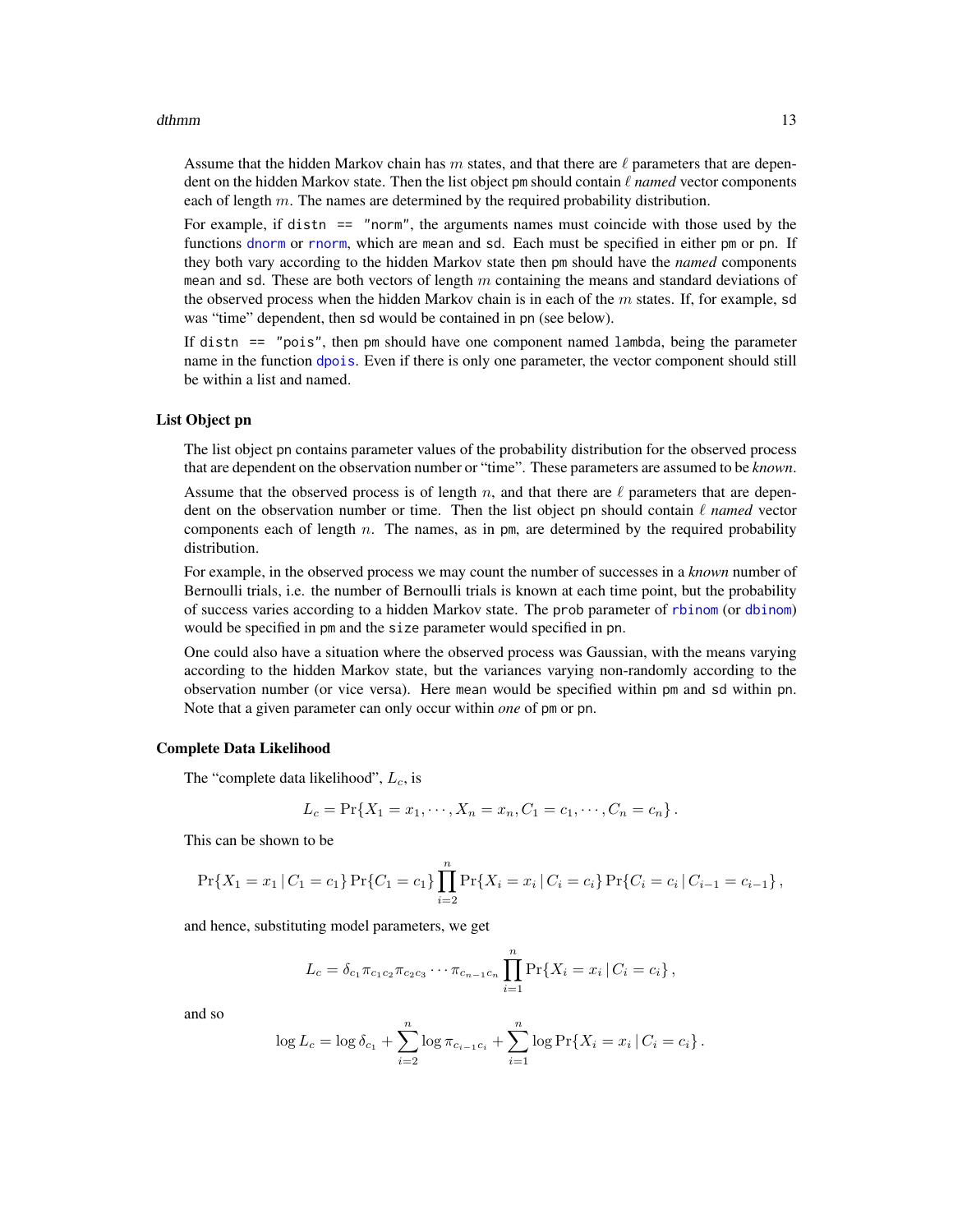<span id="page-13-0"></span>Hence the "complete data likelihood" is split into three terms: the first relates to parameters of the marginal distribution (Markov chain), the second to the transition probabilities, and the third to the distribution parameters of the observed random variable. When the Markov chain is non-stationary, each term can be maximised separately.

#### Stationarity

When the hidden Markov chain is assumed to be non-stationary, the complete data likelihood has a neat structure, in that  $\delta$  only occurs in the first term,  $\Pi$  only occurs in the second term, and the parameters associated with the observed probabilities only occur in the third term. Hence, the likelihood can easily be maximised by maximising each term individually. In this situation, the estimated parameters using [BaumWelch](#page-3-1) will be the "exact" maximum likelihood estimates.

When the hidden Markov chain is assumed to be stationary,  $\delta = \Pi' \delta$  (see topic [compdelta](#page-9-1)), and then the first two terms of the complete data likelihood determine the transition probabilities Π. This raises more complicated numerical problems, as the first term is effectively a constraint. In our implementation of the EM algorithm, we deal with this in a slightly ad-hoc manner by effectively disregarding the first term, which is assumed to be relatively small. In the M-step, the transition matrix is determined by the second term, then  $\delta$  is estimated using the relation  $\delta = \delta \Pi$ . Hence, using the [BaumWelch](#page-3-1) function will only provide approximate maximum likelihood estimates. Exact solutions can be calculated by directly maximising the likelihood function, see first example in [neglogLik](#page-36-1).

# References

Cited references are listed on the [HiddenMarkov](#page-1-1) manual page.

# Examples

```
#----- Test Gaussian Distribution -----
Pi \leq matrix(c(1/2, 1/2, 0,
               1/3, 1/3, 1/3,
                 0, 1/2, 1/2),
             byrow=TRUE, nrow=3)
delta <-c(0, 1, 0)x <- dthmm(NULL, Pi, delta, "norm",
           list(mean=c(1, 6, 3), sd=c(0.5, 1, 0.5)))x \le -\sin(1) simulate(x, nsim=1000)
# use above parameter values as initial values
y <- BaumWelch(x)
print(summary(y))
print(logLik(y))
hist(residuals(y))
# check parameter estimates
print(sum(y$delta))
```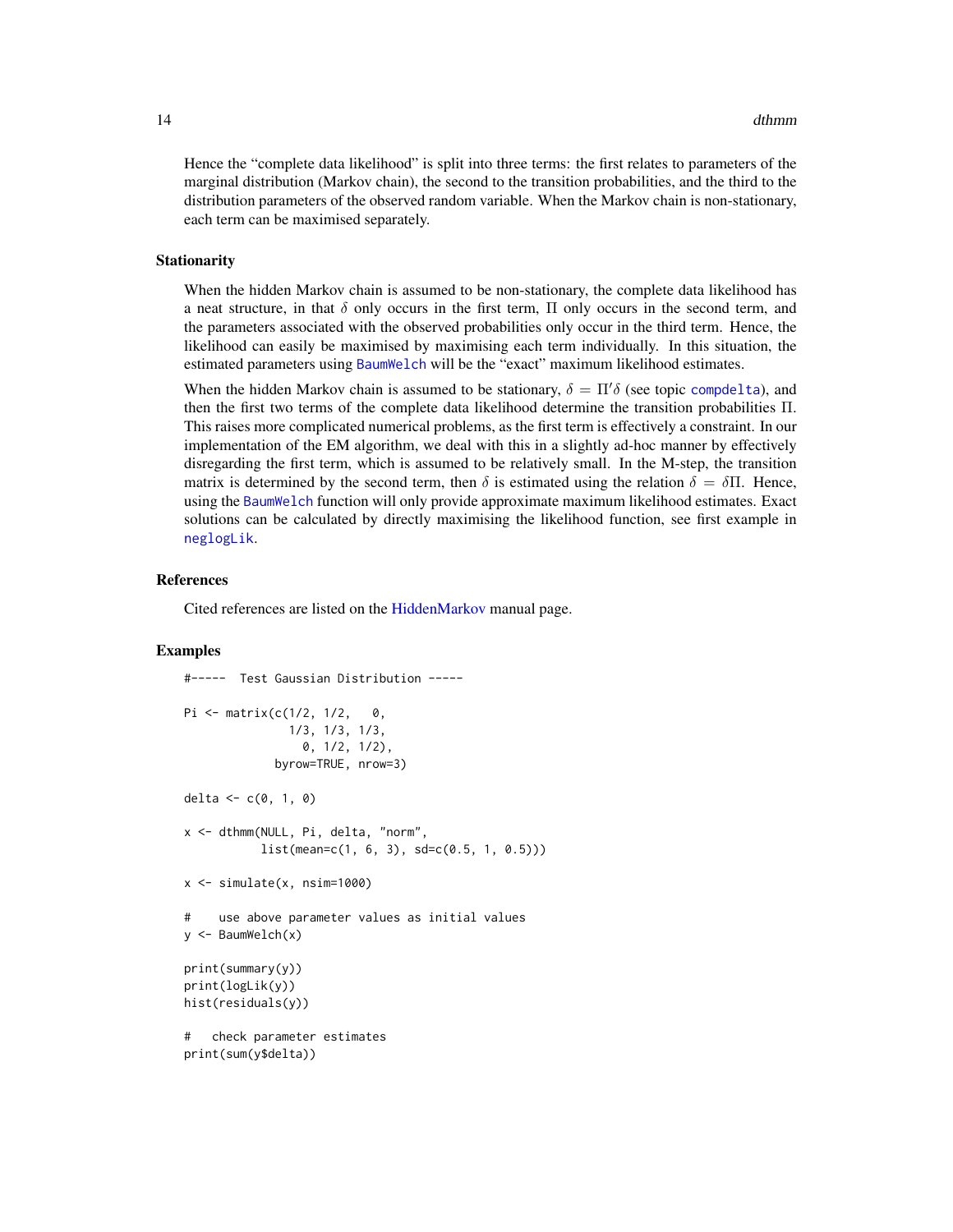#### dthmm and the control of the control of the control of the control of the control of the control of the control of the control of the control of the control of the control of the control of the control of the control of th

```
print(y$Pi %*% rep(1, ncol(y$Pi)))
#----- Test Poisson Distribution -----
Pi <- matrix(c(0.8, 0.2,
               0.3, 0.7),
             byrow=TRUE, nrow=2)
delta \leq c(0, 1)x <- dthmm(NULL, Pi, delta, "pois", list(lambda=c(4, 0.1)),
           discrete = TRUE)
x \leftarrow simulate(x, nsim=1000)
# use above parameter values as initial values
y <- BaumWelch(x)
print(summary(y))
print(logLik(y))
hist(residuals(y))
# check parameter estimates
print(sum(y$delta))
print(y$Pi %*% rep(1, ncol(y$Pi)))
#----- Test Exponential Distribution -----
Pi <- matrix(c(0.8, 0.2,
               0.3, 0.7),
             byrow=TRUE, nrow=2)
delta \leq c(0, 1)x <- dthmm(NULL, Pi, delta, "exp", list(rate=c(2, 0.1)))
x <- simulate(x, nsim=1000)
# use above parameter values as initial values
y <- BaumWelch(x)
print(summary(y))
print(logLik(y))
hist(residuals(y))
# check parameter estimates
print(sum(y$delta))
print(y$Pi %*% rep(1, ncol(y$Pi)))
```
#----- Test Beta Distribution -----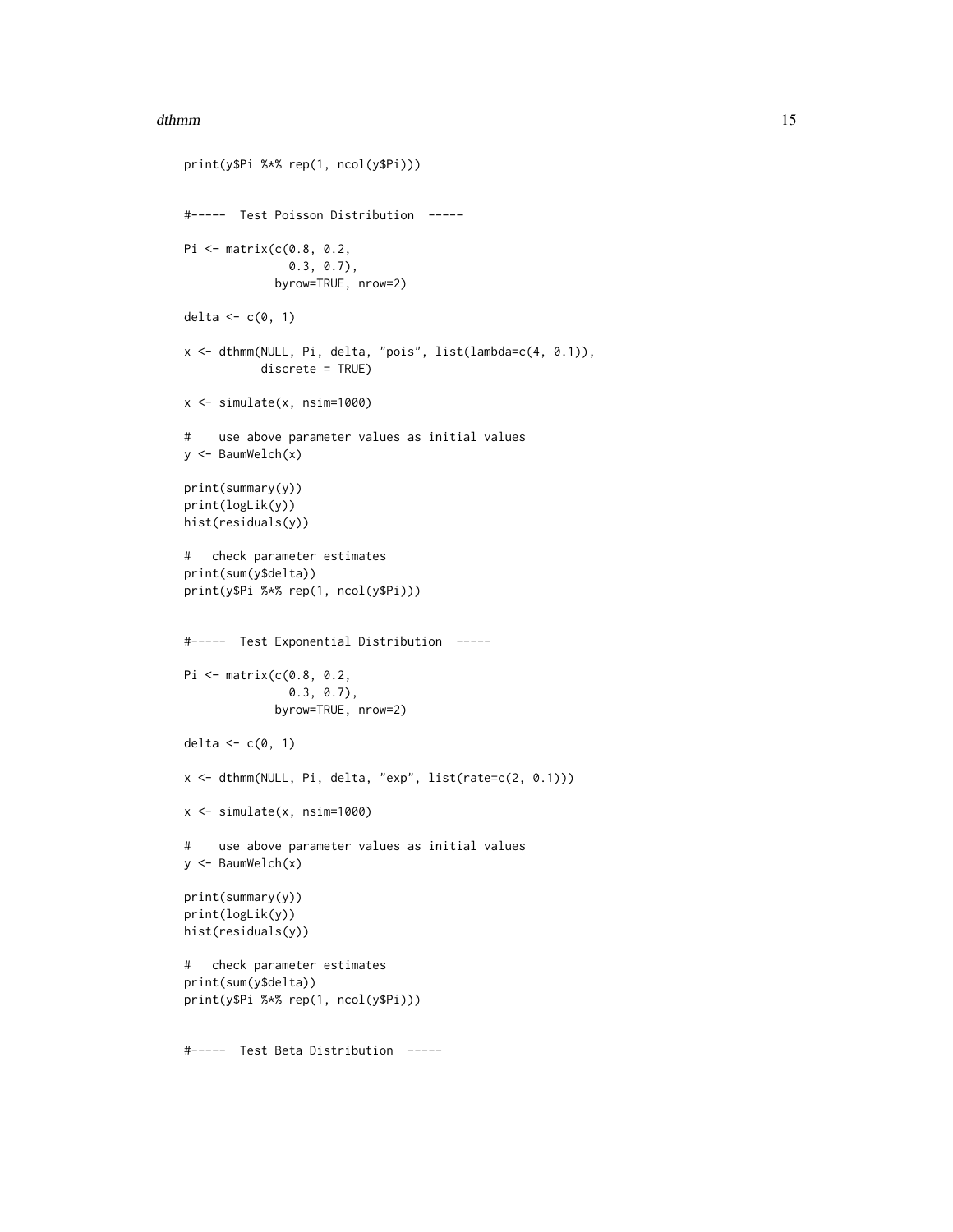#### 16 dthmm and the state of the state of the state of the state of the state of the state of the state of the state of the state of the state of the state of the state of the state of the state of the state of the state of t

```
Pi <- matrix(c(0.8, 0.2,
               0.3, 0.7),
             byrow=TRUE, nrow=2)
delta \leftarrow c(0, 1)x <- dthmm(NULL, Pi, delta, "beta", list(shape1=c(2, 6), shape2=c(6, 2)))
x \leftarrow simulate(x, nsim=1000)
# use above parameter values as initial values
y <- BaumWelch(x)
print(summary(y))
print(logLik(y))
hist(residuals(y))
# check parameter estimates
print(sum(y$delta))
print(y$Pi %*% rep(1, ncol(y$Pi)))
#----- Test Binomial Distribution -----
Pi <- matrix(c(0.8, 0.2,
               0.3, 0.7),
             byrow=TRUE, nrow=2)
delta \leftarrow c(0, 1)
# vector of "fixed & known" number of Bernoulli trials
pn <- list(size=rpois(1000, 10)+1)
x <- dthmm(NULL, Pi, delta, "binom", list(prob=c(0.2, 0.8)), pn,
           discrete=TRUE)
x \leftarrow simulate(x, nsim=1000)
# use above parameter values as initial values
y <- BaumWelch(x)
print(summary(y))
print(logLik(y))
hist(residuals(y))
# check parameter estimates
print(sum(y$delta))
print(y$Pi %*% rep(1, ncol(y$Pi)))
#----- Test Gamma Distribution -----
```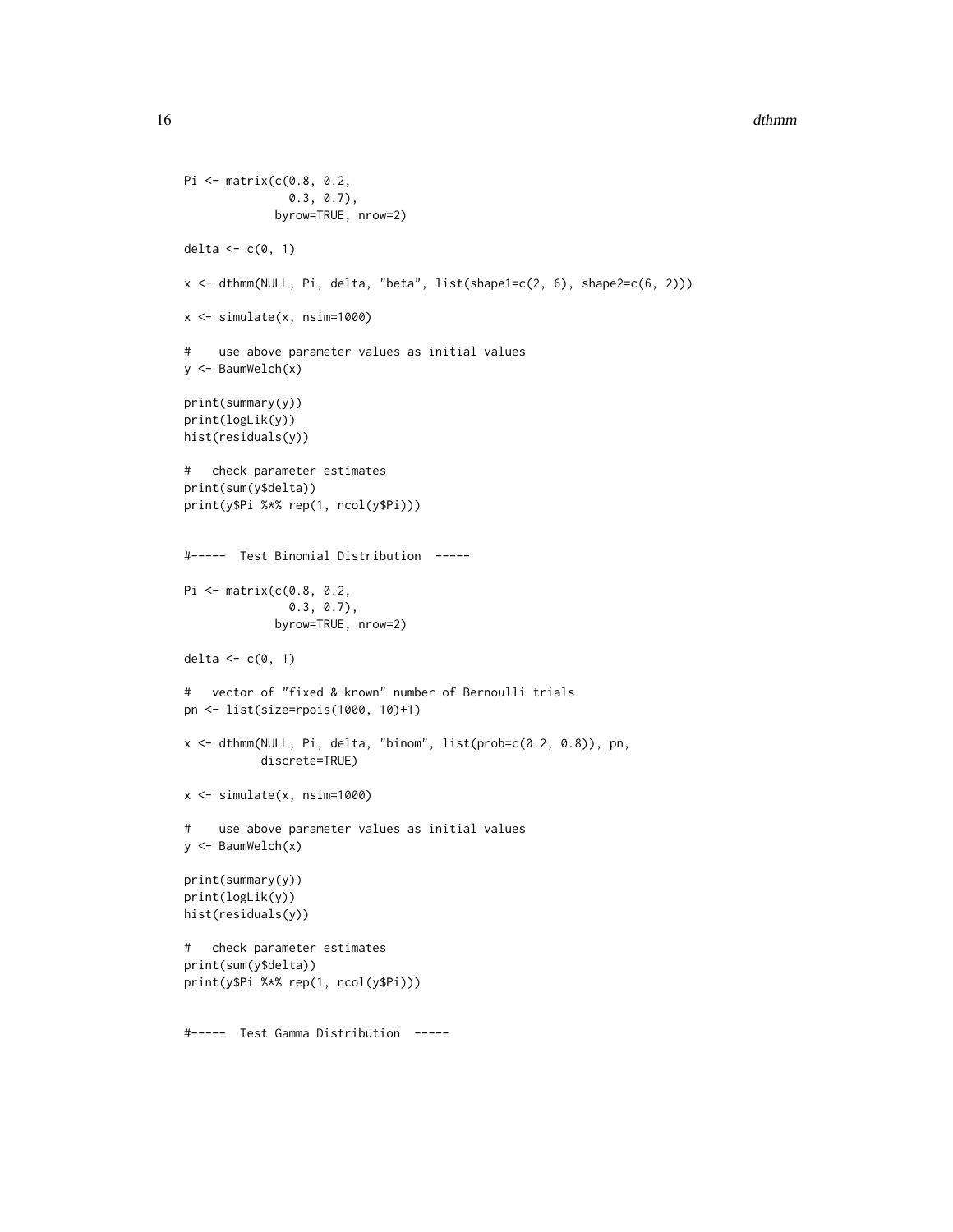<span id="page-16-0"></span>Estep 17

```
Pi <- matrix(c(0.8, 0.2,
               0.3, 0.7),
             byrow=TRUE, nrow=2)
delta <-c(0, 1)pm <- list(rate=c(4, 0.5), shape=c(3, 3))
x \leq -\text{seq}(0.01, 10, 0.01)plot(x, dgamma(x, rate=pm$rate[1], shape=pm$shape[1]),
     type="l", col="blue", ylab="Density")
points(x, dgamma(x, rate=pm$rate[2], shape=pm$shape[2]),
       type="l", col="red")
x <- dthmm(NULL, Pi, delta, "gamma", pm)
x \leftarrow simulate(x, nsim=1000)
# use above parameter values as initial values
y <- BaumWelch(x)
print(summary(y))
print(logLik(y))
hist(residuals(y))
# check parameter estimates
print(sum(y$delta))
print(y$Pi %*% rep(1, ncol(y$Pi)))
```
# <span id="page-16-1"></span>Estep *E-Step of EM Algorithm for DTHMM*

# Description

Performs the *expectation* step of the EM algorithm for a [dthmm](#page-10-1) process. This function is called by the [BaumWelch](#page-3-1) function. The Baum-Welch algorithm referred to in the HMM literature is a version of the EM algorithm.

# Usage

```
Estep(x, Pi, delta, distn, pm, pn = NULL)
```
# Arguments

| <b>x</b> | is a vector of length $n$ containing the observed process.                                                                                                                                                                                             |
|----------|--------------------------------------------------------------------------------------------------------------------------------------------------------------------------------------------------------------------------------------------------------|
| Рi       | is the current estimate of the $m \times m$ transition probability matrix of the hidden<br>Markov chain.                                                                                                                                               |
| distn    | is a character string with the distribution name, e.g. "norm" or "pois". If the<br>distribution is specified as "wxyz" then a probability (or density) function called<br>"dwxyz" should be available, in the standard R format (e.g. dnorm or dpois). |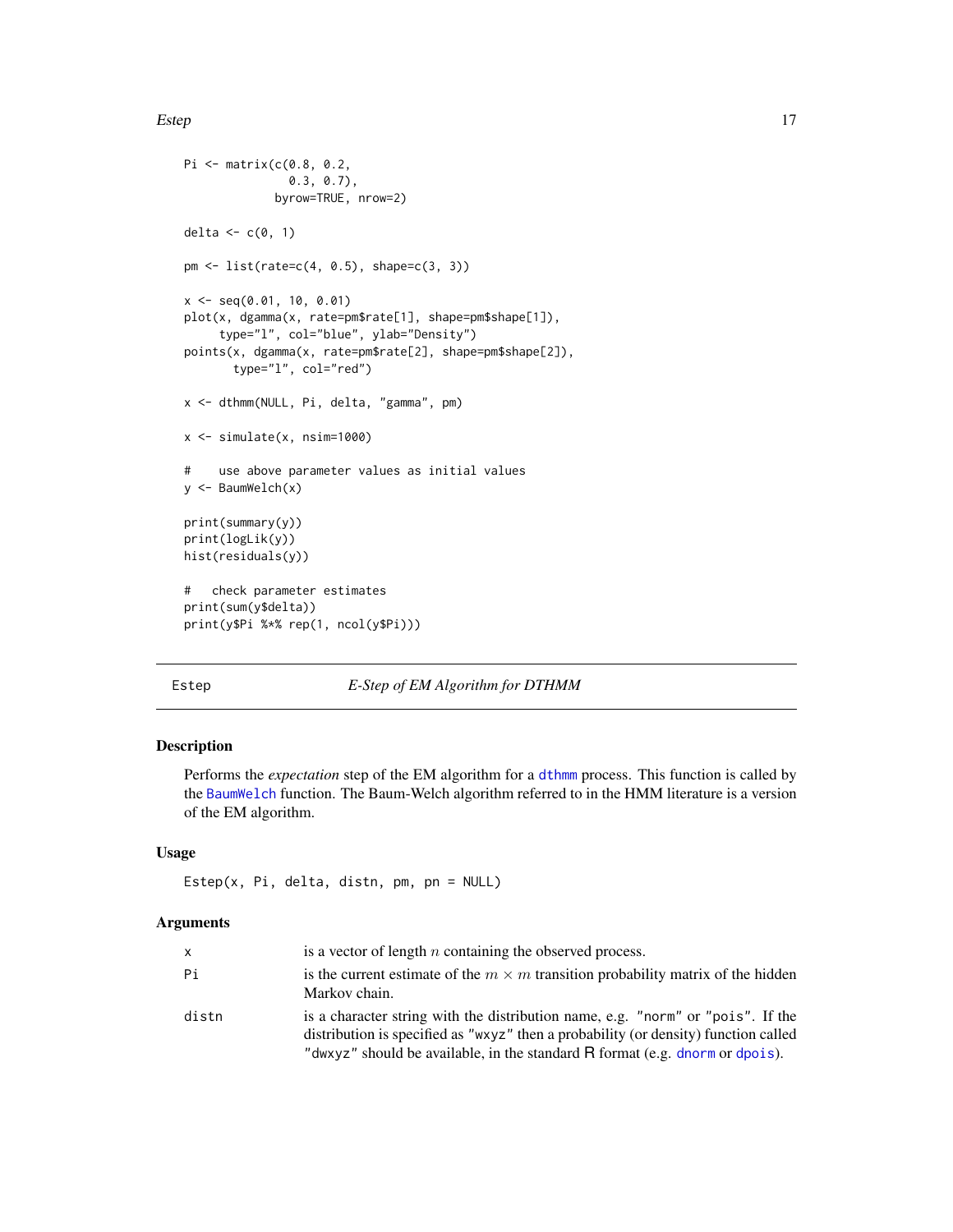<span id="page-17-0"></span>

| рm    | is a list object containing the current (Markov dependent) parameter estimates<br>associated with the distribution of the observed process (see dthmm). |
|-------|---------------------------------------------------------------------------------------------------------------------------------------------------------|
| pn    | is a list object containing the observation dependent parameter values associated<br>with the distribution of the observed process (see dthmm).         |
| delta | is the current estimate of the marginal probability distribution of the $m$ hidden<br>states.                                                           |

# Details

Let  $u_{ij}$  be one if  $C_i = j$  and zero otherwise. Further, let  $v_{ijk}$  be one if  $C_{i-1} = j$  and  $C_i = k$ , and zero otherwise. Let  $X^{(n)}$  contain the complete observed process. Then, given the current model parameter estimates, the returned value  $u[i, j]$  is

$$
\widehat{u}_{ij} = \mathbb{E}[u_{ij} | X^{(n)}] = \Pr\{C_i = j | X^{(n)} = x^{(n)}\},\
$$

and  $v[i,j,k]$  is

$$
\widehat{v}_{ijk} = \mathbb{E}[v_{ijk} | X^{(n)}] = \Pr\{C_{i-1} = j, C_i = k | X^{(n)} = x^{(n)}\},\
$$

where  $j, k = 1, \dots, m$  and  $i = 1, \dots, n$ .

# Value

A list object is returned with the following components.

| u  | an $n \times m$ matrix containing estimates of the conditional expectations. See "De-<br>tails".       |
|----|--------------------------------------------------------------------------------------------------------|
| ν  | an $n \times m \times m$ array containing estimates of the conditional expectations. See<br>"Details". |
| LL | the current value of the log-likelihood.                                                               |

# Author(s)

The algorithm has been taken from Zucchini (2005).

## References

Cited references are listed on the [HiddenMarkov](#page-1-1) manual page.

# See Also

[BaumWelch](#page-3-1), [Mstep](#page-32-1)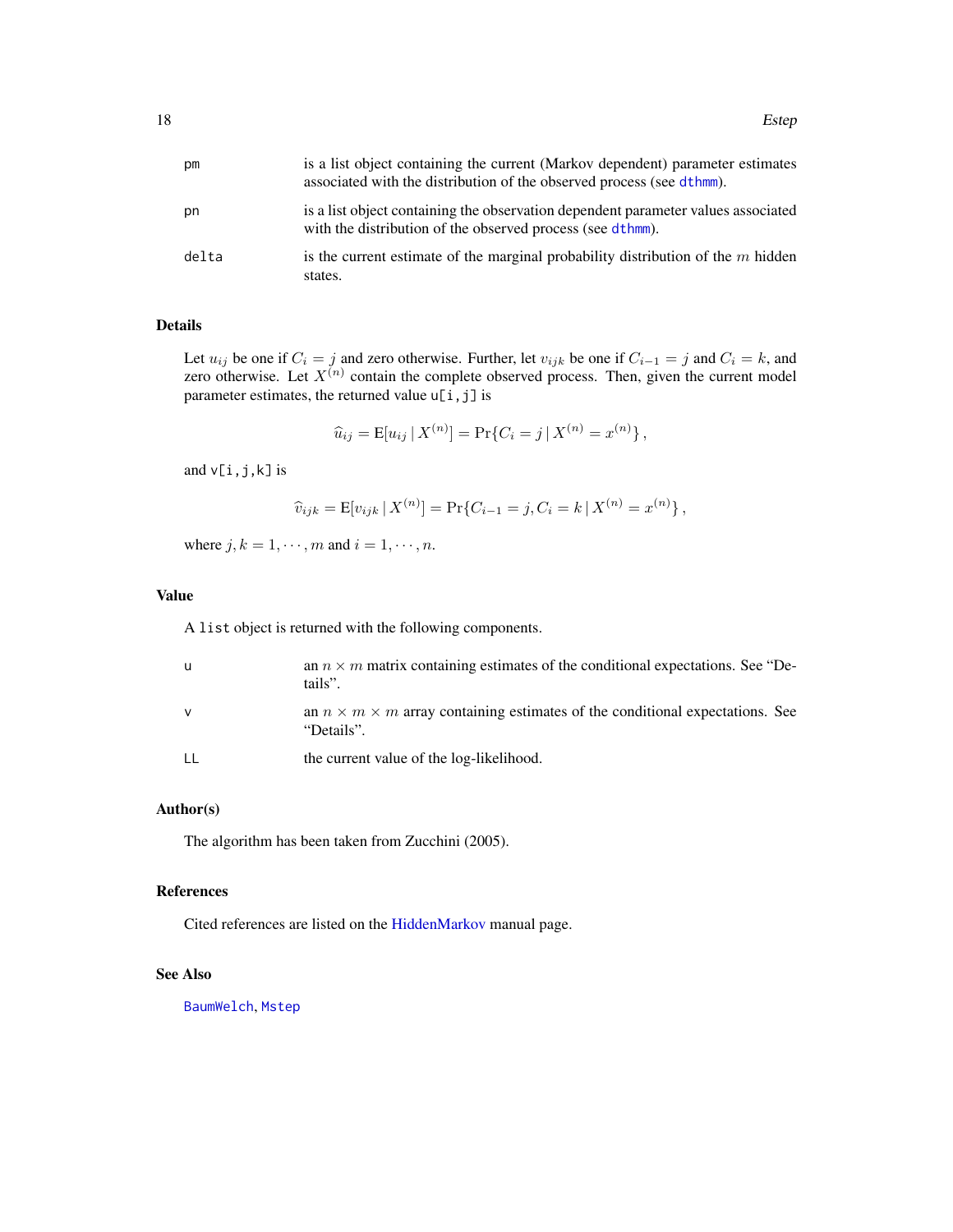<span id="page-18-1"></span><span id="page-18-0"></span>

# <span id="page-18-2"></span>Description

These functions calculate the forward and backward probabilities for a [dthmm](#page-10-1) process, as defined in MacDonald & Zucchini (1997, Page 60).

# Usage

```
backward(x, Pi, distn, pm, pn = NULL)
forward(x, Pi, delta, distn, pm, pn = NULL)
forwardback(x, Pi, delta, distn, pm, pn = NULL, fortran = TRUE)
forwardback.dthmm(Pi, delta, prob, fortran = TRUE, fwd.only = FALSE)
```
# Arguments

| $\boldsymbol{\mathsf{x}}$ | is a vector of length $n$ containing the observed process.                                                                                                                                                                                             |
|---------------------------|--------------------------------------------------------------------------------------------------------------------------------------------------------------------------------------------------------------------------------------------------------|
| Pi                        | is the $m \times m$ transition probability matrix of the hidden Markov chain.                                                                                                                                                                          |
| delta                     | is the marginal probability distribution of the $m$ hidden states.                                                                                                                                                                                     |
| distn                     | is a character string with the distribution name, e.g. "norm" or "pois". If the<br>distribution is specified as "wxyz" then a probability (or density) function called<br>"dwxyz" should be available, in the standard R format (e.g. dnorm or dpois). |
| pm                        | is a list object containing the current (Markov dependent) parameter estimates<br>associated with the distribution of the observed process (see dthmm).                                                                                                |
| pn                        | is a list object containing the observation dependent parameter values associated<br>with the distribution of the observed process (see dthmm).                                                                                                        |
| prob                      | an $n \times m$ matrix containing the observation probabilities or densities (rows) by<br>Markov state (columns).                                                                                                                                      |
| fortran                   | logical, if TRUE (default) use the Fortran code, else use the R code.                                                                                                                                                                                  |
| fwd.only                  | logical, if FALSE (default) calculate both forward and backward probabilities;<br>else calculate and return only forward probabilities and log-likelihood.                                                                                             |

# Details

Denote the  $n \times m$  matrices containing the forward and backward probabilities as A and B, respectively. Then the  $(i, j)$ th elements are

$$
\alpha_{ij} = \Pr\{X_1 = x_1, \cdots, X_i = x_i, C_i = j\}
$$

and

$$
\beta_{ij} = \Pr\{X_{i+1} = x_{i+1}, \cdots, X_n = x_n | C_i = j\}.
$$

Further, the diagonal elements of the product matrix  $AB'$  are all the same, taking the value of the log-likelihood.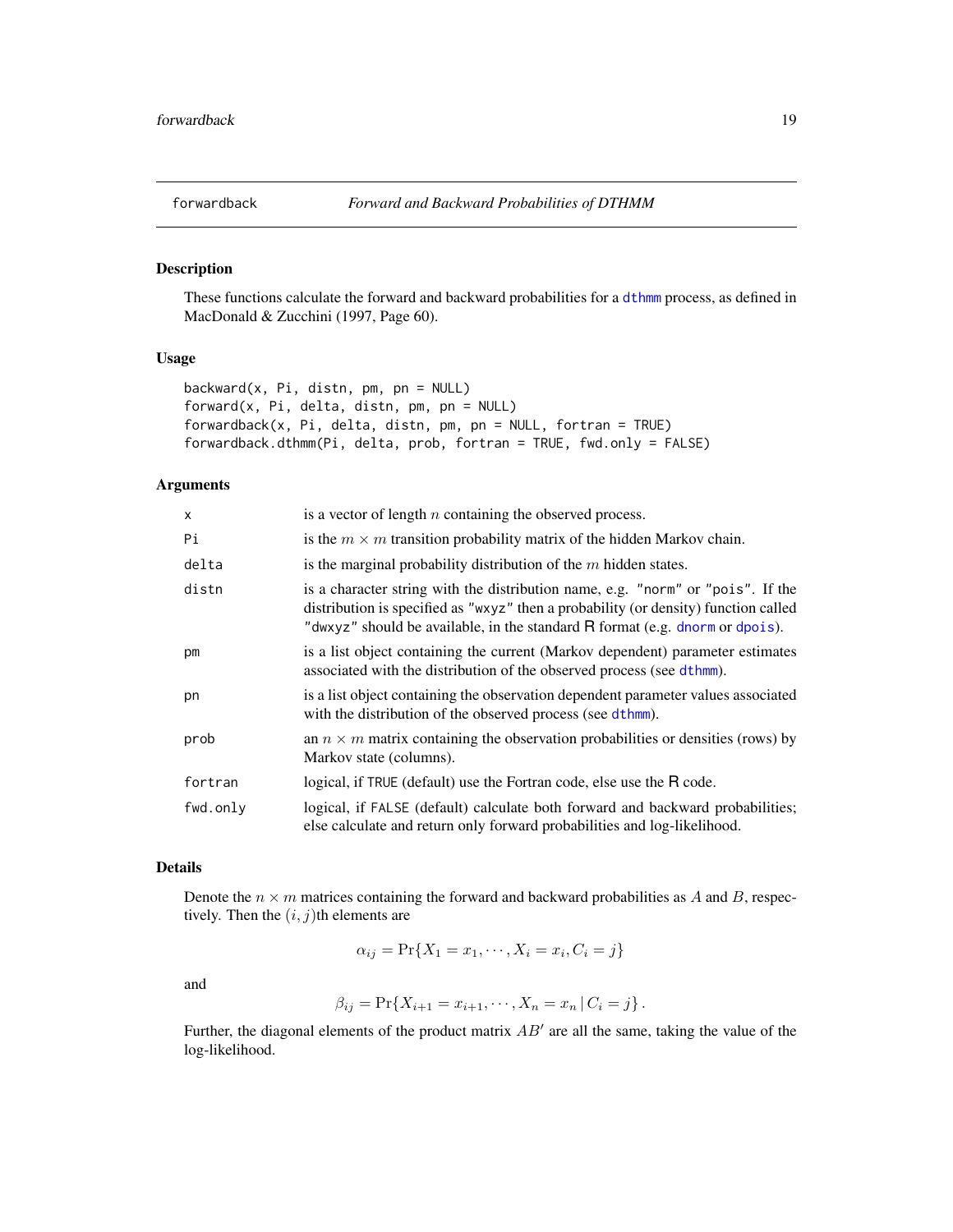<span id="page-19-0"></span>Value

The function forwardback returns a list with two matrices containing the forward and backward (log) probabilities, logalpha and logbeta, respectively, and the log-likelihood (LL).

The functions backward and forward return a matrix containing the forward and backward (log) probabilities, logalpha and logbeta, respectively.

# Author(s)

The algorithm has been taken from Zucchini (2005).

# References

Cited references are listed on the [HiddenMarkov](#page-1-1) manual page.

# See Also

[logLik](#page-20-1)

# Examples

```
# Set Parameter Values
Pi <- matrix(c(1/2, 1/2, 0, 0, 0,
              1/3, 1/3, 1/3, 0, 0,
                0, 1/3, 1/3, 1/3, 0,
                0, 0, 1/3, 1/3, 1/3,
                0, 0, 0, 1/2, 1/2),
            byrow=TRUE, nrow=5)
p \leftarrow c(1, 4, 2, 5, 3)delta <- c(0, 1, 0, 0, 0)
#------ Poisson HMM ------
x <- dthmm(NULL, Pi, delta, "pois", list(lambda=p), discrete=TRUE)
x <- simulate(x, nsim=10)
y <- forwardback(x$x, Pi, delta, "pois", list(lambda=p))
# below should be same as LL for all time points
print(log(diag(exp(y$logalpha) %*% t(exp(y$logbeta)))))
print(y$LL)
#------ Gaussian HMM ------
x <- dthmm(NULL, Pi, delta, "norm", list(mean=p, sd=p/3))
x <- simulate(x, nsim=10)
y <- forwardback(x$x, Pi, delta, "norm", list(mean=p, sd=p/3))
```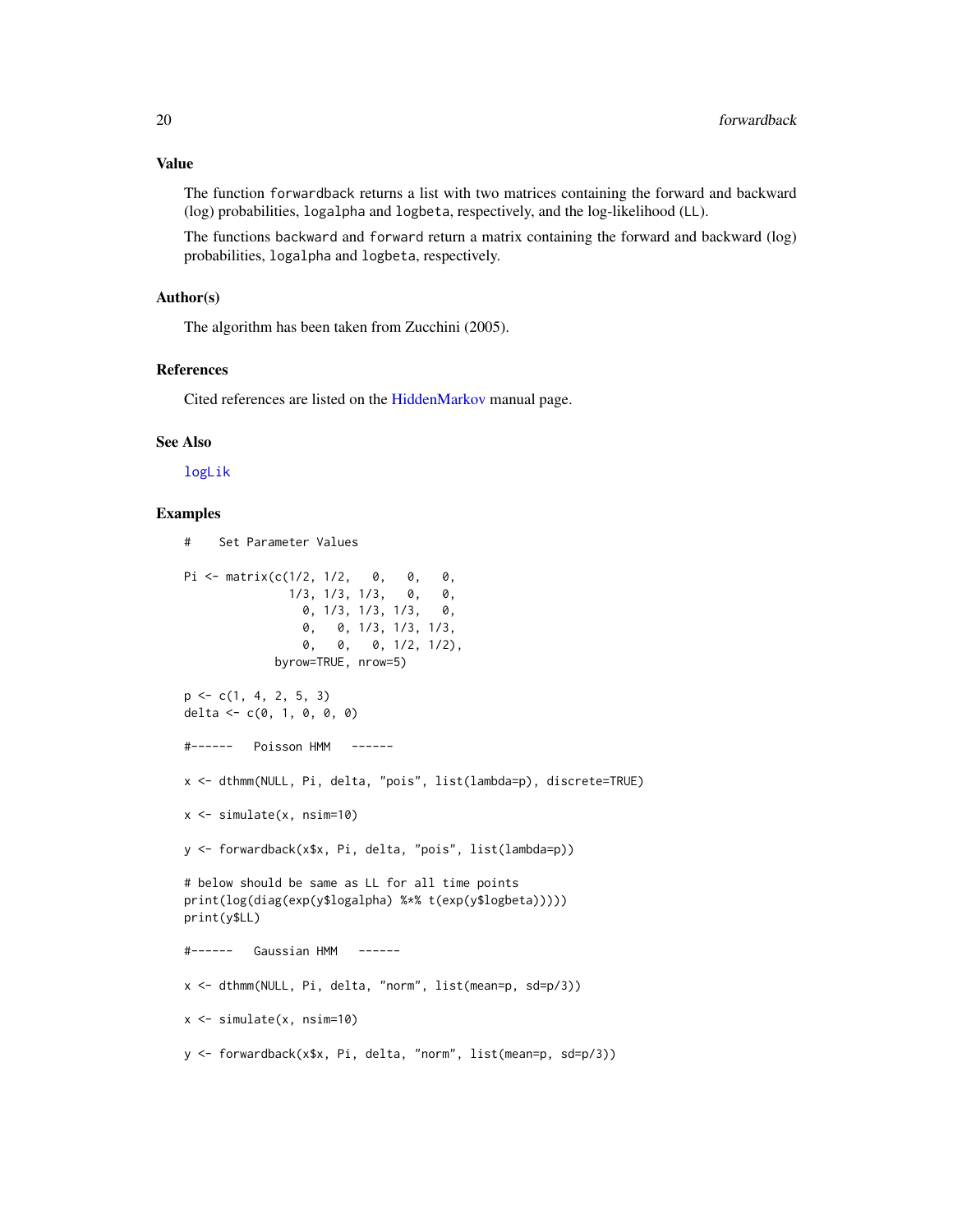```
# below should be same as LL for all time points
print(log(diag(exp(y$logalpha) %*% t(exp(y$logbeta)))))
print(y$LL)
```
<span id="page-20-1"></span>

logLik *Log Likelihood of Hidden Markov Model*

# <span id="page-20-2"></span>Description

Provides methods for the generic function [logLik](#page-20-1).

# Usage

```
## S3 method for class 'dthmm'
logLik(object, fortran=TRUE, ...)
## S3 method for class 'mmglm0'
logLik(object, fortran=TRUE, ...)
## S3 method for class 'mmglm1'
logLik(object, fortran=TRUE, ...)
## S3 method for class 'mmglmlong1'
logLik(object, fortran=TRUE, ...)
## S3 method for class 'mmpp'
logLik(object, fortran=TRUE, ...)
```
# Arguments

| object   | an object with class "dthmm", "mmglm0", "mmglm1", "mmglmlong1" or "mmpp". |
|----------|---------------------------------------------------------------------------|
| fortran  | logical, if TRUE (default) use the Fortran code, else use the R code.     |
| $\cdots$ | other arguments.                                                          |

# Details

The methods provided here will always recalculate the log-likelihood even if it is already contained within the object. This enables the user to change parameter or data values within the object and recalculate the log-likelihood for the revised configuration.

The code for the methods ["dthmm"](#page-10-1), ["mmglm0"](#page-22-1), ["mmglm1"](#page-22-1),["mmglmlong1"](#page-22-1) and ["mmpp"](#page-30-1) can be viewed by appending logLik.dthmm, logLik.mmglm0, logLik.mmglm1, logLik.mmglmlong1 or logLik.mmpp, respectively, to HiddenMarkov:::, on the R command line; e.g. HiddenMarkov:::dthmm. The three colons are needed because these method functions are not in the exported NAMESPACE.

# Value

Returns the value of the log-likelihood.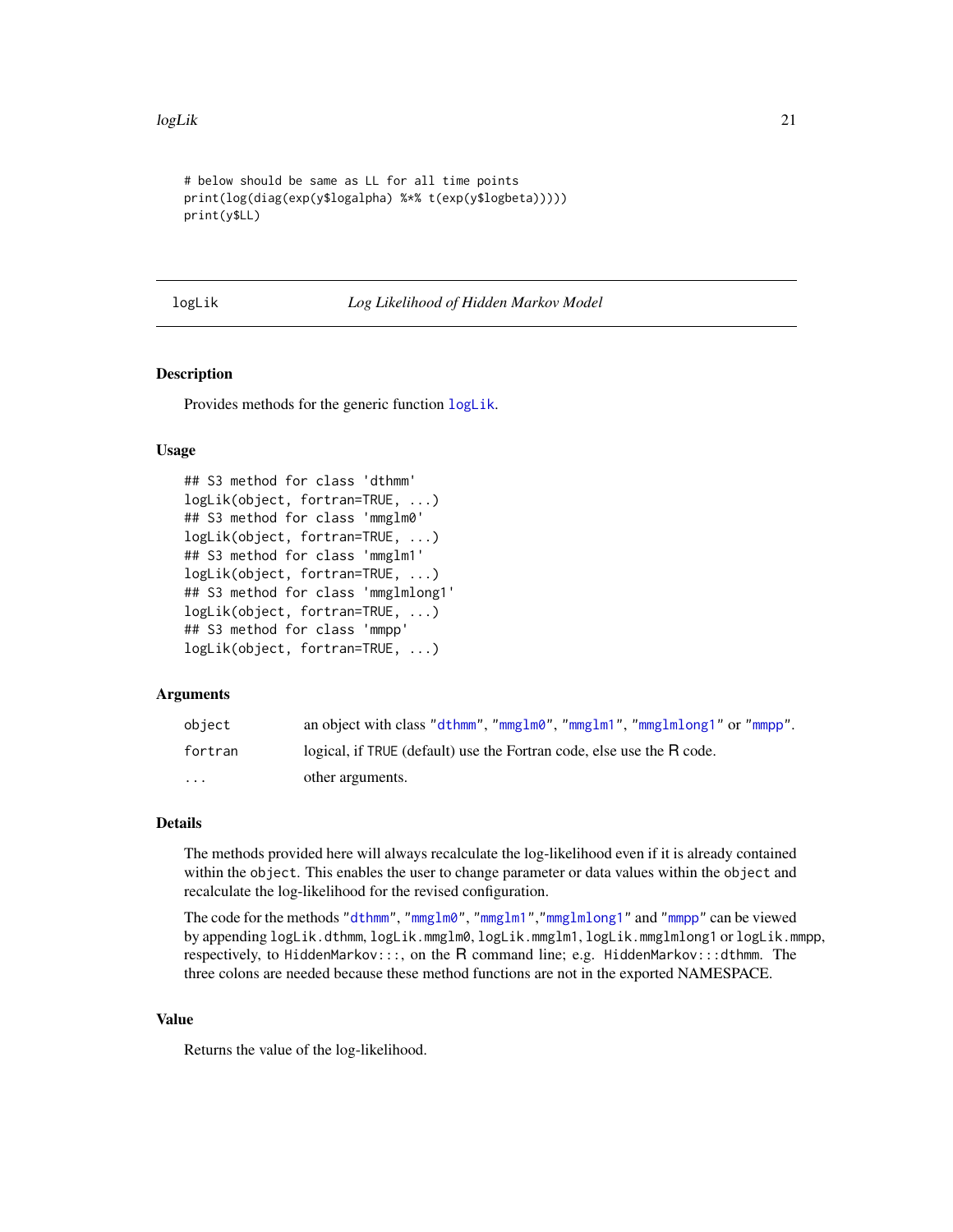# Examples

```
Pi <- matrix(c(1/2, 1/2, 0,
                1/3, 1/3, 1/3,
                  0, 1/2, 1/2),
              byrow=TRUE, nrow=3)
x \le - dthmm(NULL, Pi, c(\emptyset,1,\emptyset), "norm",
            list(mean=c(1, 6, 3), sd=c(1, 0.5, 1)))
x <- simulate(x, nsim=100)
print(logLik(x))
```
<span id="page-21-1"></span>

mchain *Markov Chain Object*

# Description

Creates a Markov chain object with class "mchain". It does not simulate data.

# Usage

 $mchain(x, Pi, delta, nonstat = TRUE)$ 

# Arguments

| $\mathsf{x}$ | is a vector of length $n$ containing the observed process, else it is specified as<br>NULL. This is used when there are no data and a process is to be simulated. |
|--------------|-------------------------------------------------------------------------------------------------------------------------------------------------------------------|
| Pi           | is the $m \times m$ transition probability matrix of the Markov chain.                                                                                            |
| delta        | is the marginal probability distribution of the $m$ state Markov chain at the first<br>time point.                                                                |
| nonstat      | is logical, TRUE if the homogeneous Markov chain is assumed to be non-stationary,<br>default. See "Details" below.                                                |

# Value

A [list](#page-0-0) object with class "mchain", containing the above arguments as named components.

# Examples

```
Pi <- matrix(c(0.8, 0.2,
                 0.3, 0.7),
               byrow=TRUE, nrow=2)
# Create a Markov chain object with no data (NULL)
x \leftarrow \text{mchain}(\text{NULL}, \text{Pi}, \text{c}(0,1))# Simulate some data
```
<span id="page-21-0"></span>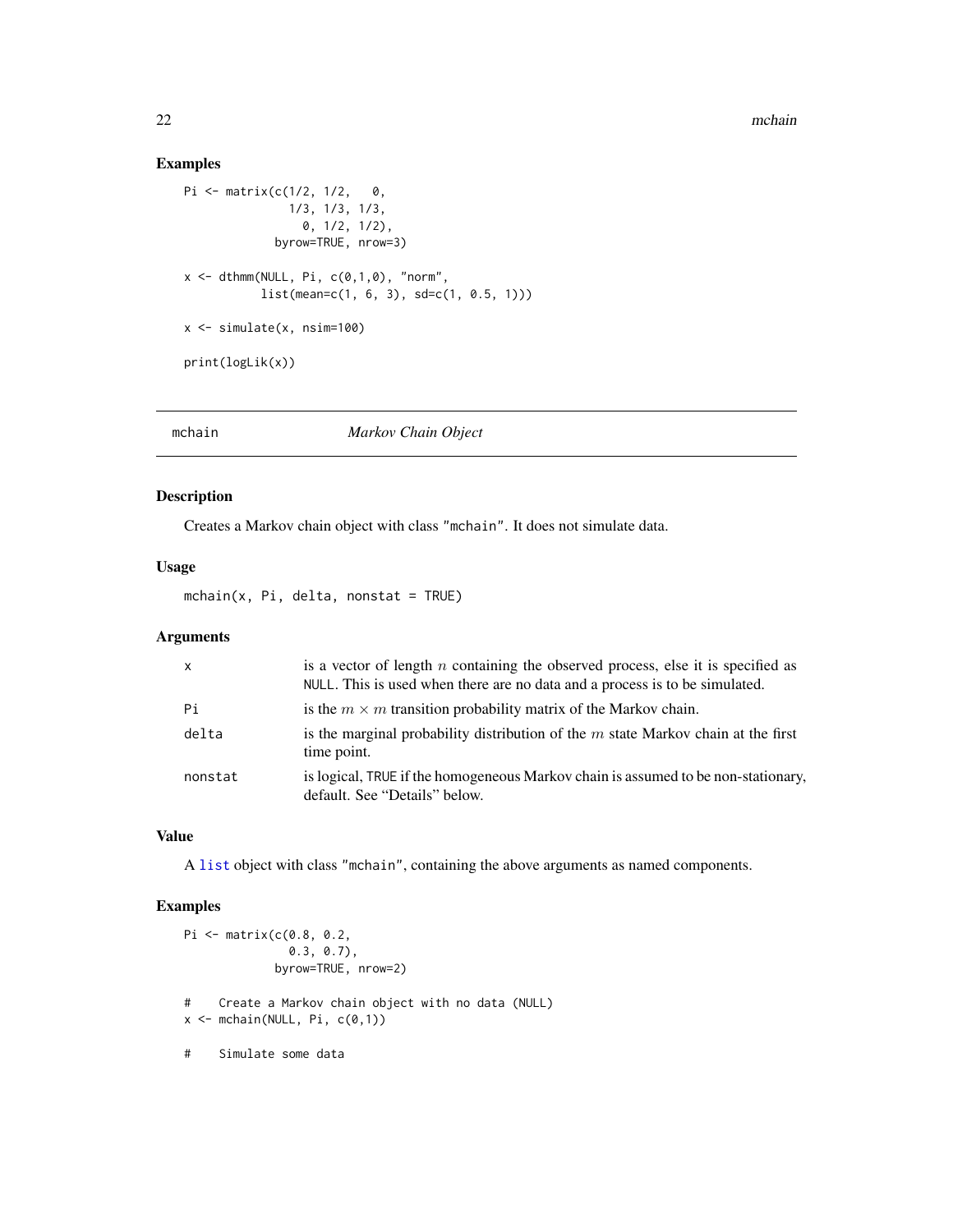```
x \le -\sin(1) simulate(x, nsim=2000)
# estimate transition probabilities
estPi <- table(x$mc[-length(x$mc)], x$mc[-1])
rowtotal <- estPi %*% matrix(1, nrow=nrow(Pi), ncol=1)
estPi <- diag(as.vector(1/rowtotal)) %*% estPi
print(estPi)
```
<span id="page-22-2"></span>mmglm *Markov Modulated GLM Object*

# <span id="page-22-1"></span>Description

These functions create Markov modulated generalised linear model objects. *These functions are in development and may change*, see "Under Development" below.

# Usage

mmglm0(x, Pi, delta, family, link, beta, glmformula = formula(y~x1), sigma = NA, nonstat = TRUE, msg = TRUE) mmglm1(y, Pi, delta, glmfamily, beta, Xdesign,  $sigma = NA$ , nonstat = TRUE, size = NA, msg = TRUE) mmglmlong1(y, Pi, delta, glmfamily, beta, Xdesign, longitude,  $sigma = NA$ , nonstat = TRUE, size = NA, msg = TRUE)

# Arguments

| $\mathsf{x}$ | a data frame containing the observed variable (i.e. the response variable in the<br>generalised linear model) and the covariate. The function mmg lm0 requires that<br>the response variable be named y and the covariate x1. Alternatively, x could be<br>specified as NULL, meaning that the data will be added later (e.g. simulated). See<br>Details below for the binomial case. The functions mmglm1 and mmglmlong1 do<br>not have these naming restrictions. |
|--------------|---------------------------------------------------------------------------------------------------------------------------------------------------------------------------------------------------------------------------------------------------------------------------------------------------------------------------------------------------------------------------------------------------------------------------------------------------------------------|
| y            | numeric vector, response variable. In the case of binomial, it is the number of<br>successes (see argument size).                                                                                                                                                                                                                                                                                                                                                   |
| Pi           | is the $m \times m$ transition probability matrix of the hidden Markov chain.                                                                                                                                                                                                                                                                                                                                                                                       |
| delta        | is the marginal probability distribution of the $m$ hidden states at the first time<br>point.                                                                                                                                                                                                                                                                                                                                                                       |
| family       | character string, the GLM family, one of "gaussian", "poisson", "Gamma" or<br>"binomial".                                                                                                                                                                                                                                                                                                                                                                           |
| link         | character string, the link function. If $family == "binomial", then one of$<br>"logit", "probit" or "cloglog"; else one of "identity", "inverse" or<br>"log".                                                                                                                                                                                                                                                                                                       |
| glmfamily    | a family object defining the glm family and link function. It is currently re-<br>stricted to Gaussian, Poisson, Binomial or Gamma models with the standard<br>link functions provided by glm.                                                                                                                                                                                                                                                                      |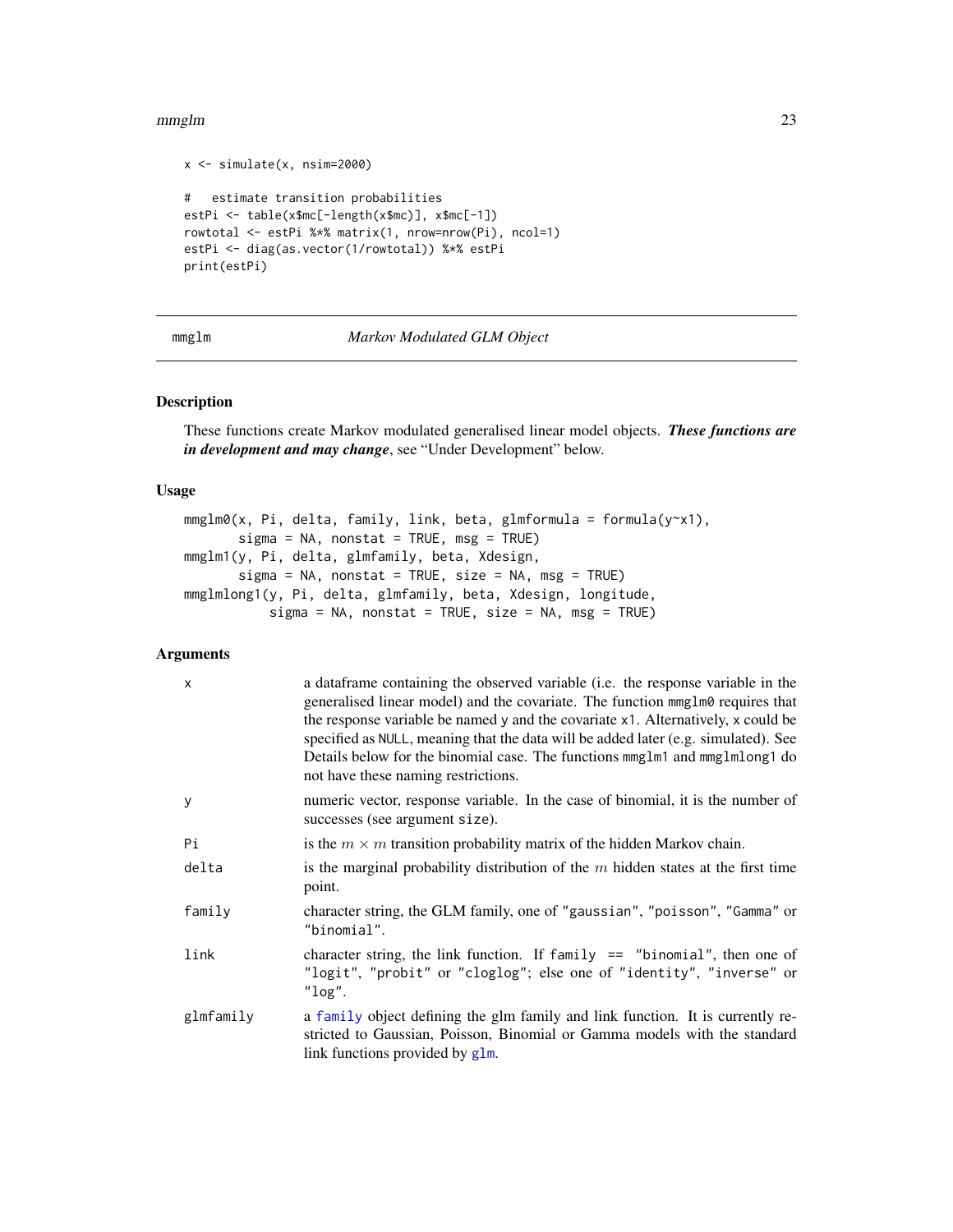<span id="page-23-0"></span>

| Xdesign    | a $nN \times p$ design matrix, where p is the number of parameters in the linear<br>predictor, N is the number of subjects ( $N = 1$ in mmglm1), and n is the number<br>of observations for each subject (assumed to be the same).                  |
|------------|-----------------------------------------------------------------------------------------------------------------------------------------------------------------------------------------------------------------------------------------------------|
| beta       | a $p \times m$ matrix containing parameter values, used as initial values during esti-<br>mation. In the case of the simple regression model of mmglm0, $p = 2$ . In the<br>case of mmglm1 and mmglmlong1, $p$ is the number of columns of Xdesign. |
| glmformula | the only model formula for mmglm0 is $y \sim x1$ . Note that the functions mmglm1<br>and mmglmlong1 do not have this restriction, however, in those cases, the model<br>formula is currently implicitly defined through Xdesign.                    |
| sigma      | if family $==$ "gaussian", then it is the variance; if family $==$ "Gamma", then<br>it is $1$ /sqrt(shape). It is of length m for each Markov state.                                                                                                |
| nonstat    | is logical, TRUE if the homogeneous Markov chain is assumed to be non-stationary,<br>default.                                                                                                                                                       |
| longitude  | a vector the same length as y identifying the subject for each observation. The<br>observations must be grouped by subject, and ordered by "time" within subject.                                                                                   |
| size       | is number of Bernoulli trials in each observation when the glm family is bino-<br>mial. It is the same length as y.                                                                                                                                 |
| msg        | is logical, suppress messages about developmental status.                                                                                                                                                                                           |
|            |                                                                                                                                                                                                                                                     |

# Details

This family of models is similar in nature to those of the class [dthmm](#page-10-1), in that both classes have the distribution of the observed variable being "modulated" by the changing hidden Markov state. They differ slightly in the mechanism. This family assumes that the mean of the observation distribution can be expressed as a linear model of other known variables, but it is the parameters in the linear predictor that are being modulated by the hidden Markov process, thus causing the changes in the observed means. The linear model is assumed to be a generalised linear model as described by McCullagh & Nelder (1989).

The function mmglm0 is a very simple trivial case where the linear predictor is of the form  $\beta_0$  +  $\beta_1x_1$ . The version mmglm1 does not have this limitation. The model formula for mmglm1 is defined implicitly through the structure of the specified design matrix. The model mmglmlong1 is similar to mmglm1 but can be applied to longitudinal observations. Models of the form given by mmglm1 are assumed to have one time series, and from a theoretical perspective, one would be interested in the asymptotic properties of the parameter estimates as the series length gets very large. In the longitudinal case (mmglmlong1), the series of observations per individual is probably very small  $(< 10$ ), and hence interest is in the asymptotic properties as the number of individuals becomes large. Note that in the longitudinal case, the number of observations per individual is assumed to be the same. The responses are assumed to be conditionally independent given the value of the Markov chain and the explanatory variables in the linear predictor.

If family  $==$  "binomial" then the response variable y is interpreted as the number of successes. The dataframe x must also contain a variable called size being the number of Bernoulli trials. This is different to the format used by the function  $g\ln x$  where y would be a matrix with two columns containing the number of successes and failures, respectively. The different format here allows one to specify the number of Bernoulli trials *only* so that the number of successes or failures can be simulated later.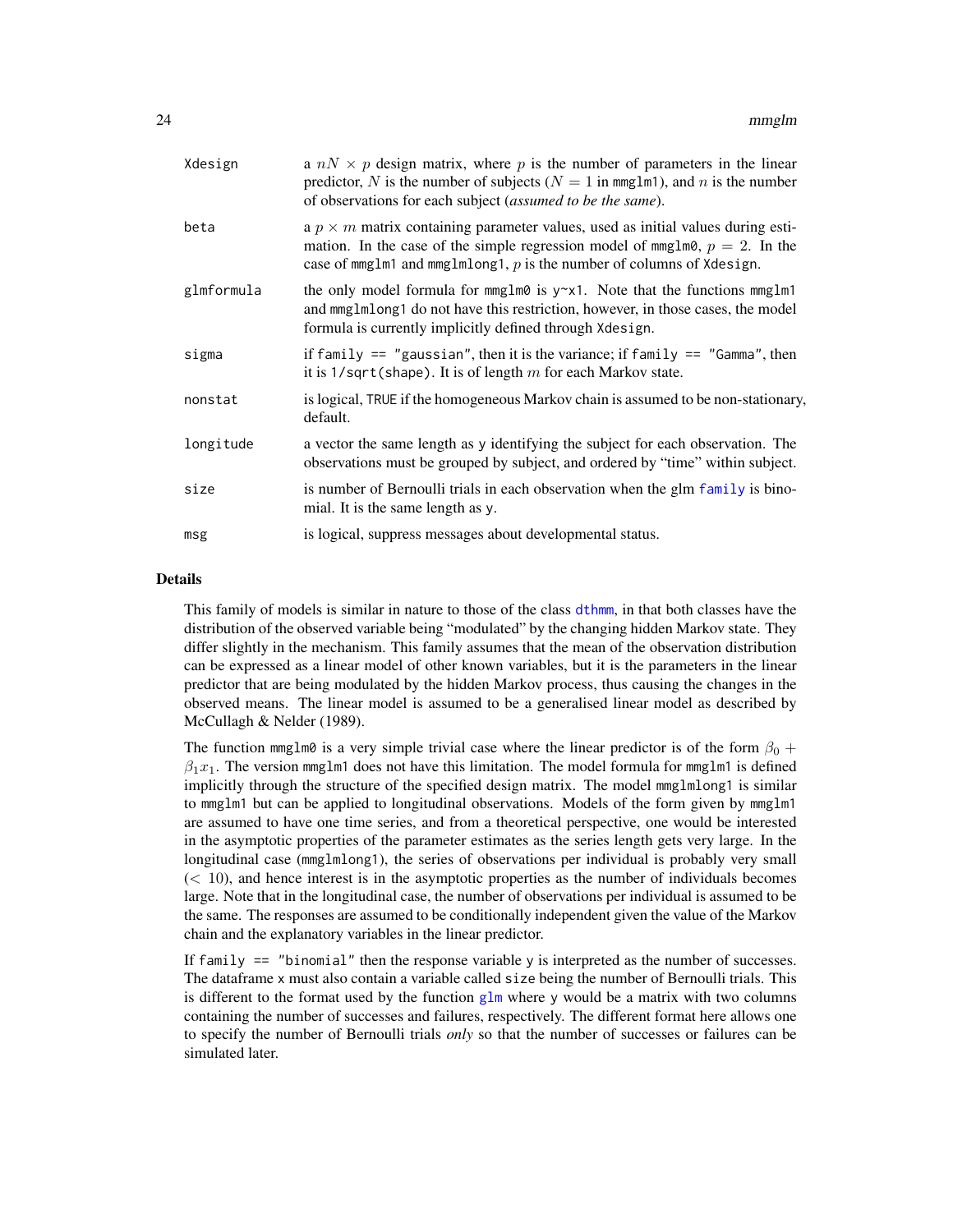<span id="page-24-0"></span>When the density function of the response variable is from the exponential family (Charnes et al, 1976, Eq. 2.1), the likelihood function (Charnes et al, 1976, Eq. 2.4) can be maximised by using iterative weighted least squares (Charnes et al, 1976, Eq. 1.1 and 1.2). This is the method used by the R function [glm](#page-0-0). In this Markov modulated version of the model, the third term of the complete data log-likelihood, as given in Harte (2006, Sec. 2.3), needs to be maximised. This is simply the sum of the individual log-likelihood contributions of the response variable weighted by the Markov state probabilities calculated in the E-step. This can also be maximised using iterative least squares by passing these additional weights (Markov state probabilities) into the [glm](#page-0-0) function.

# Value

A [list](#page-0-0) object with class "mmglm0", containing the above arguments as named components.

# Under Development

These functions are still being developed. In previous releases of the package  $(< 1.3$ ), there was only one function called mmglm. This has been renamed to mmglm0. The most recent version is mmglm1 along with mmglmlong1 which has flexibility to include longitudinal data. Further development versions will be numbered sequentially. The name mmglm has been reserved for the final stable version, at which point the numbered versions will become deprecated.

#### References

Cited references are listed on the [HiddenMarkov](#page-1-1) manual page.

# Examples

```
#--------------------------------------------------------
# Gaussian with identity link function
# using mmglm0
delta \leq c(0,1)Pi <- matrix(c(0.8, 0.2,
              0.3, 0.7),
            byrow=TRUE, nrow=2)
beta \leq matrix(c(0.1, -0.1,1.0, 5.0),
              byrow=TRUE, nrow=2)
x <- mmglm0(NULL, Pi, delta, family="gaussian", link="identity",
           beta=beta, sigma=c(1, 2))
n < - 1000x <- simulate(x, nsim=n, seed=10)
# Increase maxiter below to achieve convergence
# Has been restricted to minimise time of package checks
y <- BaumWelch(x, bwcontrol(maxiter=2))
```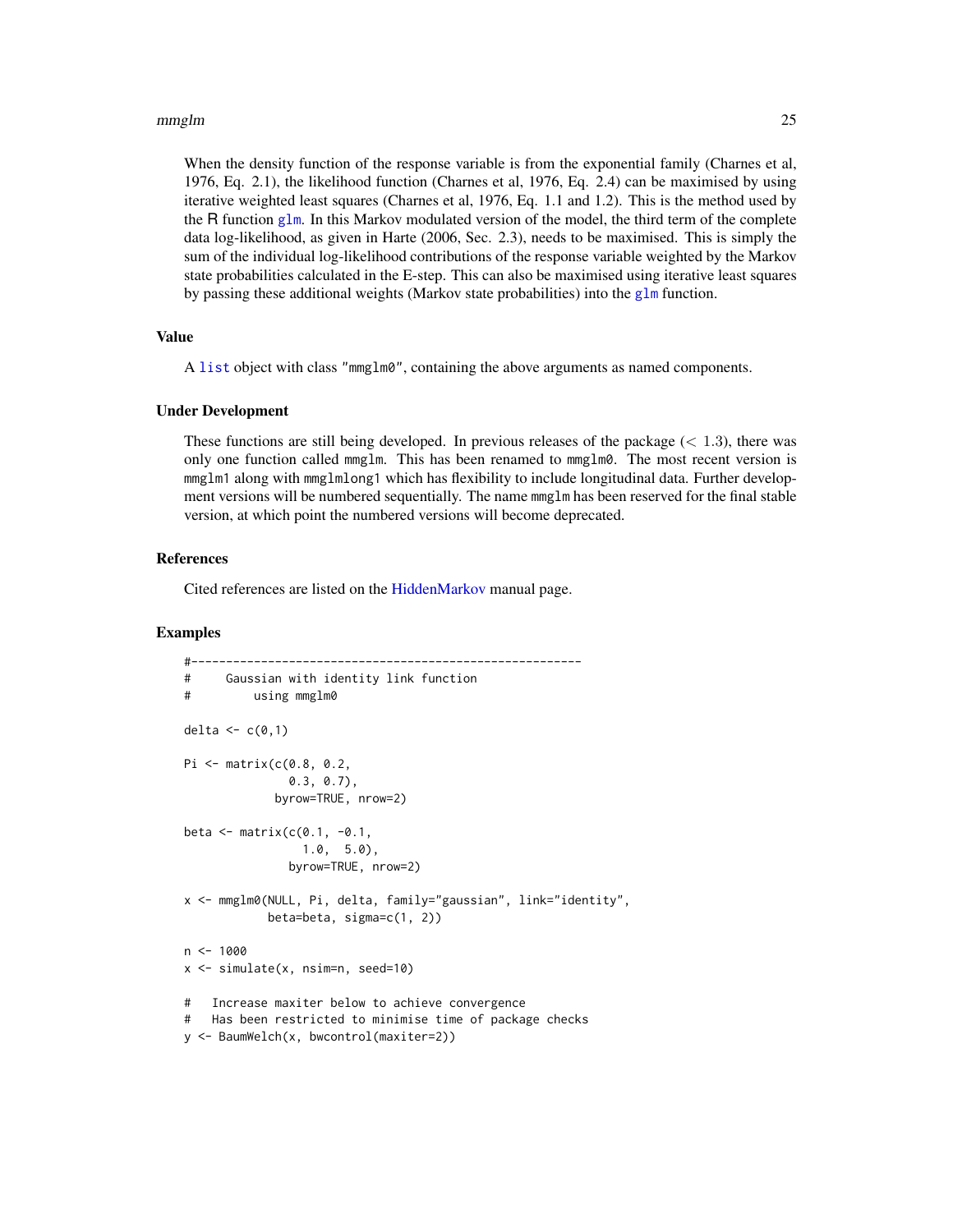```
w <- hist(residuals(y))
z \leq - seq(-3, 3, 0.01)
points(z, dnorm(z)*n*(w$breaks[2]-w$breaks[1]), col="red", type="l")
box()
print(summary(y))
print(logLik(y))
#--------------------------------------------------------
# Gaussian with log link function
# using mmglm1
n < - 1000# the range of x needs changing according to the glmfamily
x \leq -\text{seq}(-0.9, 1.5, length.out=n)colour <- c("blue", "green", "red")
colnum <- rep(1:3, n/3+1)[1:n] - 1data <- data.frame(x=x, colour=colour[colnum+1])
# will simulate response variable, not required in formula
# design matrix only depends on RHS of formula
glmformula \le formula( \sim x + I(x^2) + colour)
glmfamily <- gaussian(link="log")
Xdesign <- model.matrix(glmformula, data=data)
# --- Parameter Values and Simulation ---
Pi <- matrix(c(0.8, 0.2,
               0.3, 0.7),
             byrow=TRUE, nrow=2)
delta \leftarrow c(1, 0)
sd \leq c(1.2, 1)beta \leq matrix(c(-1, -1.2,
                 -2, -1.8,
                  3, 2.8,
                 1, 0.8,
                  2, 2.2),
               ncol=ncol(Pi), nrow=ncol(Xdesign), byrow=TRUE)
y <- mmglm1(NULL, Pi, delta, glmfamily, beta, Xdesign, sigma=sd)
y <- simulate(y, seed=5)
# --- Estimation ---
# Increase maxiter below to achieve convergence
```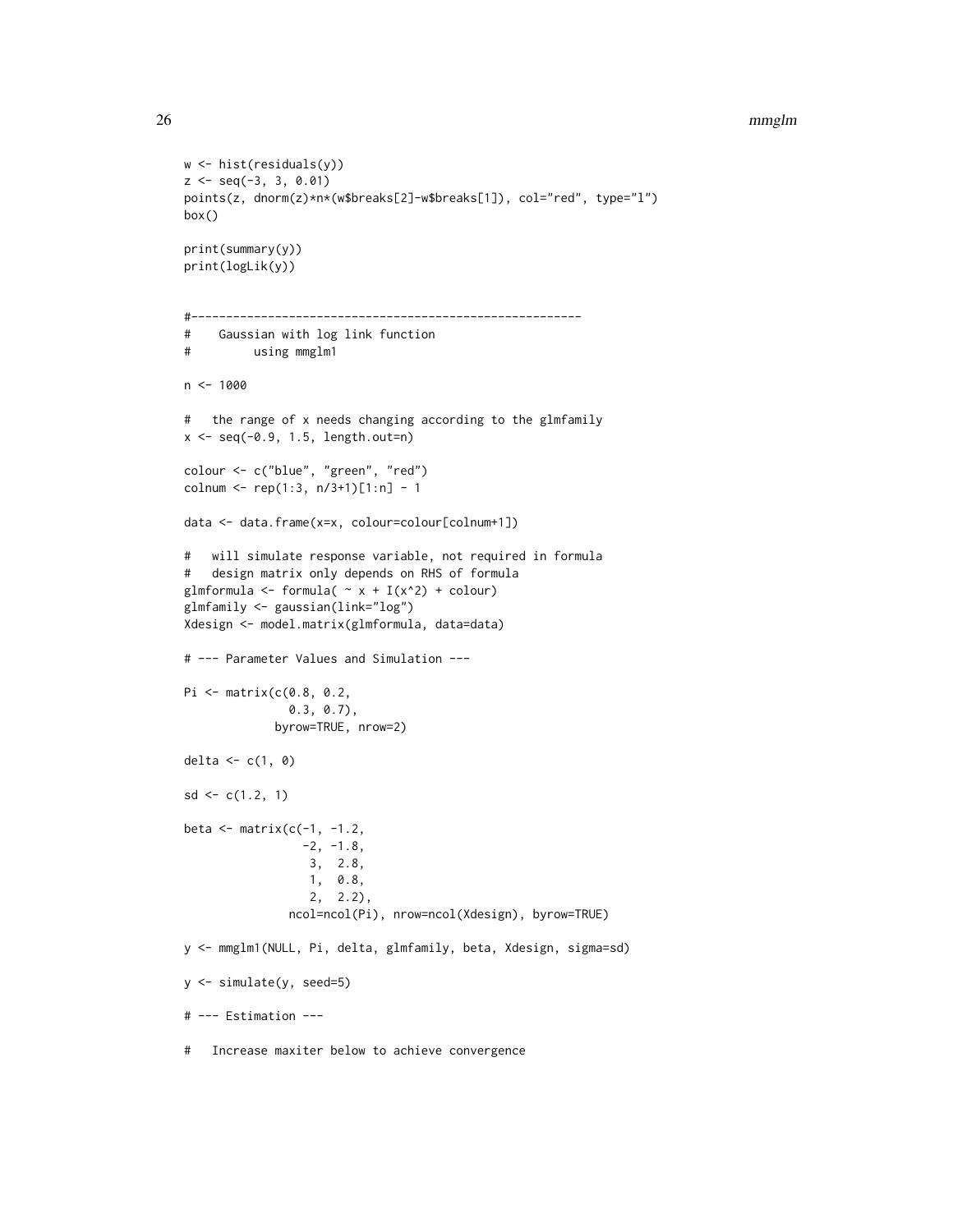```
# Has been restricted to minimise time of package checks
tmp <- BaumWelch(y, bwcontrol(posdiff=FALSE, maxiter=2))
print(summary(tmp))
#-------------------------------------------------
# Binomial with logit link function
# using mmglm1
# n = series length
n <- 1000
# the range of x need changing according to the glmfamily
x \leftarrow \text{seq}(-1, 1.5, \text{length.out=n})colour <- c("blue", "green", "red")
colnum <- rep(1:3, n/3+1)[1:n] - 1
data <- data.frame(x=x, colour=colour[colnum+1])
glmformula <- formula( \sim x + I(x^2) + \text{colour})
glmfamily <- binomial(link="logit")
Xdesign <- model.matrix(glmformula, data=data)
# --- Parameter Values and Simulation ---
Pi <- matrix(c(0.8, 0.2,
               0.3, 0.7),
             byrow=TRUE, nrow=2)
delta \leftarrow c(1, 0)
beta \leq matrix(c(-1, -1.2,
                 -2, -1.8,3, 2.8,
                  1, 0.8,
                  2, 2.2),
               ncol=ncol(Pi), nrow=ncol(Xdesign), byrow=TRUE)
y <- mmglm1(NULL, Pi, delta, glmfamily, beta, Xdesign, sigma=sd,
            size=rep(100, n))
# each element of y$y is the number of successes in 100 Bernoulli trials
y <- simulate(y, seed=5)
# --- Estimation ---
# Increase maxiter below to achieve convergence
# Has been restricted to minimise time of package checks
tmp <- BaumWelch(y, bwcontrol(posdiff=FALSE, maxiter=2))
print(summary(tmp))
```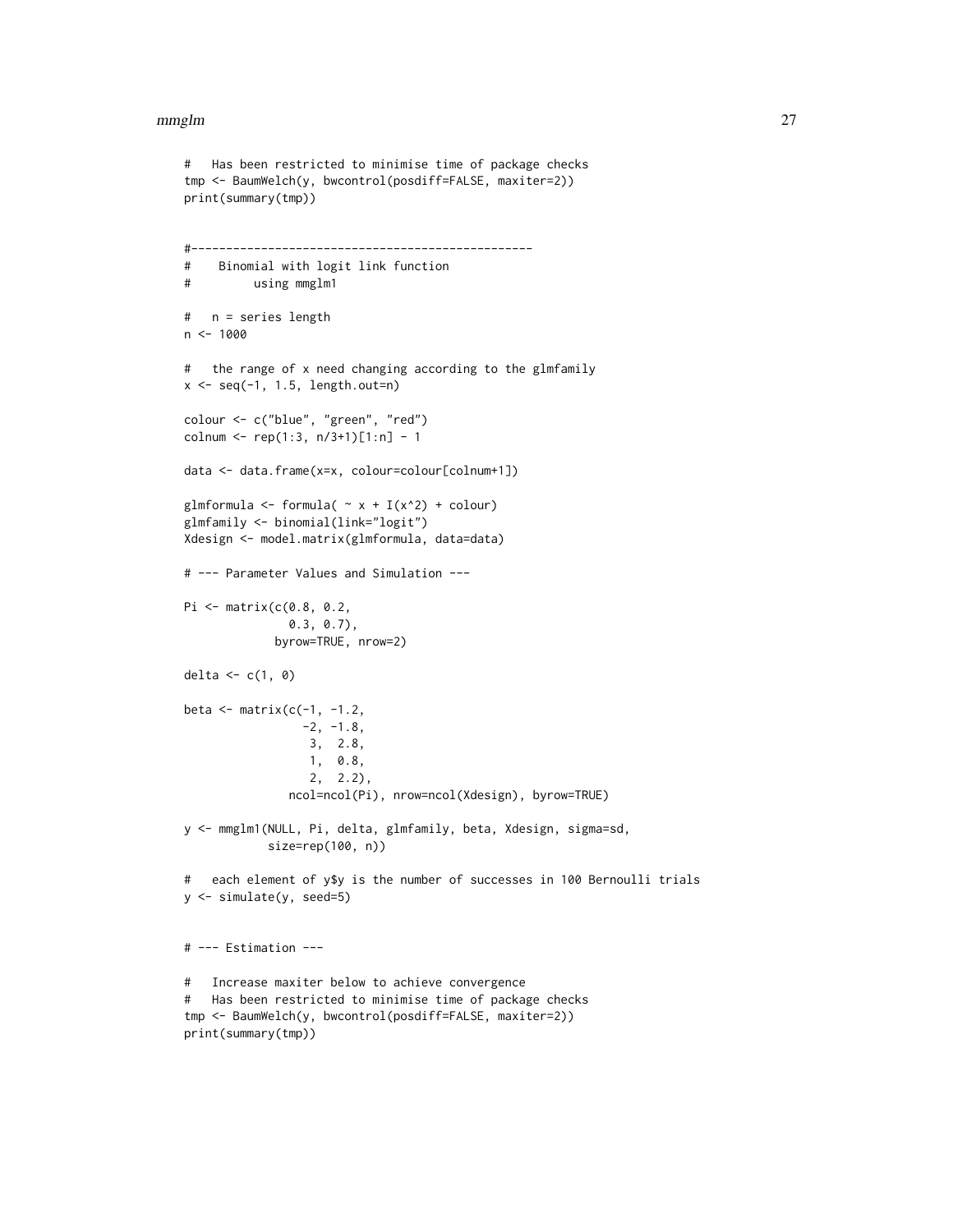```
#-------------------------------------------------
# Gaussian with log link function, longitudinal data
# using mmglmlong1
# n = series length for each subject
# N = number of subjects
n < -5N < - 1000# the range of x need changing according to the glmfamily
x <- seq(-0.9, 1.5, length.out=n)
colour <- c("blue", "green", "red")
colnum <- rep(1:3, n/3+1)[1:n] - 1
data <- data.frame(x=x, colour=colour[colnum+1])
# will simulate response variable, not required in formula
# design matrix only depends on RHS of formula
glmformula <- formula( \sim x + I(x^2) + \text{colour})
glmfamily <- gaussian(link="log")
Xdesign0 <- model.matrix(glmformula, data=data)
# multiple subjects
Xdesign <- NULL
for (i in 1:N) Xdesign <- rbind(Xdesign, Xdesign0)
# --- Parameter Values and Simulation ---
Pi <- matrix(c(0.8, 0.2,
              0.3, 0.7),
             byrow=TRUE, nrow=2)
delta <-c(0.5, 0.5)sd \leq c(1.2, 1)beta \leq matrix(c(-1, -1.2,
                 -2, -1.8,3, 2.8,
                 1, 0.8,
                  2, 2.2),
               ncol=ncol(Pi), nrow=ncol(Xdesign), byrow=TRUE)
y <- mmglmlong1(NULL, Pi, delta, glmfamily, beta, Xdesign, sigma=sd,
               longitude=rep(1:N, each=n))
y <- simulate(y, seed=5)
# --- Estimation ---
# Note: the "Not run" blocks below are not run during package checks
```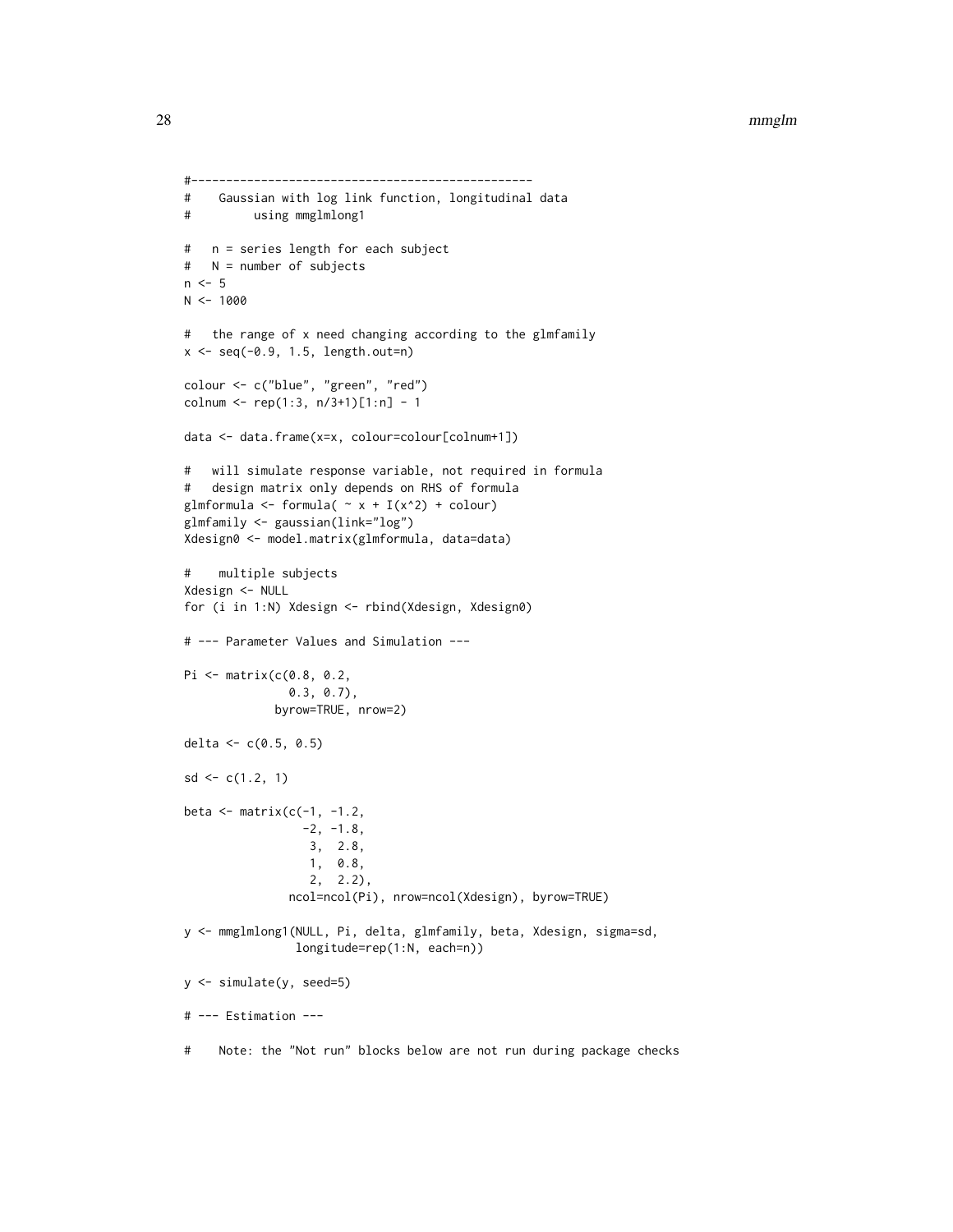```
# as the makePSOCKcluster definition is specific to my network,
# modify accordingly if you want parallel processing.
cl <- NULL
## Not run:
if (require(parallel)){
    cl <- makePSOCKcluster(c("localhost", "horoeka.localdomain",
                             "horoeka.localdomain", "localhost"))
}
## End(Not run)
# Increase maxiter below to achieve convergence
# Has been restricted to minimise time of package checks
tmp <- BaumWelch(y, bwcontrol(posdiff=FALSE, maxiter=2),
                 PSOCKcluster=cl)
## Not run:
if (!is.null(cl)){
    stopCluster(cl)
    rm(cl)
}
## End(Not run)
print(summary(tmp))
#-------------------------------------------------
# Binomial with logit link function, longitudinal data
# using mmglmlong1
# n = series length for each subject
# N = number of subjects
n < -10N < - 100# the range of x need changing according to the glmfamily
x \leftarrow \text{seq}(-1, 1.5, \text{length.out=n})colour <- c("blue", "green", "red")
colnum <- rep(1:3, n/3+1)[1:n] - 1data <- data.frame(x=x, colour=colour[colnum+1])
glmformula <- formula( \sim x + I(x^2) + \text{colour})
glmfamily <- binomial(link="logit")
Xdesign0 <- model.matrix(glmformula, data=data)
# multiple subjects
Xdesign <- NULL
for (i in 1:N) Xdesign <- rbind(Xdesign, Xdesign0)
# --- Parameter Values and Simulation ---
```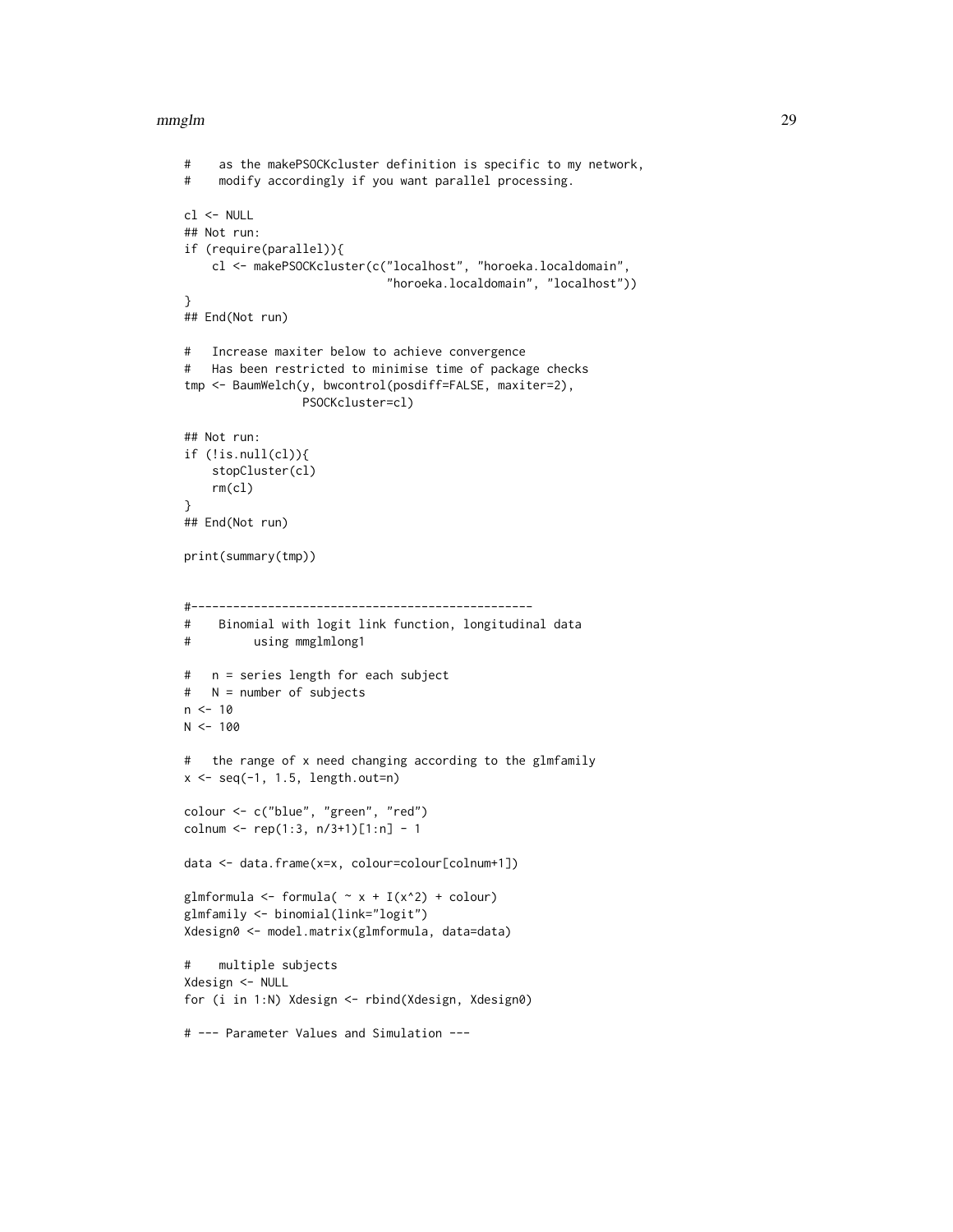```
Pi <- matrix(c(0.8, 0.2,
              0.3, 0.7),
            byrow=TRUE, nrow=2)
delta <- c(0.5, 0.5)beta \leq matrix(c(-1, -1.2,
                -2, -1.8,3, 2.8,
                 1, 0.8,
                 2, 2.2),
               ncol=ncol(Pi), nrow=ncol(Xdesign), byrow=TRUE)
y <- mmglmlong1(NULL, Pi, delta, glmfamily, beta, Xdesign, sigma=sd,
                longitude=rep(1:N, each=n), size=rep(200, N*n))
y <- simulate(y, seed=5)
# --- Estimation ---
# Increase maxiter below to achieve convergence
# Has been restricted to minimise time of package checks
tmp <- BaumWelch(y, bwcontrol(posdiff=FALSE, maxiter=1))
print(summary(tmp))
```
mmglm-2nd-level-functions

*Markov Modulated Generalised Linear Model - 2nd Level Functions*

# Description

These functions will generally not be called directly by the user.

# Usage

```
Estep.mmglm1(object, fortran=TRUE)
Mstep.mmglm1(object, u)
```
# Arguments

| object  | an object with class "mmglm" or "mmglmlong"                                                                  |
|---------|--------------------------------------------------------------------------------------------------------------|
| u       | a matrix of weights by Markov state and observation used in fitting the gener-<br>alised linear model.       |
| fortran | logical, if TRUE (default) use the Fortran code in the forward-backward equa-<br>tions, else use the R code. |

<span id="page-29-0"></span>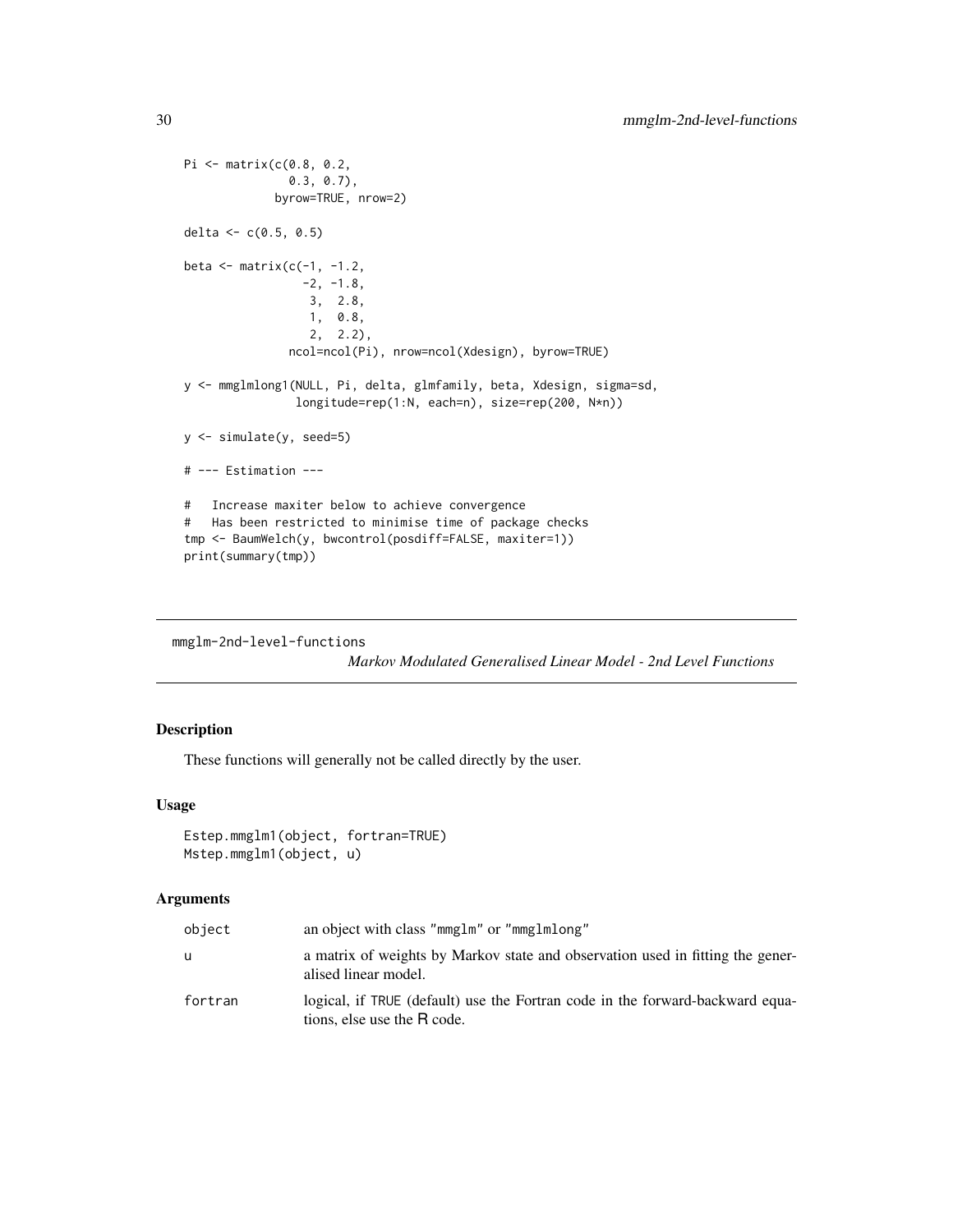# Description

Creates a Markov modulated Poisson process model object with class "mmpp".

#### Usage

mmpp(tau, Q, delta, lambda, nonstat = TRUE)

# Arguments

| tau     | vector containing the <i>event times</i> . Note that the first event is at time zero. Al-<br>ternatively, tau could be specified as NULL, meaning that the data will be added<br>later (e.g. simulated). |
|---------|----------------------------------------------------------------------------------------------------------------------------------------------------------------------------------------------------------|
| Q       | the infinitesimal generator matrix of the Markov process.                                                                                                                                                |
| delta   | is the marginal probability distribution of the $m$ hidden states at time zero.                                                                                                                          |
| lambda  | a vector containing the Poisson rates.                                                                                                                                                                   |
| nonstat | is logical, TRUE if the homogeneous Markov process is assumed to be non-<br>stationary, default.                                                                                                         |

# Details

The Markov modulated Poisson process is based on a hidden Markov process in continuous time. The initial state probabilities (at time zero) are specified by delta and the transition rates by the Q matrix. The rate parameter of the Poisson process (lambda) is determined by the current state of the hidden Markov process. Within each state, the Poisson process is homogeneous (constant rate parameter). A Poisson event is assumed to occur at time zero and at the end of the observation period, however, state transitions of the Markov process do not necessarily coincide with Poisson events. For more details, see Ryden (1996).

#### Value

A [list](#page-0-0) object with class "mmpp", containing the above arguments as named components.

#### References

Cited references are listed on the [HiddenMarkov](#page-1-1) manual page.

# Examples

 $Q \leftarrow$  matrix(c(-2, 2,  $1, -1),$ byrow=TRUE, nrow=2)/10

# NULL indicates that we have no data at this point

<span id="page-30-1"></span><span id="page-30-0"></span>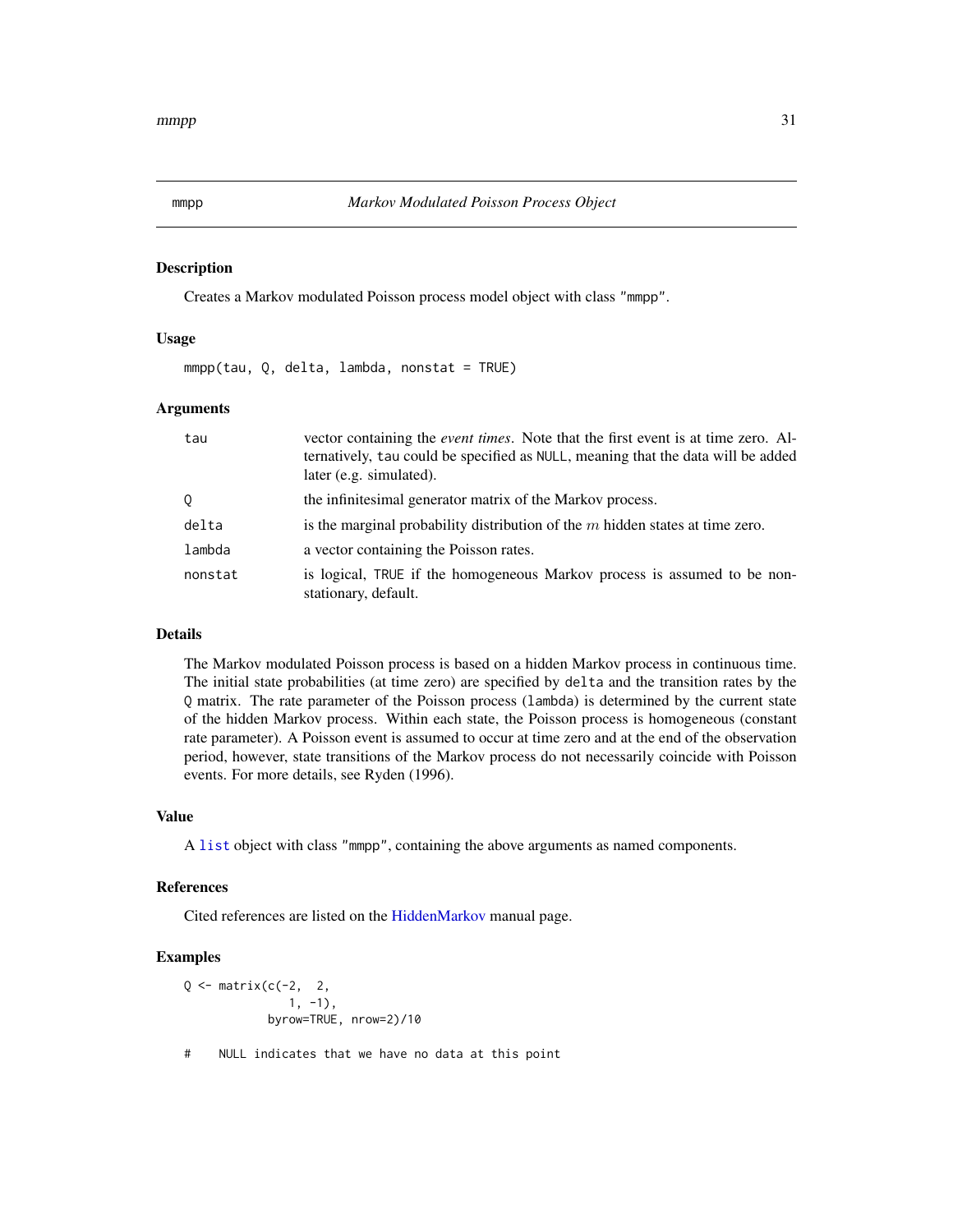```
x \leq -mmpp(NULL, Q, delta=c(0, 1), lambda=c(5, 1))
x <- simulate(x, nsim=5000, seed=5)
y <- BaumWelch(x)
print(summary(y))
# log-likelihood using initial parameter values
print(logLik(x))
# log-likelihood using estimated parameter values
print(logLik(y))
```
<span id="page-31-1"></span>mmpp-2nd-level-functions

*Markov Modulated Poisson Process - 2nd Level Functions*

# <span id="page-31-2"></span>Description

These functions have not been put into a generic format, but are called by generic functions.

# Usage

```
forwardback.mmpp(tau, Q, delta, lambda, fortran = TRUE, fwd.only = FALSE)
Estep.mmpp(tau, Q, delta, lambda, fortran = TRUE)
```
## Arguments

| tau      | vector containing the interevent times. Note that the first event is at time zero.                                                                         |
|----------|------------------------------------------------------------------------------------------------------------------------------------------------------------|
| 0        | the infinitesimal generator matrix of the Markov process.                                                                                                  |
| lambda   | a vector containing the Poisson rates.                                                                                                                     |
| delta    | is the marginal probability distribution of the $m$ hidden states at time zero.                                                                            |
| fortran  | logical, if TRUE (default) use the Fortran code, else use the R code.                                                                                      |
| fwd.onlv | logical, if FALSE (default) calculate both forward and backward probabilities;<br>else calculate and return only forward probabilities and log-likelihood. |

# Details

These functions use the algorithm given by Ryden (1996) based on eigenvalue decompositions.

# References

Cited references are listed on the [HiddenMarkov](#page-1-1) manual page.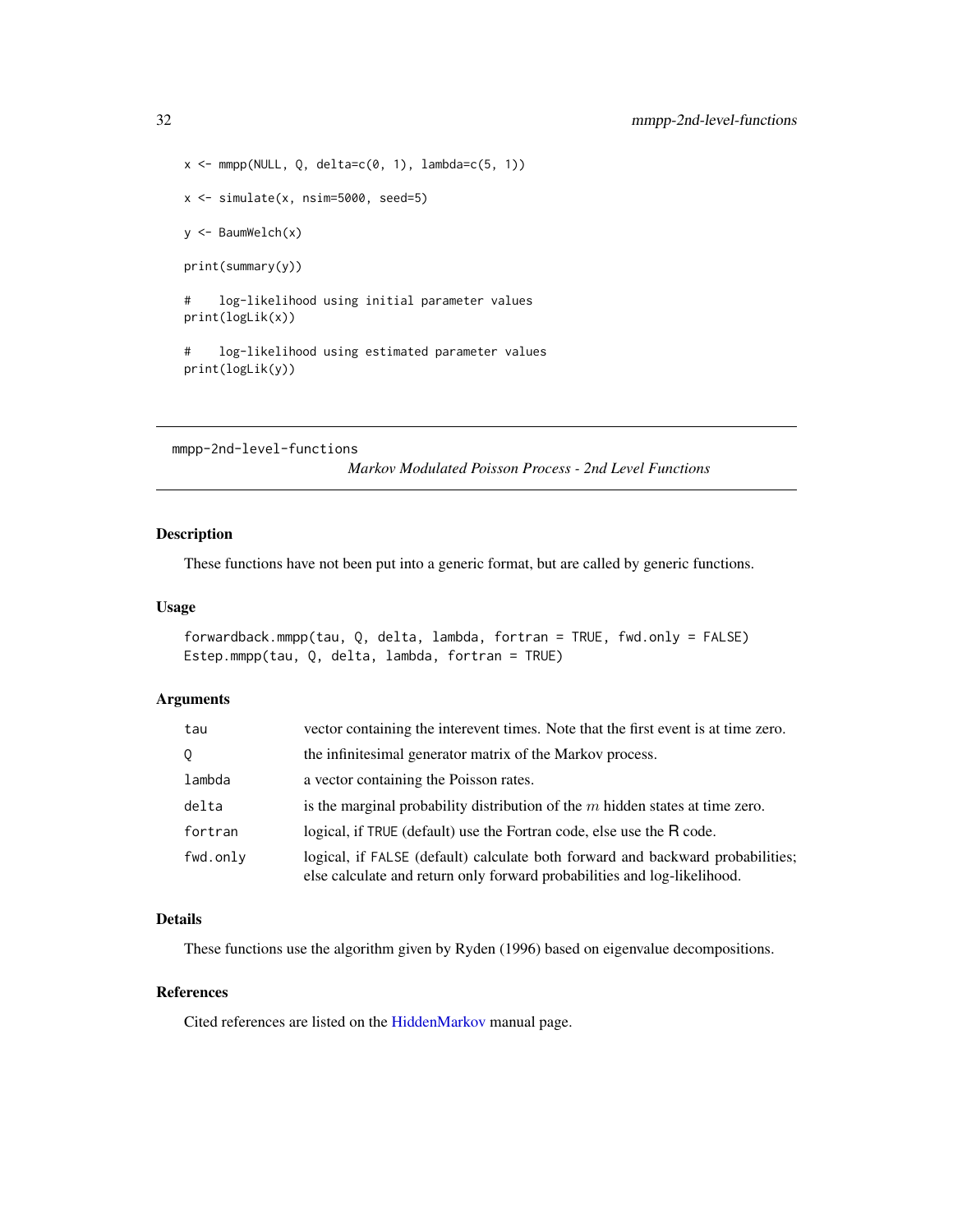# <span id="page-32-2"></span><span id="page-32-1"></span><span id="page-32-0"></span>Description

Performs the *maximisation* step of the EM algorithm for a [dthmm](#page-10-1) process. This function is called by the [BaumWelch](#page-3-1) function. The Baum-Welch algorithm used in the HMM literature is a version of the EM algorithm.

# Usage

```
Mstep.beta(x, cond, pm, pn, maxiter = 200)
Mstep.binom(x, cond, pm, pn)
Mstep.exp(x, cond, pm, pn)
Mstep.gamma(x, cond, pm, pn, maxiter = 200)
Mstep.glm(x, cond, pm, pn, family, link)
Mstep.lnorm(x, cond, pm, pn)
Mstep.logis(x, cond, pm, pn, maxiter = 200)
Mstep.norm(x, cond, pm, pn)
Mstep.pois(x, cond, pm, pn)
```
# Arguments

| $\mathsf{x}$ | is a vector of length $n$ containing the observed process.                                                                                                                                                                                       |
|--------------|--------------------------------------------------------------------------------------------------------------------------------------------------------------------------------------------------------------------------------------------------|
| cond         | is an object created by Estep.                                                                                                                                                                                                                   |
| family       | character string, the GLM family, one of "gaussian", "poisson", "Gamma" or<br>"binomial".                                                                                                                                                        |
| link         | character string, the link function. If $f$ amily == "Binomial", then one of<br>"logit", "probit" or "cloglog"; else one of "identity", "inverse" or<br>$"$ log".                                                                                |
| pm           | is a list object containing the current (Markov dependent) parameter estimates<br>associated with the distribution of the observed process (see dthmm). These are<br>only used as initial values if the algorithm within the Mstep is iterative. |
| pn           | is a list object containing the observation dependent parameter values associated<br>with the distribution of the observed process (see dthmm).                                                                                                  |
| maxiter      | maximum number of Newton-Raphson iterations.                                                                                                                                                                                                     |

# Details

The functions Mstep.beta, Mstep.binom, Mstep.exp, Mstep.gamma, Mstep.lnorm, Mstep.logis, Mstep.norm and Mstep.pois perform the maximisation step for the Beta, Binomial, Exponential, Gamma, Log Normal, Logistic, Normal and Poisson distributions, respectively. Each function has the same argument list, even if specific arguments are redundant, because the functions are called from within other functions in a generic like manner. Specific notes for some follow.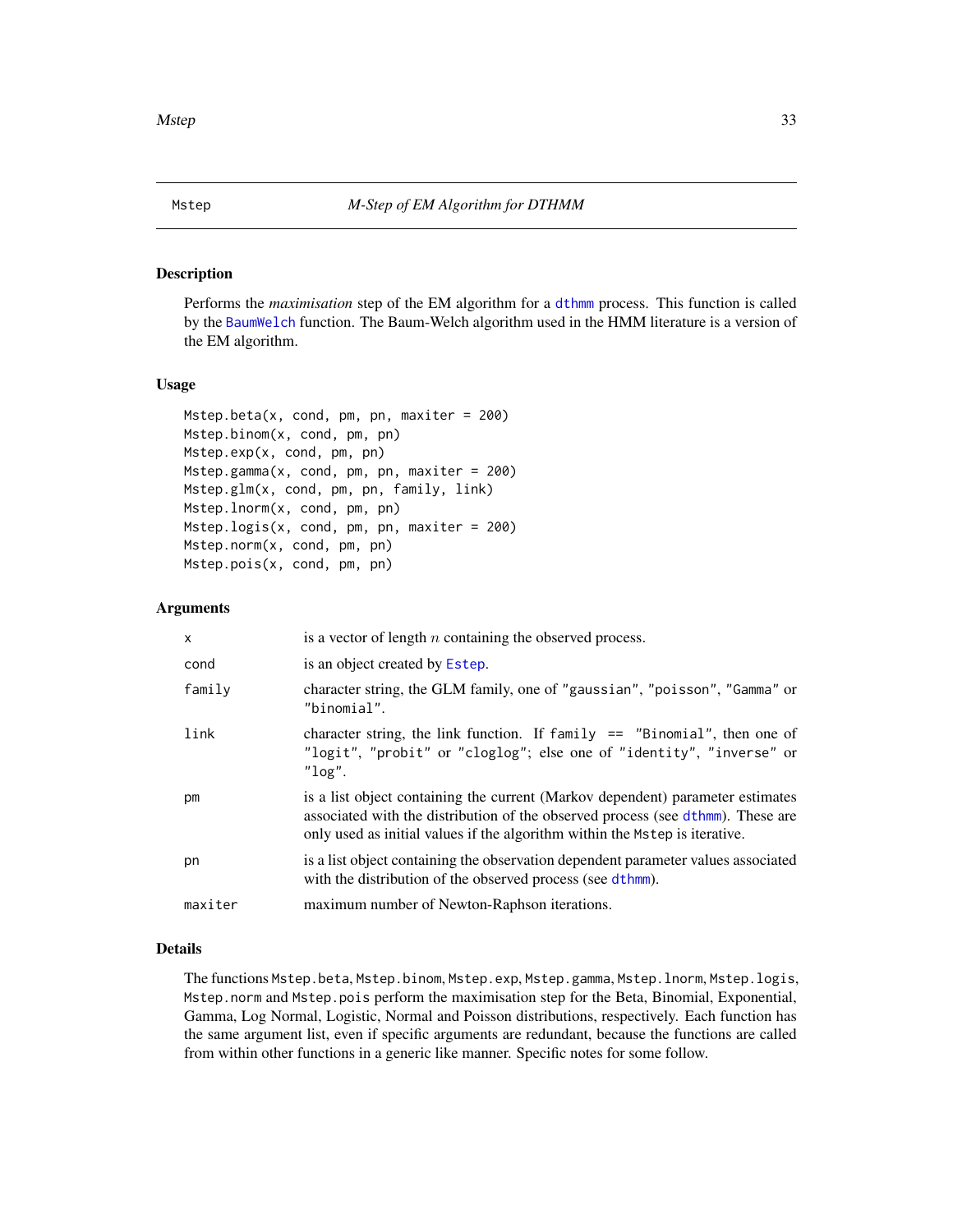- <span id="page-33-0"></span>Mstep.beta The R functions for the [Beta](#page-0-0) Distribution have arguments shape1, shape2 and ncp. We only use shape1 and shape2, i.e. ncp is assumed to be zero. Different combinations of "shape1" and "shape2" can be "time" dependent (specified in pn) and Markov dependent (specified in pm). However, each should only be specified in one (see topic [dthmm](#page-10-1)).
- Mstep.binom The R functions for the [Binomial](#page-0-0) Distribution have arguments size and prob. The size argument of the [Binomial](#page-0-0) Distribution should always be specified in the pn argument (see topic [dthmm](#page-10-1)).
- Mstep.gamma The R functions for the [GammaDist](#page-0-0) have arguments shape, rate and scale. Since scale is redundant, we only use shape and rate. Different combinations of "shape" and "rate" can be "time" dependent (specified in pn) and Markov dependent (specified in pm). However, each should only be specified in one (see topic [dthmm](#page-10-1)).
- Mstep.lnorm The R functions for the [Lognormal](#page-0-0) Distribution have arguments meanlog and sdlog. Different combinations of "meanlog" and "sdlog" can be "time" dependent (specified in pn) and Markov dependent (specified in pm). However, each should only be specified in one (see topic [dthmm](#page-10-1)).
- Mstep.logis The R functions for the [Logistic](#page-0-0) Distribution have arguments location and scale. Different combinations of "location" and "scale" can be "time" dependent (specified in pn) and Markov dependent (specified in pm). However, each should only be specified in one (see topic [dthmm](#page-10-1)).
- Mstep.norm The R functions for the [Normal](#page-0-0) Distribution have arguments mean and sd. Different combinations of "mean" and "sd" can be "time" dependent (specified in pn) and Markov dependent (specified in pm). However, each should only be specified in one (see topic [dthmm](#page-10-1)).

#### Value

A list object with the same structure as pm (see topic [dthmm](#page-10-1)).

# Modifications and Extensions

The HiddenMarkov package calls the associated functions belonging to the specified probability distribution in a generic way. For example, if the argument distn in [dthmm](#page-10-1) is "xyz", it will expect to find functions pxyz, dxyz, and Mstep.xyz. And if simulations are to be performed, it will require rxyz. In this section we describe the required format for the distribution related functions pxyz, dxyz, and rxyz; and for the function Mstep.xyz required for the M-step in the EM algorithm.

Consider the examples below of distribution related functions and their arguments. Note that the probability functions all have a first argument of q, and the last two arguments are all the same, with the same default values. Similarly, the density functions have a first argument of x, and the last argument is the same, with the same defaults. The arguments in the middle are peculiar to the given distribution, *one argument for each distribution parameter*. Note that the observed process x is *univariate*.

```
pnorm(q, mean = 0, sd = 1, lower.tail = TRUE, log.p = FALSE)
pbeta(q, shape1, shape2, nep = 0, lowertail = TRUE, <math>log.p = FALSE)
ppois(q, lambda, lower.tail = TRUE, log.p = FALSE)pbinom(q, size, prob, lower.tail = TRUE, log.p = FALSE)
dnorm(x, \text{mean} = 0, \text{sd} = 1, \text{log} = \text{FALSE})
```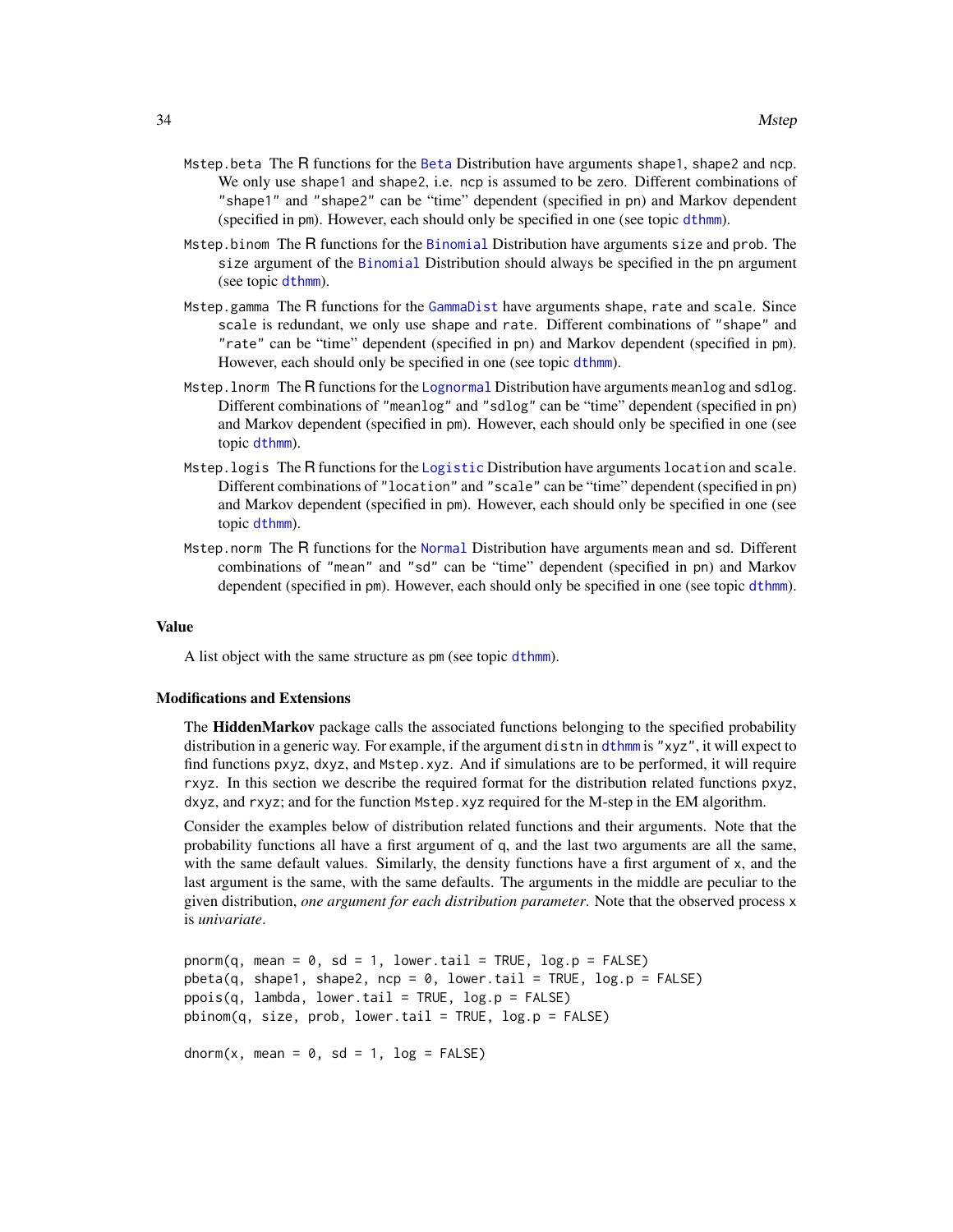# <span id="page-34-0"></span>Mstep 35

```
dbeta(x, shape1, shape2, ncp = 0, log = FALSE)
dpois(x, lambda, log = FALSE)dbinom(x, size, prob, log = FALSE)rnorm(n, mean = 0, sd = 1)
rbeta(n, shape1, shape2, ncp = <math>0</math>)rpois(n, lambda)
rbinom(n, size, prob)
```
The functions pxyz (distribution function), dxyz (density) and rxyz (random number generator) must be consistent with the conventions used in the above examples. The software will deduce the distribution argument names from what is specified in pm and pn, and it will call these functions assuming that their argument list is consistent with those described above. The functions pxyz and dxyz are used in the forward and backward equations.

The functions dxyz, pxyz and rxyz *must* also behave in the same vectorised way as [dnorm](#page-0-0). For example, if x is a vector, and mean and sd are scalars, then [dnorm\(](#page-0-0)x, mean, sd) calculates the density for each element in x using the scalar values of mean and sd; thus the returned value is the same length as x. Alternatively, if x is a scalar and mean and sd are vectors, both of the same length, then the returned value is the same length as mean and is the density of x evaluated at the corresponding pairs of values of mean and sd. The third possibility is that x and one of the distribution parameters, say sd, are vectors of the same length, and mu is a scalar. Then the returned vector will be of the same length as x, where the *i*th value is the density at  $x[i]$  with mean mean and standard deviation sd[i]. Note that the functions for the [Multinomial](#page-0-0) distribution do not have this behaviour. Here the vector x contains the counts for *one* multinomial experiment, so the vector is used to characterise the multivariate character of the random variable rather than multiple univariate realisations. Further, the distribution parameters (i.e. category probabilities) are characterised as one vector rather than a sequence of separate function arguments.

The other calculation, that is specific to the chosen distribution, is the maximisation in the M-step. If we have distn="xyz", then there should be a function called Mstep.xyz. Further, it should have arguments (x, cond, pm, pn); see for example Mstep.norm. The parameters that are estimated within this function are named in a consistent way with those that are defined within the [dthmm](#page-10-1) arguments pm and pn. Notice that the estimates of mean and sd in Mstep.norm are weighted by cond\$u. The calculations for cond\$u are performed in the E-step, and utilise the distribution related functions "dxyz" and "pxyz". The values of cond\$u are essentially probabilities that the process belongs to the given Markov state, hence, when we calculate the distributional parameters (like mu and sd in Mstep.norm) we calculate weighted sums using the probabilities cond\$u. This procedure can be shown to give the maximum likelihood estimates of mu and sd, and hence a similar weighting should be used for the distribution "xyz" (see Harte, 2006, for further mathematical detail). One needs to take a little more care when dealing with a distributions like the beta, where the cross derivatives of the log likelihood between the parameters, i.e.  $\partial^2 \log L/(\partial \alpha_1 \partial \alpha_2)$  are nonzero. See Mstep.beta for further details.

Now consider a situation where we want to modify the way in which a normal distribution is fitted. Say we know the Markov dependent means, and we only want to estimate the standard deviations. Since both parameters are Markov dependent, they both need to be specified in the pm argument of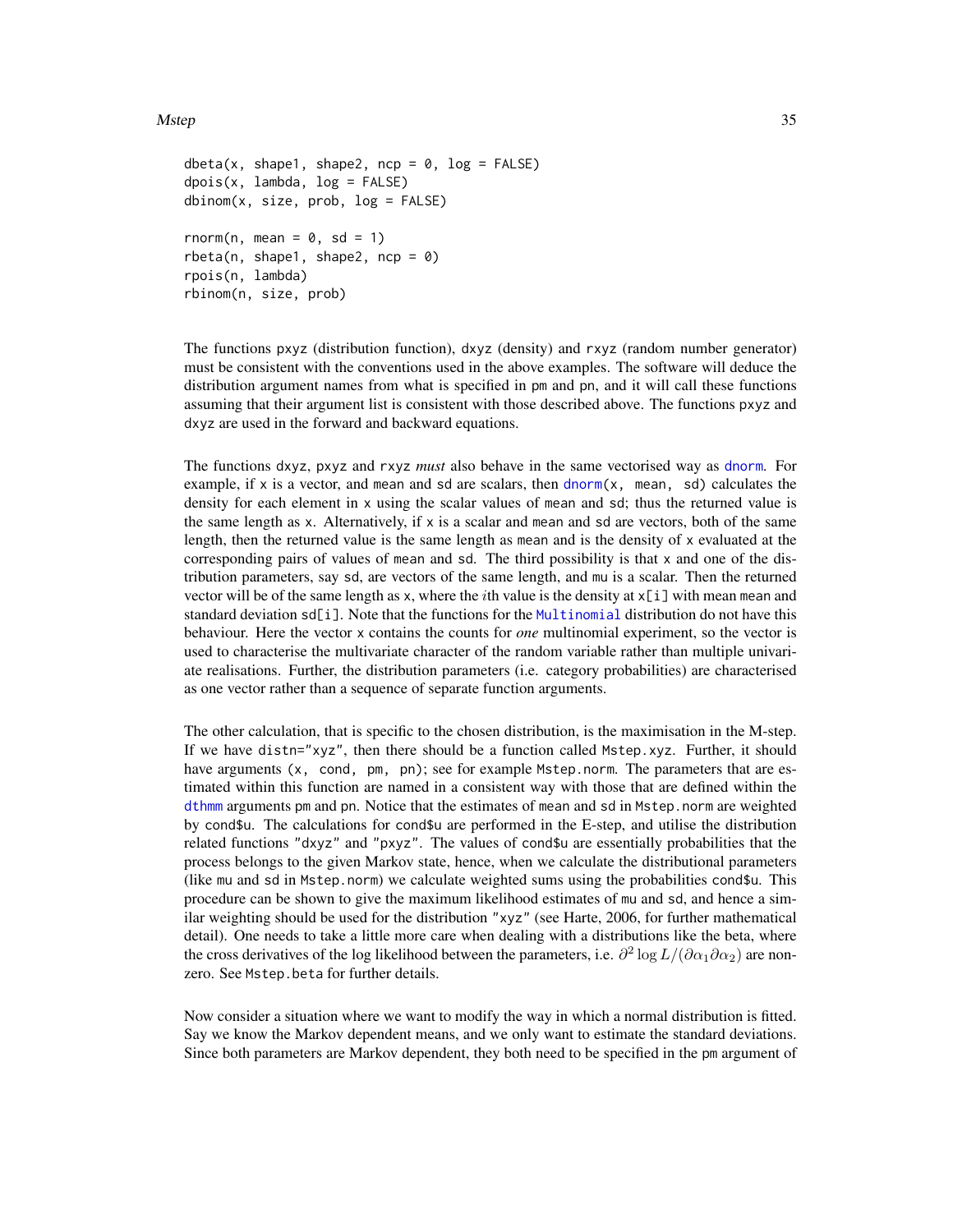<span id="page-35-0"></span>[dthmm](#page-10-1). The estimation of the distribution specific parameters takes place in the M-step, in this case [Mstep.norm](#page-32-2). To achieve what we want, we need to modify this function. In this case it is relatively easy (see code in "Examples" below). From the function [Mstep.norm](#page-32-2), take the code under the section if  $(al(mm s=c("mean", "sd")))$ , i.e. both of the parameters are Markov dependent. However, replace the line where the mean is estimated to mean  $\leq$ - pm\$mean, i.e. leave it as was initially specified. Unfortunately, one cannot easily modify the functions in a package namespace. The simple work-around here is to define a new distribution, say "xyz", then define a new function with the above changes called Mstep.xyz. However, the distribution related functions are just the same as those for the normal distribution, hence, define them as follows:

rxyz <- rnorm dxyz <- dnorm pxyz <- pnorm qxyz <- qnorm

See the 2nd example below for full details.

#### Note

The Mstep functions can be used to estimate the maximum likelihood parameters from a simple sample. See the example below where this is done for the logistic distribution.

#### See Also

[BaumWelch](#page-3-1), [Estep](#page-16-1)

# Examples

# Fit logistic distribution to a simple single sample

```
# Simulate data
n < -20000location <-2scale <-1.5x <- rlogis(n, location, scale)
# give each datum equal weight
cond <- NULL
cond$u <- matrix(rep(1/n, n), ncol=1)
# calculate maximum likelihood parameter estimates
# start iterations at values used to simulate
print(Mstep.logis(x, cond,
                  pm=list(location=location,
                          scale=scale)))
#-----------------------------------------------------
# Example with Gaussian Observations
```
<sup>#</sup> Assume that both mean and sd are Markov dependent, but the means

<sup>#</sup> are known and sd requires estimation (See "Modifications" above).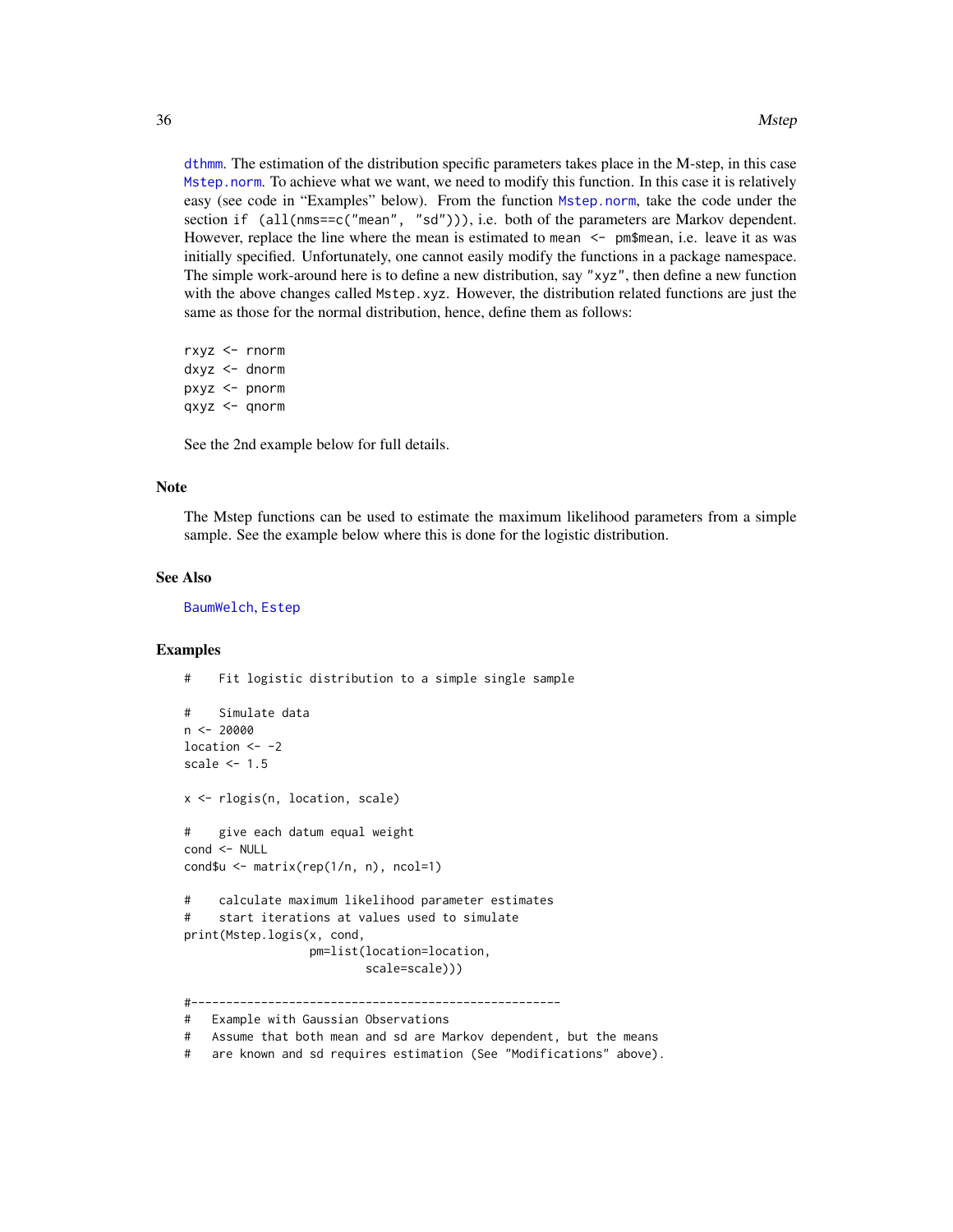```
# One way is to define a new distribution called "xyz", say.
Mstep.xyz <- function(x, cond, pm, pn){
    # this function is a modified version of Mstep.norm
    # here the mean is fixed to the values specified in pm$mean
   nms <- sort(names(pm))
   n \leftarrow length(x)m <- ncol(cond$u)
    if (all(nms==c("mean", "sd"))){
        mean <- pm$mean
        sd <- sqrt(apply((matrix(x, nrow=n, ncol=m) -
                   matrix(mean,
                   nrow=n, ncol=m, byrow=TRUE))^2 * cond$u, MARGIN=2,
                   FUN=sum)/apply(cond$u, MARGIN=2, FUN=sum))
        return(list(mean=mean, sd=sd))
   }
}
# define the distribution related functions for "xyz"
# they are the same as those for the Normal distribution
rxyz <- rnorm
dxyz <- dnorm
pxyz <- pnorm
qxyz <- qnorm
Pi <- matrix(c(1/2, 1/2, 0,
               1/3, 1/3, 1/3,
                 0, 1/2, 1/2),
             byrow=TRUE, nrow=3)
p1 \leftarrow c(1, 6, 3)p2 <- c(0.5, 1, 0.5)
n <- 1000
pm <- list(mean=p1, sd=p2)
x <- dthmm(NULL, Pi, c(0, 1, 0), "xyz", pm, discrete=FALSE)
x \leftarrow simulate(x, n, seed=5)
# use above parameter values as initial values
y <- BaumWelch(x)
print(y$delta)
print(y$pm)
print(y$Pi)
```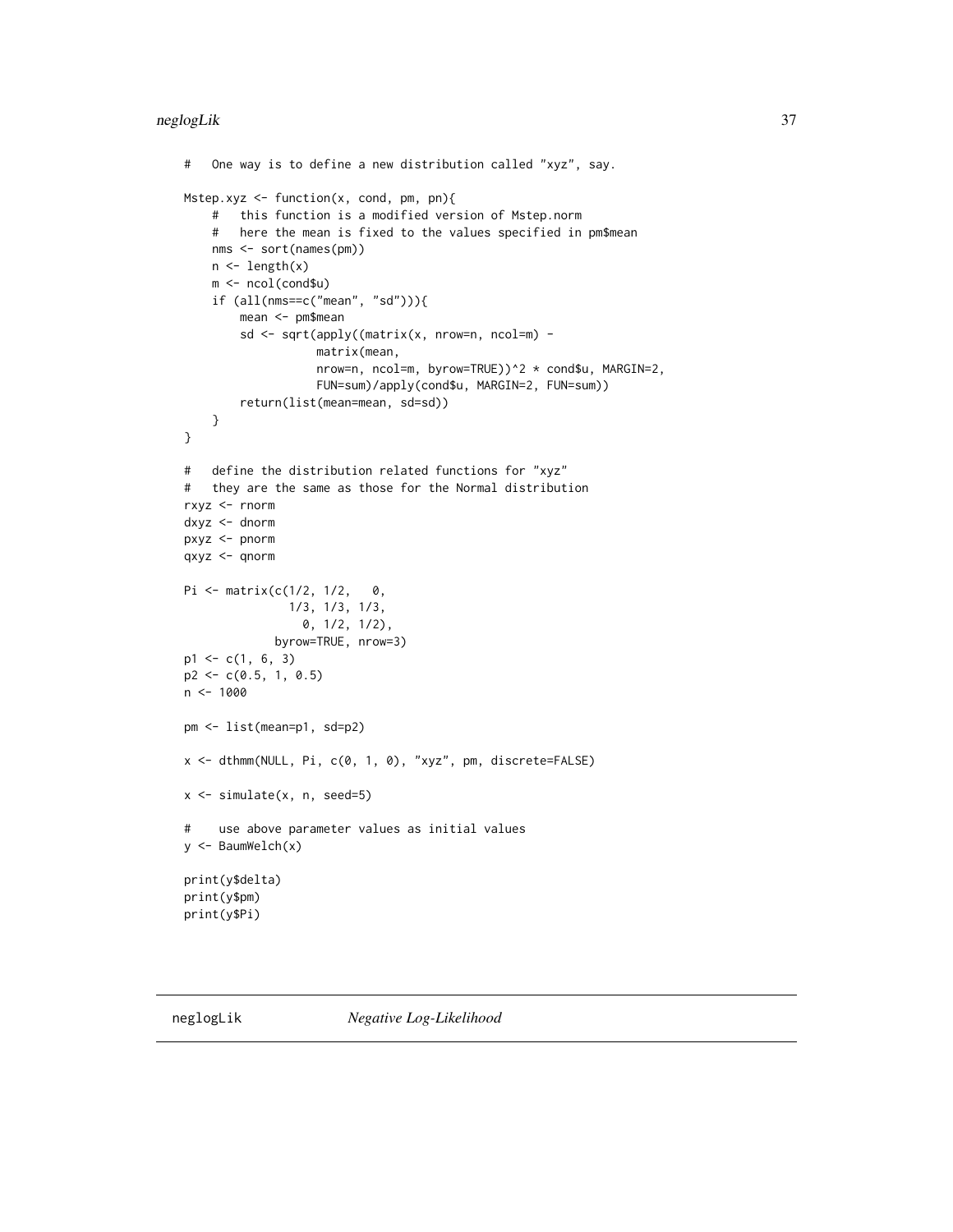#### <span id="page-37-0"></span>Description

Calculates the log-likelihood multiplied by negative one. It is in a format that can be used with the functions [nlm](#page-0-0) and [optim](#page-0-0), providing an alternative to the [BaumWelch](#page-3-1) algorithm for maximum likelihood parameter estimation.

# Usage

neglogLik(params, object, pmap)

# Arguments

| params | a vector of revised parameter values.                                                                                        |
|--------|------------------------------------------------------------------------------------------------------------------------------|
| object | an object of class "dthmm", "mmglm0", or "mmpp".                                                                             |
| pmap   | a user provided function mapping the revised (or restricted) parameter values p<br>into the appropriate locations in object. |

# Details

This function is in a format that can be used with the two functions [nlm](#page-0-0) and [optim](#page-0-0) (see Examples below). This provides alternative methods of estimating the maximum likelihood parameter values, to that of the EM algorithm provided by [BaumWelch](#page-3-1), including Newton type methods and grid searches. It can also be used to restrict estimation to a subset of parameters.

The EM algorithm is relatively stable when starting from poor initial values but convergence is very slow in close proximity to the solution. Newton type methods are very sensitive to initial conditions but converge much more quickly in close proximity to the solution. This suggests initially using the EM algorithm and then switching to Newton type methods (see Examples below).

The maximisation of the model likelihood function can be restricted to be over a subset of the model parameters. Other parameters will then be fixed at the values stored in the model object. Let  $\Theta$ denote the model parameter space, and let  $\Psi$  denote the parameter sub-space ( $\Psi \subset \Theta$ ) over which the likelihood function is to be maximised. The argument params contains values in  $\Psi$ , and pmap is assigned a function that maps these values into the model parameter space Θ. See "Examples" below.

The mapping function assigned to pmap can also be made to impose restrictions on the domain of the parameter space  $\Psi$  so that the minimiser cannot jump to values such that  $\Psi \not\subseteq \Theta$ . For example, if a particular parameter must be positive, one can work with a transformed parameter that can take any value on the real line, with the model parameter being the exponential of this transformed parameter. Similarly a modified logit like transform can be used to ensure that parameter values remain within a fixed interval with finite boundaries. Examples of these situations can be found in the "Examples" below.

Some functions are provided in the topic [Transform-Parameters](#page-46-2) that may provide useful components within the user provided function assigned to pmap.

# Value

Value of the log-likelihood times negative one.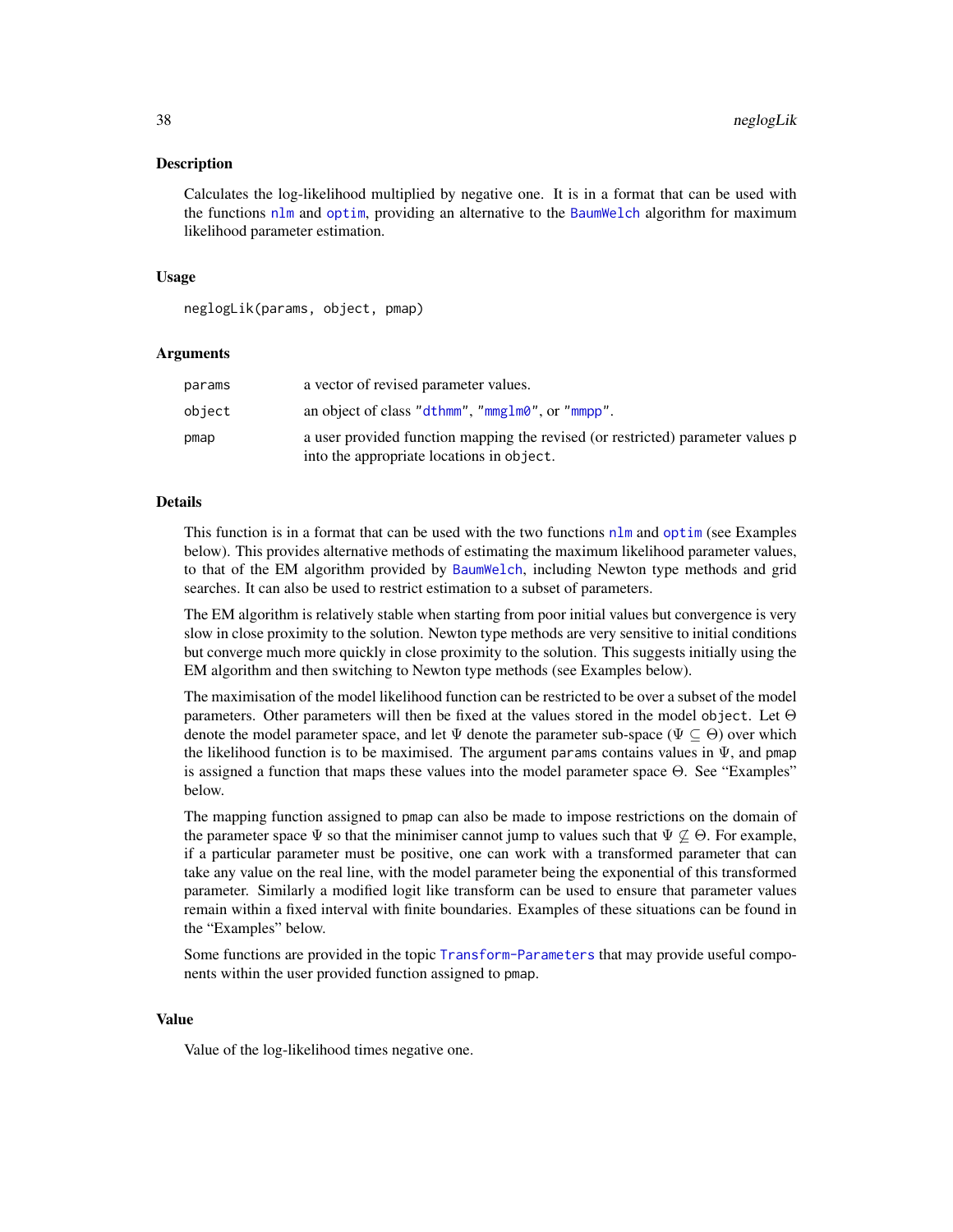#### <span id="page-38-0"></span>neglogLik 39

# See Also

[nlm](#page-0-0), [optim](#page-0-0), [Transform-Parameters](#page-46-2), [BaumWelch](#page-3-1)

# Examples

```
# Example where the Markov chain is assumed to be stationary
```

```
Pi <- matrix(c(0.8, 0.1, 0.1,
               0.1, 0.6, 0.3,
               0.2, 0.3, 0.5),
             byrow=TRUE, nrow=3)
# start simulation in state 2
delta <-c(0, 1, 0)x <- dthmm(NULL, Pi, delta, "exp", list(rate=c(5, 2, 0.2)), nonstat=FALSE)
x <- simulate(x, nsim=5000, seed=5)
# Approximate solution using BaumWelch
x1 <- BaumWelch(x, control=bwcontrol(maxiter=10, tol=1e-5))
# Exact solution using nlm
allmap <- function(y, p){
   # maps vector back to delta, Pi and rate
   m \leftarrow sqrt(length(p))y$Pi <- vector2Pi(p[1:(m*(m-1))])
   y$pm$rate <- exp(p[(m^2-m+1):(m^2)])
   y$delta <- compdelta(Pi)
   return(y)
}
p <- c(Pi2vector(x$Pi), log(x$pm$rate))
# Increase iterlim below to achieve convergence
# Has been restricted to minimise time of package checks
z <- nlm(neglogLik, p, object=x, pmap=allmap,
         print.level=2, gradtol=0.000001, iterlim=2)
x2 <- allmap(x, z$estimate)
# compare parameter estimates
print(summary(x))
print(summary(x1))
print(summary(x2))
#--------------------------------------------------------
# Estimate only the off diagonal elements in the matrix Pi
# Hold all others as in the simulation
# This function maps the changeable parameters into the
```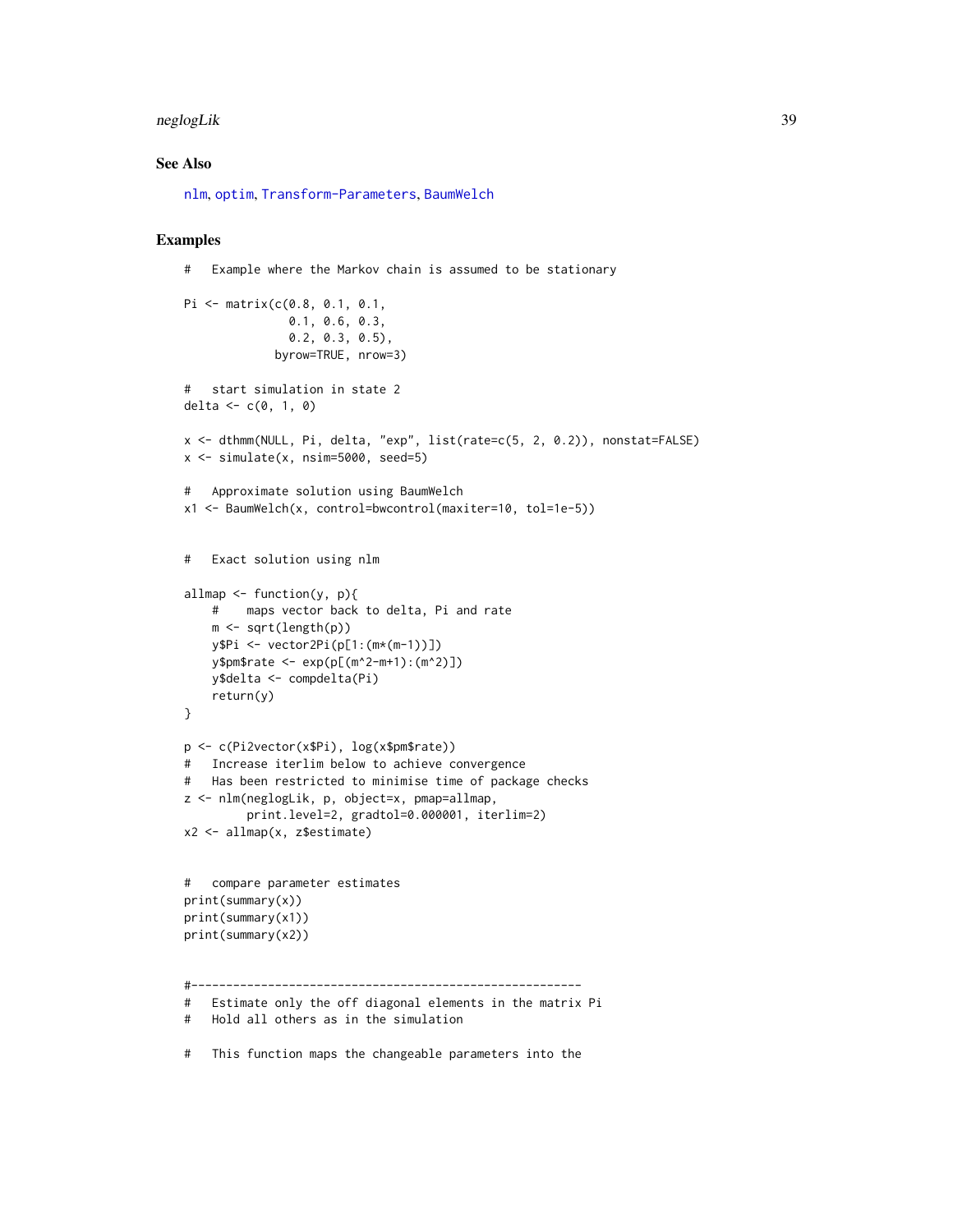```
# dthmm object - done within the function neglogLik
# The logit-like transform removes boundaries
Pi <- matrix(c(0.8, 0.1, 0.1,
              0.1, 0.6, 0.3,
              0.2, 0.3, 0.5),
             byrow=TRUE, nrow=3)
delta <- c(0, 1, 0)x <- dthmm(NULL, Pi, delta, "exp", list(rate=c(5, 3, 1)))
x <- simulate(x, nsim=5000, seed=5)
offdiagmap \leq function(y, p){
    # rows must sum to one
    invlogit <- function(eta)
       exp(eta)/(1+exp(eta))
    y$Pi[1,2] <- (1-y$Pi[1,1])*invlogit(p[1])
   y$Pi[1,3] <- 1-y$Pi[1,1]-y$Pi[1,2]
   y$Pi[2,1] <- (1-y$Pi[2,2])*invlogit(p[2])
   y$Pi[2,3] <- 1-y$Pi[2,1]-y$Pi[2,2]
   y$Pi[3,1] <- (1-y$Pi[3,3])*invlogit(p[3])
   y$Pi[3,2] <- 1-y$Pi[3,1]-y$Pi[3,3]
   return(y)
}
z <- nlm(neglogLik, c(0, 0, 0), object=x, pmap=offdiagmap,
         print.level=2, gradtol=0.000001)
# x1 contains revised parameter estimates
x1 <- offdiagmap(x, z$estimate)
# print revised values of Pi
print(x1$Pi)
# print log-likelihood using original and revised values
print(logLik(x))
print(logLik(x1))
#--------------------------------------------------------
# Fully estimate both Q and lambda for an MMPP Process
Q \leq - matrix(c(-8, 5, 3,
              1, -4, 3,
               2, 5, -7),
            byrow=TRUE, nrow=3)/25
lambda < -c(5, 3, 1)delta <- c(0, 1, 0)# simulate some data
x <- mmpp(NULL, Q, delta, lambda)
x \le simulate(x, nsim=5000, seed=5)
```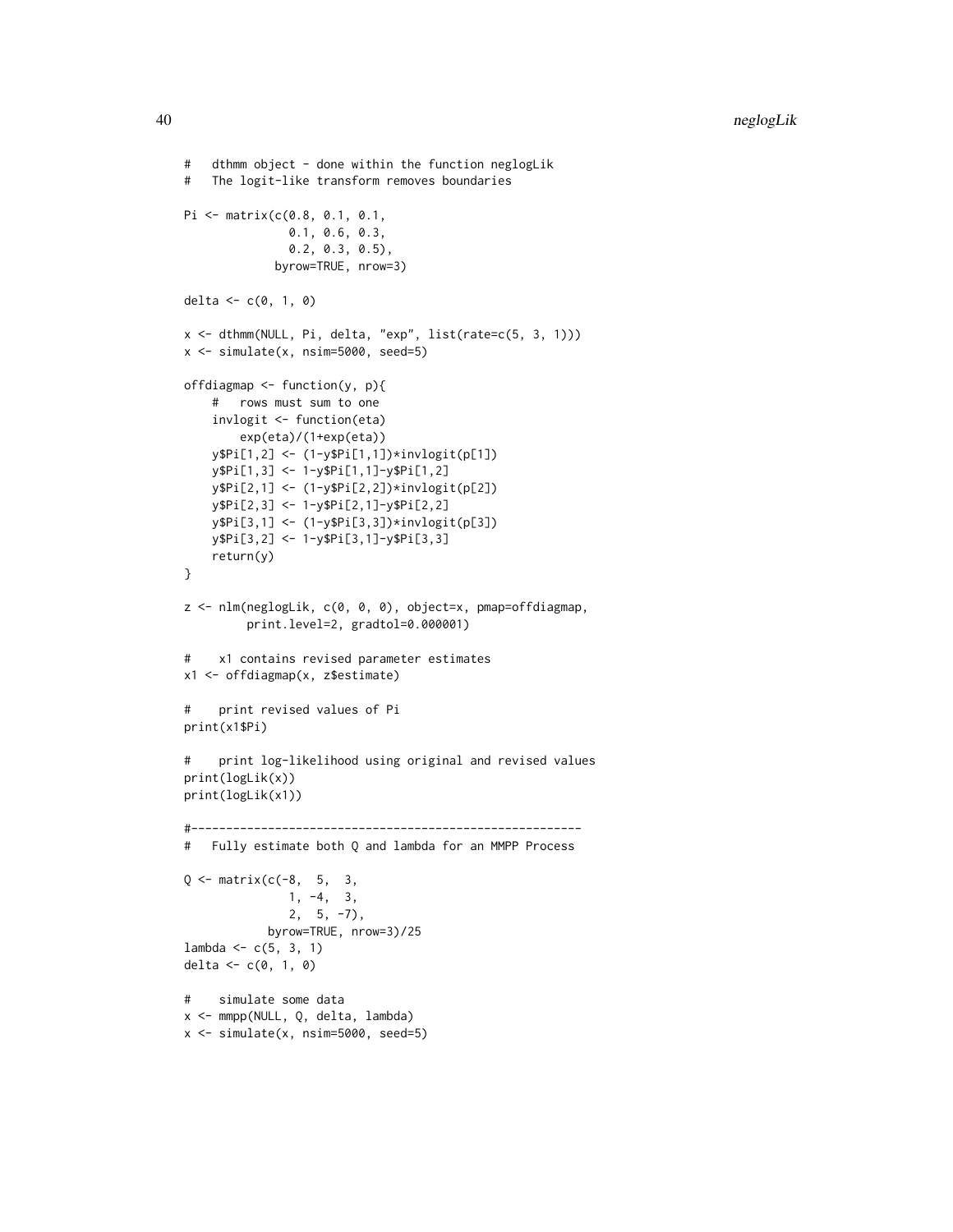#### <span id="page-40-0"></span>probhmm 41

```
allmap \leq function(y, p){
   # maps vector back to Pi and rate
   m <- sqrt(length(p))
   y$Q <- vector2Q(p[1:(m*(m-1))])
   y$lambda <- exp(p[(m^2-m+1):(m^2)])
   return(y)
}
# Start by using the EM algorithm
x1 <- BaumWelch(x, control=bwcontrol(maxiter=10, tol=0.01))
# use above as initial values for the nlm function
# map parameters to a single vector, fixed delta
p <- c(Q2vector(x1$Q), log(x1$lambda))
# Complete estimation using nlm
# Increase iterlim below to achieve convergence
# Has been restricted to minimise time of package checks
z <- nlm(neglogLik, p, object=x, pmap=allmap,
         print.level=2, gradtol=0.000001, iterlim=5)
# mmpp object with estimated parameter values from nlm
x2 <- allmap(x, z$estimate)
# compare log-likelihoods
print(logLik(x))
print(logLik(x1))
print(logLik(x2))
# print final parameter estimates
print(summary(x2))
```
<span id="page-40-1"></span>probhmm *Conditional Distribution Function of DTHMM*

# Description

Calculates the distribution function at each point for a [dthmm](#page-10-1) process given the complete observed process except the given point.

# Usage

```
probhmm(logalpha, logbeta, Pi, delta, cumprob)
```
# Arguments

| logalpha | an $n \times m$ matrix containing the logarithm of the forward probabilities.  |
|----------|--------------------------------------------------------------------------------|
| logbeta  | an $n \times m$ matrix containing the logarithm of the backward probabilities. |
| Pi       | is the $m \times m$ transition probability matrix of the hidden Markov chain.  |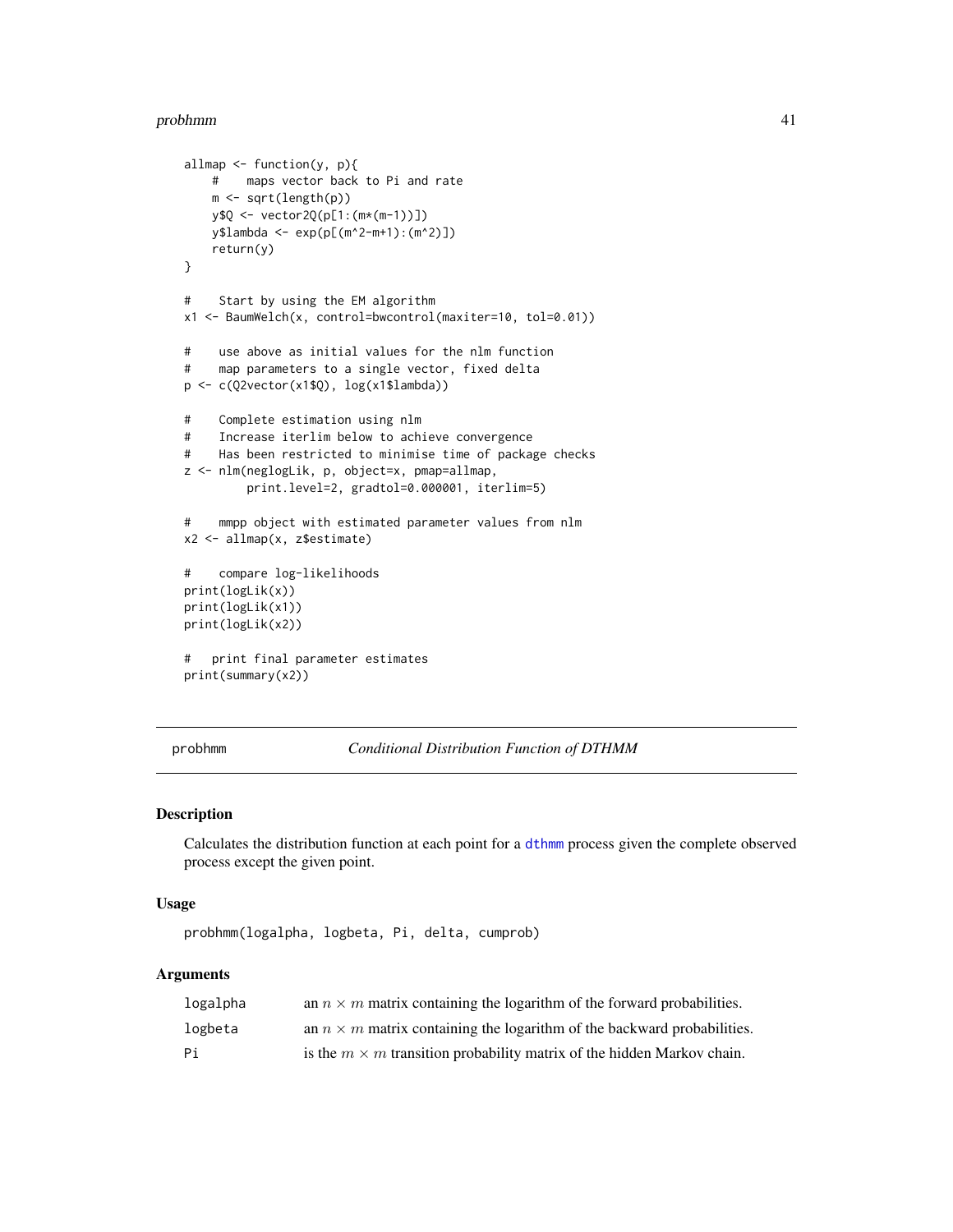<span id="page-41-0"></span>

| delta   | is the marginal probability distribution of the $m$ hidden states at the first time      |
|---------|------------------------------------------------------------------------------------------|
|         | point.                                                                                   |
| cumprob | an $n \times m$ matrix where the $(i, k)$ th element is $Pr{X_i \leq x_i   C_k = c_k}$ . |

# Details

Let  $X^{(-i)}$  denote the entire process, except with the point  $X_i$  removed. The distribution function at the point  $X_i$  is  $\sim$ i $\sim$ 

$$
\Pr\{X_i \le x_i \, | \, X^{(-i)} = x^{(-i)}\}.
$$

This R function calculates the distribution function for each point  $X_i$  for  $i = 1, \dots, n$ . This is done by using the forward and backward probabilities before and after the ith point, respectively.

In the programming code, note the subtraction of the mean. This is to stop underflow when the exponential is taken. Removal of the mean is automatically compensated for by the fact that the same factor is removed in both the numerator and denominator.

# Value

A vector containing the probability.

# See Also

[residuals](#page-41-1)

<span id="page-41-1"></span>residuals *Residuals of Hidden Markov Model*

# <span id="page-41-2"></span>Description

Provides methods for the generic function [residuals](#page-41-1). There is currently no method for objects of class ["mmpp"](#page-30-1).

## Usage

```
## S3 method for class 'dthmm'
residuals(object, ...)
## S3 method for class 'mmglm0'
residuals(object, ...)
## S3 method for class 'mmglm1'
residuals(object, ...)
## S3 method for class 'mmglmlong1'
residuals(object, ...)
```
# Arguments

| object  | an object with class dthmm, mmglm0, mmglm1 or mmglmlong1. |
|---------|-----------------------------------------------------------|
| $\cdot$ | other arguments.                                          |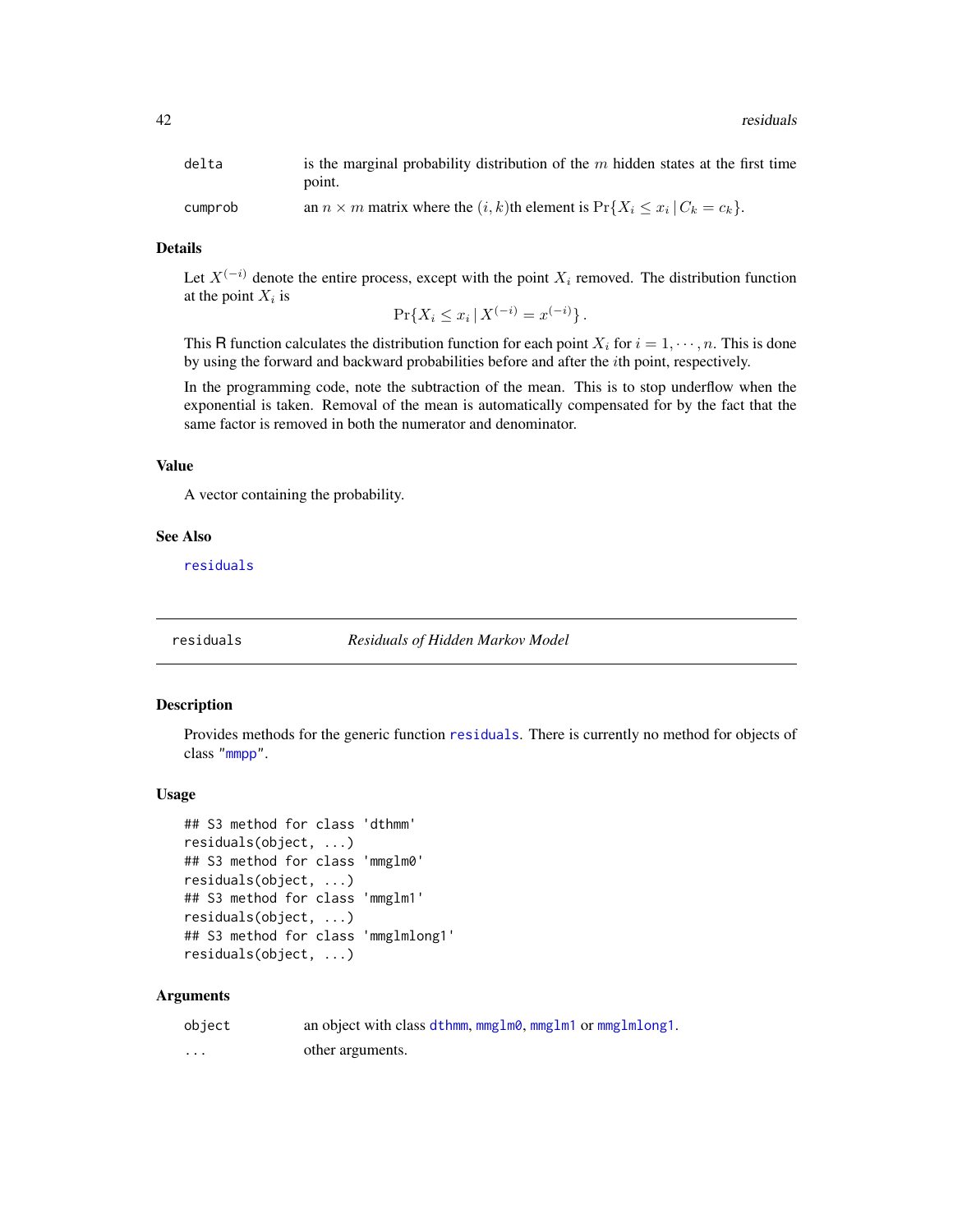#### <span id="page-42-0"></span>residuals 43

# Details

The calculated residuals are *pseudo residuals*. Under satisfactory conditions they have an approximate standard normal distribution. Initially the function [probhmm](#page-40-1) is called. If the model fits satisfactorily, the returned values should be approximately uniformly distributed. Hence by applying the function [qnorm](#page-0-0), the resultant "residuals" should have an approximate standard normal distribution.

A continuity adjustment is made when the observed distribution is discrete. In the case of count distributions (e.g. binomial and Poisson) where the observed count is close to or on the boundary of the domain (e.g. binomial or Poisson count is zero, or binomial count is "n"), the pseudo residuals will give a very poor indication of the models goodness of fit; see the Poisson example below.

The code for the methods ["dthmm"](#page-10-1), ["mmglm0"](#page-22-1), ["mmglm1"](#page-22-1) and ["mmglmlong1"](#page-22-1) can be viewed by appending residuals.dthmm, residuals.mmglm0, residuals.mmglm1 or residuals.mmglmlong1, respectively, to HiddenMarkov:::, on the R command line; e.g. HiddenMarkov:::dthmm. The three colons are needed because these method functions are not in the exported NAMESPACE.

#### Value

A vector containing the pseudo residuals.

Pi <- matrix( $c(1/2, 1/2, 0, 0, 0, 0, 0)$ 

#### Examples

```
# Example Using Beta Distribution
Pi <- matrix(c(0.8, 0.2,
               0.3, 0.7),
             byrow=TRUE, nrow=2)
n < -2000x \le - dthmm(NULL, Pi, c(0,1), "beta",
           list(shape1=c(2, 6), shape2=c(6, 2)))x <- simulate(x, nsim=n, seed=5)
y \leftarrow residuals(x)
w <- hist(y, main="Beta HMM: Pseudo Residuals")
z \leq - seq(-3, 3, 0.01)
points(z, dnorm(z)*n*(w$breaks[2]-w$breaks[1]), col="red", type="l")
box()
qqnorm(y, main="Beta HMM: Q-Q Plot of Pseudo Residuals")
abline(a=0, b=1, lty=3)
abline(h=seq(-2, 2, 1), lty=3)
abline(v=seq(-2, 2, 1), lty=3)
  #-----------------------------------------------
# Example Using Gaussian Distribution
```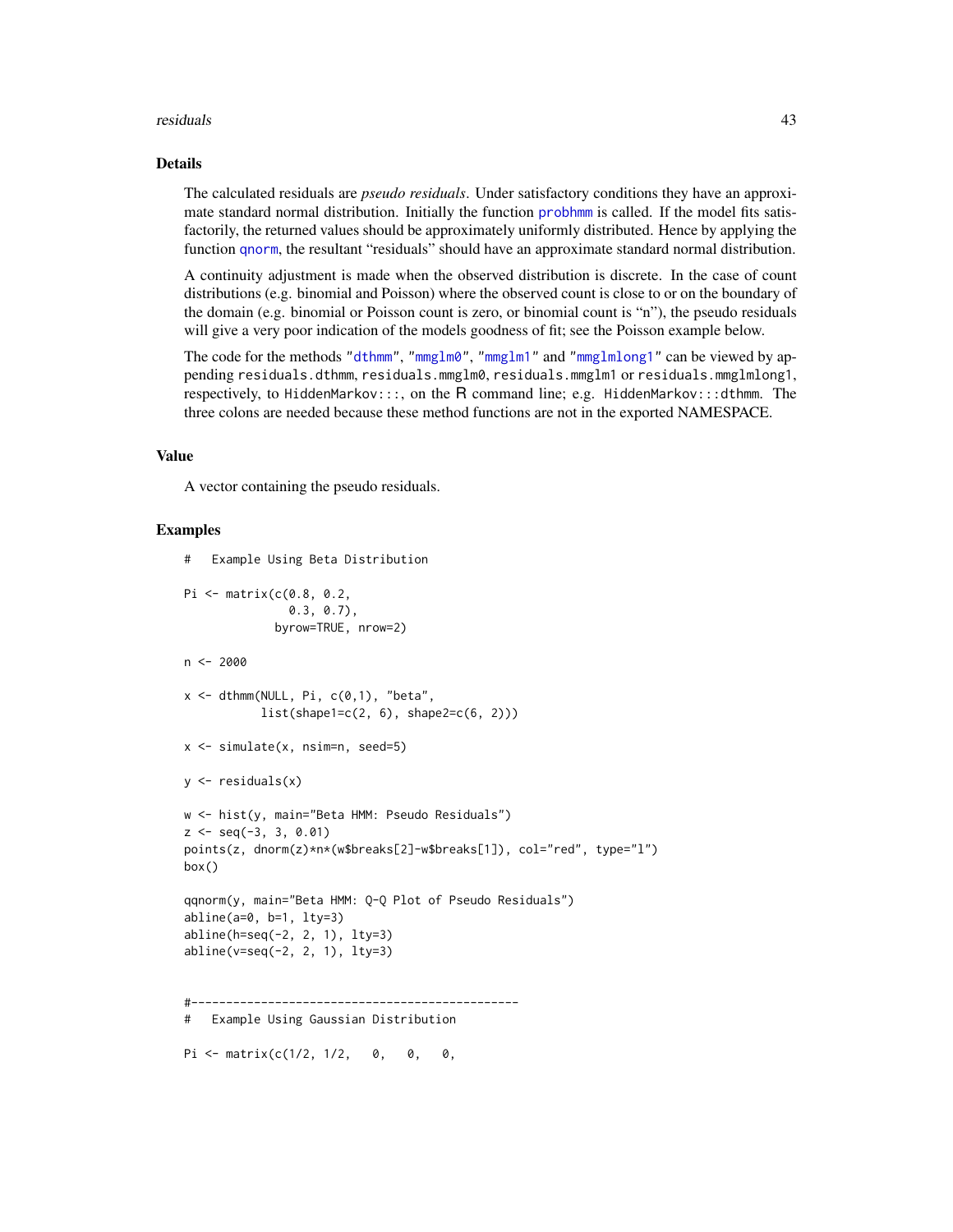```
1/3, 1/3, 1/3, 0, 0,
                 0, 1/3, 1/3, 1/3, 0,
                 0, 0, 1/3, 1/3, 1/3,
                 0, 0, 0, 1/2, 1/2),
             byrow=TRUE, nrow=5)
x \le - dthmm(NULL, Pi, c(0, 1, 0, 0, 0), "norm",
           list(mean=c(1, 4, 2, 5, 3), sd=c(0.5, 1, 1, 0.5, 0.1)))n < -2000x <- simulate(x, nsim=n, seed=5)
y \leftarrow residuals(x)w <- hist(y, main="Gaussian HMM: Pseudo Residuals")
z \leq - seq(-3, 3, 0.01)
points(z, dnorm(z)*n*(w$breaks[2]-w$breaks[1]), col="red", type="l")
box()
qqnorm(y, main="Gaussian HMM: Q-Q Plot of Pseudo Residuals")
abline(a=0, b=1, lty=3)
abline(h=seq(-2, 2, 1), lty=3)
abline(v=seq(-2, 2, 1), lty=3)
#-----------------------------------------------
# Example Using Poisson Distribution
Pi <- matrix(c(0.8, 0.2,
               0.3, 0.7),
             byrow=TRUE, nrow=2)
x \le - dthmm(NULL, Pi, c(0, 1), "pois",
           list(lambda=c(1, 5)), discrete=TRUE)
n < -2000x <- simulate(x, nsim=n, seed=5)
y <- residuals(x)
w <- hist(y, main="Poisson HMM: Pseudo Residuals")
z <- seq(-3, 3, 0.01)
points(z, dnorm(z)*n*(w$breaks[2]-w$breaks[1]), col="red", type="l")
box()
qqnorm(y, main="Poisson HMM: Q-Q Plot of Pseudo Residuals")
abline(a=0, b=1, lty=3)
abline(h=seq(-2, 2, 1), lty=3)
abline(v=seq(-2, 2, 1), lty=3)
```
<span id="page-43-1"></span>simulate *Simulate Hidden Markov Process*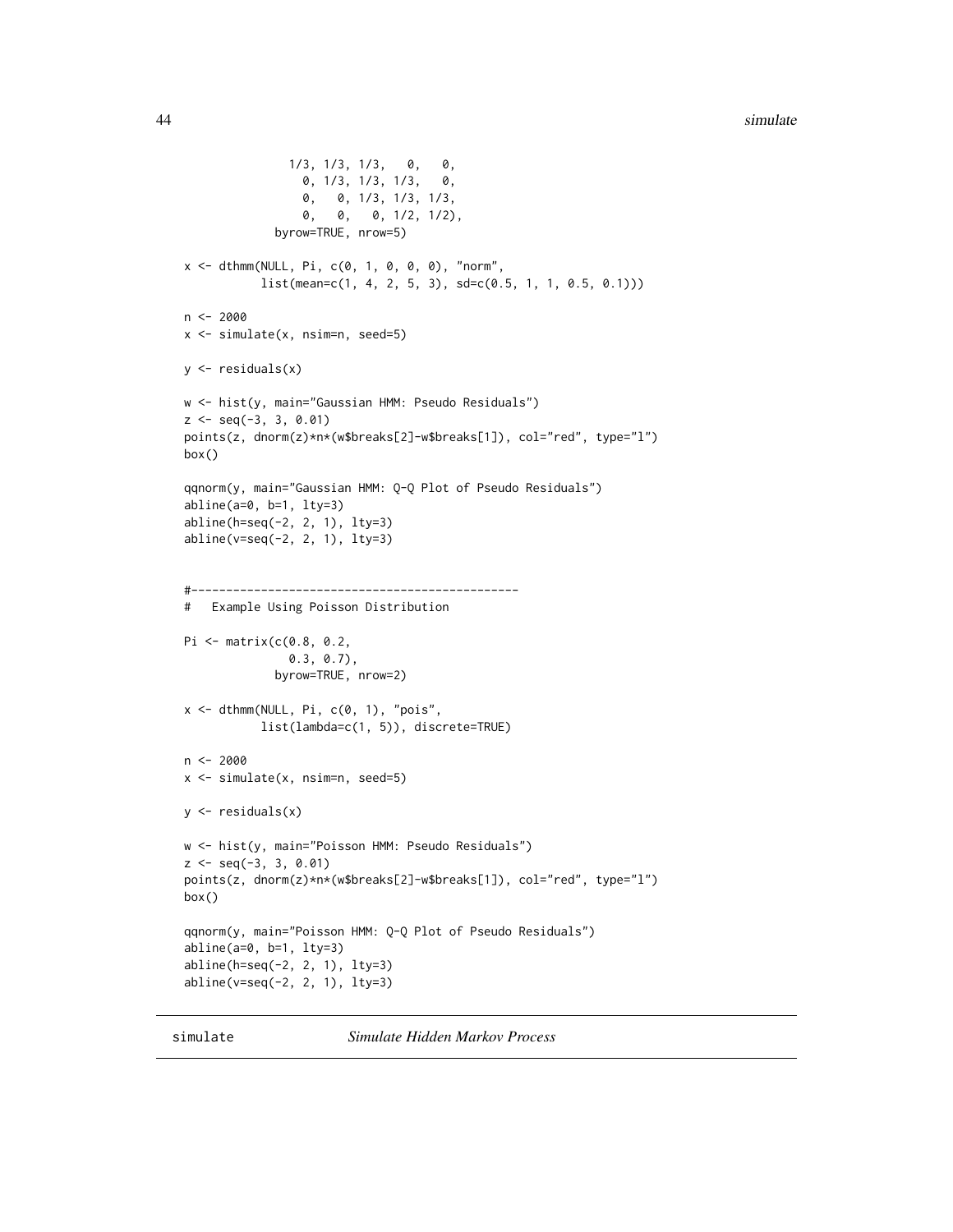#### <span id="page-44-1"></span>simulate 45

# <span id="page-44-0"></span>**Description**

These functions provide methods for the generic function [simulate](#page-43-1).

#### Usage

```
## S3 method for class 'dthmm'
simulate(object, nsim = 1, seed = NULL, ...)## S3 method for class 'mchain'
simulate(object, nsim = 1, seed = NULL, ...)## S3 method for class 'mmglm0'
simulate(object, nsim = 1, seed = NULL, ...)## S3 method for class 'mmglm1'
simulate(object, nsim = 1, seed = NULL, ...)## S3 method for class 'mmglmlong1'
simulate(objject, nsim = 1, seed = NULL, ...)## S3 method for class 'mmpp'
simulate(object, nsim = 1, seed = NULL, ...)
```
# Arguments

| object | an object with class "dthmm", "mchain", "mmglm0", "mmglm1", "mmglmlong1"<br>or $"mmpp"$ . |
|--------|-------------------------------------------------------------------------------------------|
| nsim   | number of points to simulate.                                                             |
| seed   | seed for the random number generator.                                                     |
| .      | other arguments.                                                                          |

# Details

Below details about particular methods are given where necessary.

simulate.mmglm0 If the covariate  $x1$  is NULL, then uniform  $(0,1)$  variables are generated as the values for x1. When the family is "binomial" and size is NULL (i.e. the number of Bernoulli trials are not specified), then they are simulated as  $100+$ rpois(nsim, lambda=5).

The code for the methods ["dthmm"](#page-10-1), ["mchain"](#page-21-1), ["mmglm0"](#page-22-1), ["mmglm1"](#page-22-1),["mmglmlong1"](#page-22-1) and ["mmpp"](#page-30-1) can be viewed by appending simulate.dthmm, simulate.mchain, simulate.mmglm0, simulate.mmglm1, simulate.mmglmlong1 or simulate.mmpp, respectively, to HiddenMarkov:::, on the R command line; e.g. HiddenMarkov:::dthmm. The three colons are needed because these method functions are not in the exported NAMESPACE.

#### Value

The returned object has the same class as the input object and contains the components that were in the input object. Additional components depend on the class as below:

["dthmm"](#page-10-1): it will also have a vector x containing the simulated values;

["mmglm0"](#page-22-1): it will also contain a dataframe x about the glm; and

["mmpp"](#page-30-1): tau contains times of the simulated Poisson events (plus time 0), ys is a vector of states at the time of each event,  $y$  is the sequence of states visited, and  $x$  is the time spent in each state.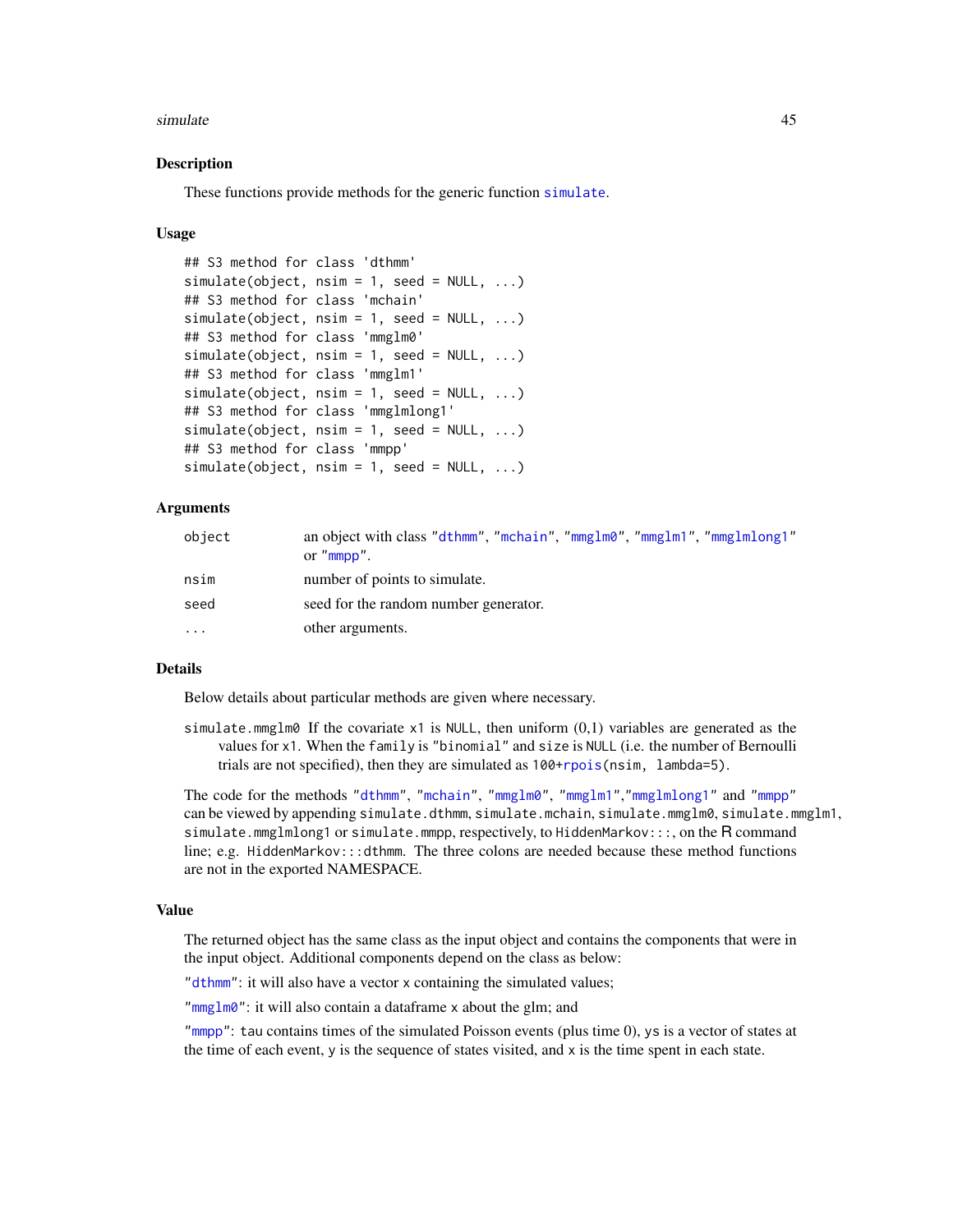# Examples

```
# The hidden Markov chain has 5 states with transition matrix:
Pi <- matrix(c(1/2, 1/2, 0, 0, 0,
              1/3, 1/3, 1/3, 0, 0,
                0, 1/3, 1/3, 1/3, 0,
                0, 0, 1/3, 1/3, 1/3,
                0, 0, 0, 1/2, 1/2),
            byrow=TRUE, nrow=5)
#--------------------------------------------
# simulate a Poisson HMM
x \le - dthmm(NULL, Pi, c(0, 1, 0, 0, 0), "pois",
          list(lambda=c(1, 4, 2, 5, 3)), discrete = TRUE)
x \le -\sin(1) simulate(x, nsim=2000)
# check Poisson means
for (i in 1:5) print(mean(x$x[x$y==i]))
#--------------------------------------------
# simulate a Gaussian HMM
x <- dthmm(NULL, Pi, c(0, 1, 0, 0, 0), "norm",
          list(mean = c(1, 4, 2, 5, 3), sd = c(0.5, 1, 1, 0.5, 0.1)))x <- simulate(x, nsim=2000)
# check means and standard deviations
for (i in 1:5) print(mean(x$x[x$y==i]))
for (i in 1:5) print(sd(x*x[x$y==i]))
```
<span id="page-45-1"></span>summary *Summary of Hidden Markov Model*

# Description

Provides methods for the generic function [summary](#page-45-1).

# Usage

```
## S3 method for class 'dthmm'
summary(object, ...)
## S3 method for class 'mmglm0'
summary(object, ...)
## S3 method for class 'mmglm1'
summary(object, ...)
## S3 method for class 'mmglmlong1'
```
<span id="page-45-0"></span>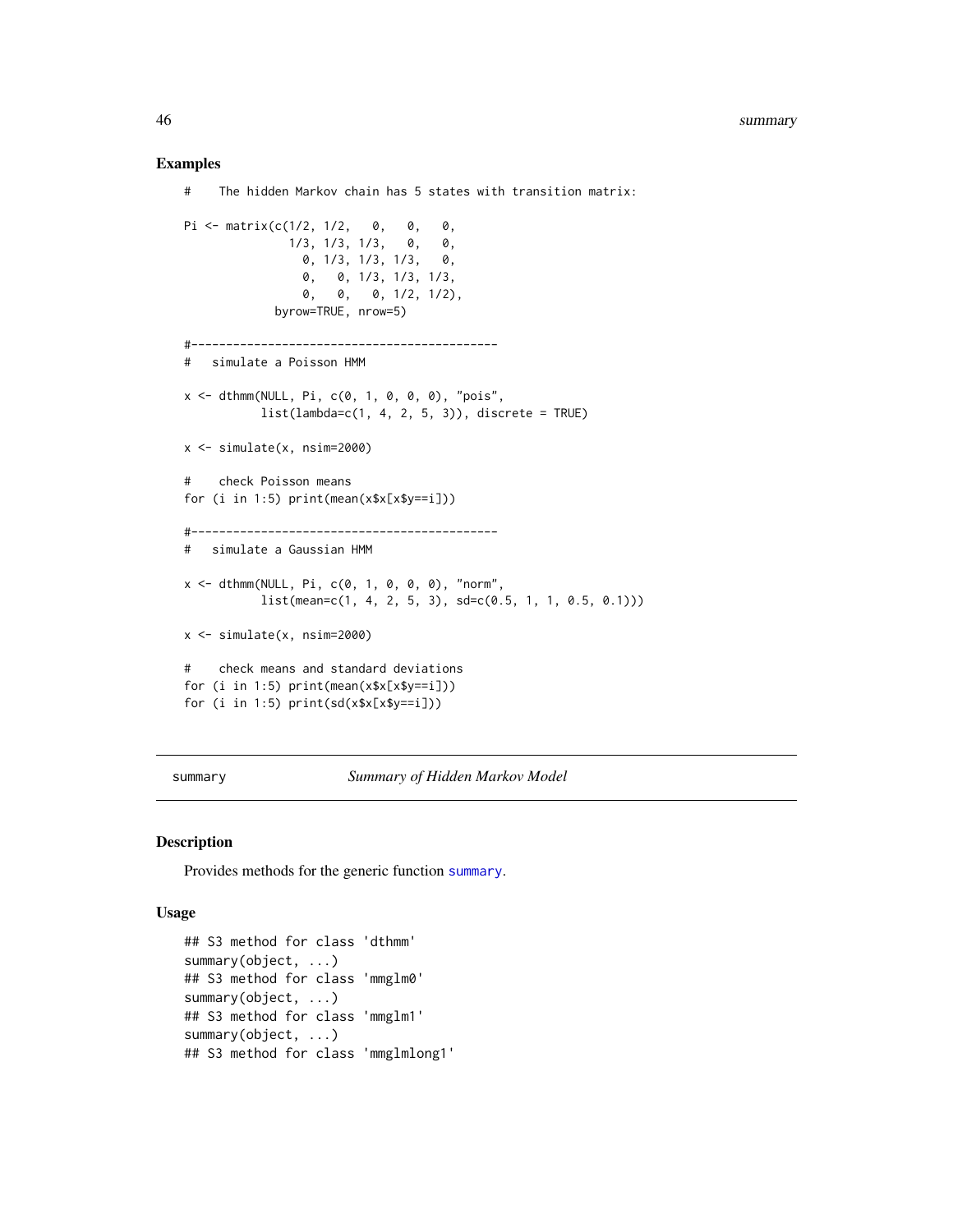# <span id="page-46-0"></span>Transform-Parameters 47

```
summary(object, ...)
## S3 method for class 'mmpp'
summary(object, ...)
```
# Arguments

| object            | an object with class "dthmm", "mmglm0", "mmglm1", "mmglmlong1" or "mmpp". |
|-------------------|---------------------------------------------------------------------------|
| $\cdot\cdot\cdot$ | other arguments.                                                          |

# **Details**

The code for the methods ["dthmm"](#page-10-1), ["mmglm0"](#page-22-1), ["mmglm1"](#page-22-1),["mmglmlong1"](#page-22-1) and ["mmpp"](#page-30-1) can be viewed by appending summary.dthmm, summary.mmglm0, summary.mmglm1, summary.mmglmlong1 or summary.mmpp, respectively, to HiddenMarkov:::, on the R command line; e.g. HiddenMarkov:::dthmm. The three colons are needed because these method functions are not in the exported NAMESPACE.

# Value

A list object with a reduced number of components, mainly the parameter values.

# Examples

```
Pi <- matrix(c(0.8, 0.2,
               0.3, 0.7),
             byrow=TRUE, nrow=2)
x \le - dthmm(NULL, Pi, c(0, 1), "beta",
           list(shape1=c(2, 6), shape2=c(6, 2)))x <- simulate(x, nsim=2000)
print(summary(x))
```
<span id="page-46-2"></span>Transform-Parameters *Transform Transition or Rate Matrices to Vector*

# <span id="page-46-1"></span>Description

These functions transform  $m \times m$  transition probability matrices or Q matrices to a vector of length  $m(m-1)$ , and back. See Details.

# Usage

```
Pi2vector(Pi)
vector2Pi(p)
Q2vector(Q)
vector2Q(p)
```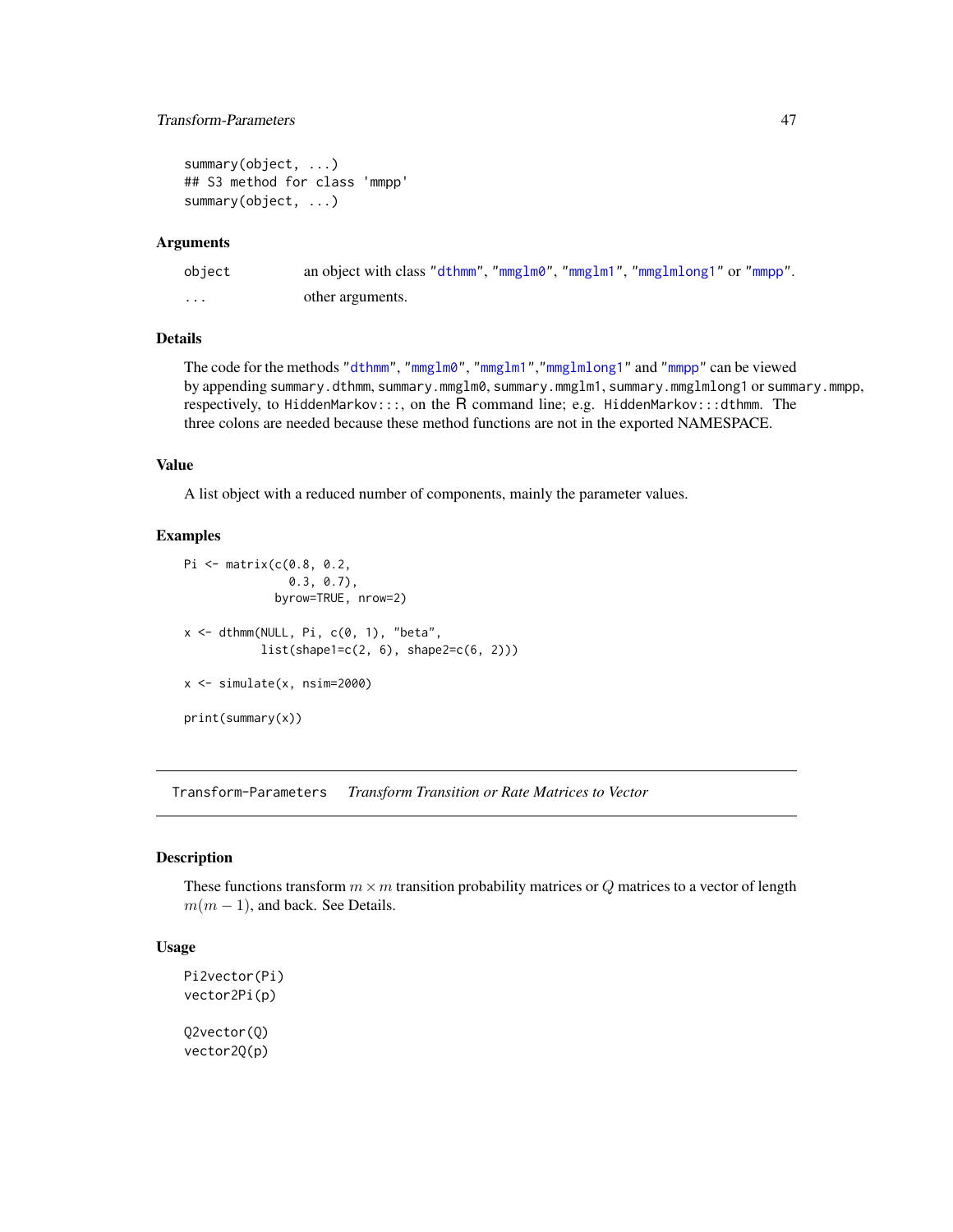# <span id="page-47-0"></span>Arguments

| Pi  | an $m$ by $m$ transition probability matrix. |
|-----|----------------------------------------------|
| - 0 | an $m$ by $m$ rate matrix.                   |
| D   | a vector of length $m(m-1)$ .                |

# Details

The function Pi2vector maps the  $m$  by  $m$  transition probability matrix of a discrete time HMM to a vector of length  $m(m - 1)$ , and vector2Pi has the reverse effect. They use a logit like transformation so that the parameter space is on the whole real line thus avoiding hard boundaries which cause problems for many optimisation procedures (see [neglogLik](#page-36-1)).

Similarly, the function Q2vector maps the  $m$  by  $m$  rate matrix  $Q$  of an MMPP process to a vector of length  $m(m - 1)$ , and vector 2Q has the reverse effect. They use a log transformation so that the parameter space is on the whole real line thus avoiding hard boundaries which cause problems for many optimisation procedures (see [neglogLik](#page-36-1)).

# Value

The functions Pi2vector and Q2vector return a vector of length  $m(m-1)$ , the function vector2Pi returns an m by m transition probability matrix, and vector 20 returns an  $m \times m$  rate matrix Q.

# See Also

[neglogLik](#page-36-1)

# **Examples**

```
Pi <- matrix(c(0.8, 0.1, 0.1,
              0.1, 0.6, 0.3,
              0.2, 0.3, 0.5),
             byrow=TRUE, nrow=3)
print(vector2Pi(Pi2vector(Pi)))
#------------------------------------------------
Q \le - matrix(c(-8, 5, 3,
              1, -4, 3,
              2, 5, -7,
            byrow=TRUE, nrow=3)
print(vector2Q(Q2vector(Q)))
```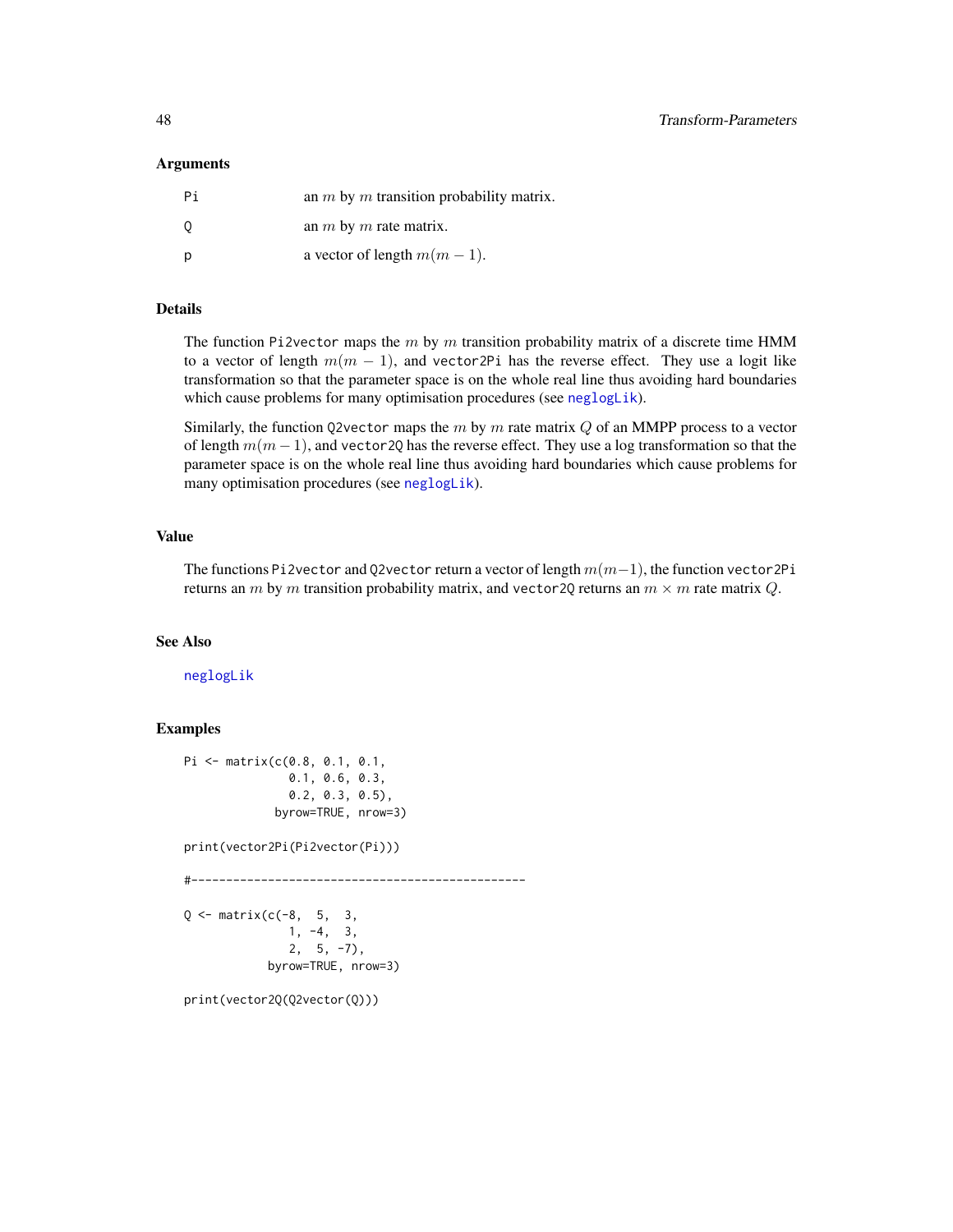<span id="page-48-1"></span><span id="page-48-0"></span>

#### <span id="page-48-2"></span>Description

Provides methods for the generic function [Viterbi](#page-48-1). This predicts the most likely sequence of Markov states given the observed dataset. There is currently no method for objects of class ["mmpp"](#page-30-1).

#### Usage

```
## S3 method for class 'dthmm'
Viterbi(object, ...)
## S3 method for class 'mmglm0'
Viterbi(object, ...)
## S3 method for class 'mmglm1'
Viterbi(object, ...)
## S3 method for class 'mmglmlong1'
Viterbi(object, ...)
```
#### Arguments

| object | an object with class "dthmm", "mmglm0", "mmglm1" or "mmglmlong1". |
|--------|-------------------------------------------------------------------|
| .      | other arguments.                                                  |

# Details

The purpose of the Viterbi algorithm is to *globally decode* the underlying hidden Markov state at each time point. It does this by determining the sequence of states  $(k_1^*, \dots, k_n^*)$  which maximises the joint distribution of the hidden states given the entire observed process, i.e.

$$
(k_1^*, \cdots, k_n^*) = \underset{k_1, \cdots, k_n \in \{1, 2, \cdots, m\}}{\text{argmax}} \Pr\{C_1 = k_1, \cdots, C_n = k_n \, | \, X^{(n)} = x^{(n)}\}.
$$

The algorithm has been taken from Zucchini (2005), however, we calculate sums of the logarithms of probabilities rather than products of probabilities. This lessens the chance of numerical underflow. Given that the logarithmic function is monotonically increasing, the *argmax* will still be the same. Note that *argmax* can be evaluated with the R function [which.max](#page-0-0).

Determining the *a posteriori* most probable state at time i is referred to as *local decoding*, i.e.

$$
k_i^* = \underset{k \in \{1, 2, \cdots, m\}}{\text{argmax}} \Pr\{C_i = k \, | \, X^{(n)} = x^{(n)}\}.
$$

Note that the above probabilities are calculated by the function [Estep](#page-16-1), and are contained in  $\iota[i,j]$ (output from Estep), i.e.  $k_i^*$  is simply which.max(u[i,]).

The code for the methods ["dthmm"](#page-10-1), ["mmglm0"](#page-22-1), ["mmglm1"](#page-22-1) and ["mmglmlong1"](#page-22-1) can be viewed by appending Viterbi.dthmm, Viterbi.mmglm0, Viterbi.mmglm1 or Viterbi.mmglmlong1, respectively, to HiddenMarkov:::, on the R command line; e.g. HiddenMarkov:::dthmm. The three colons are needed because these method functions are not in the exported NAMESPACE.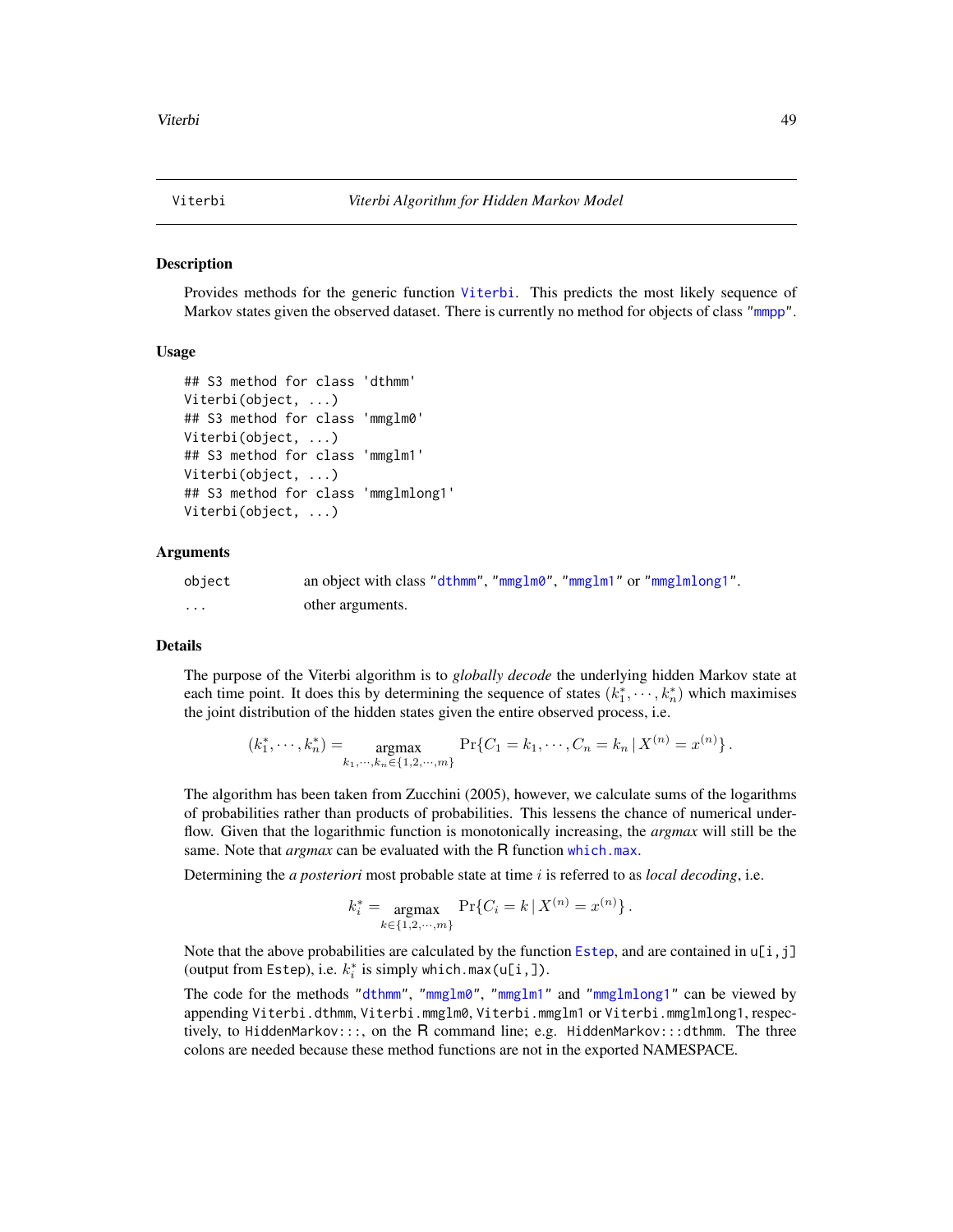# <span id="page-49-0"></span>Value

A vector of length n containing integers  $(1, \dots, m)$  representing the hidden Markov states for each node of the chain.

# References

Cited references are listed on the [HiddenMarkov](#page-1-1) manual page.

# Examples

```
Pi <- matrix(c(1/2, 1/2, 0, 0, 0,
               1/3, 1/3, 1/3, 0, 0,
                 0, 1/3, 1/3, 1/3, 0,
                 0, 0, 1/3, 1/3, 1/3,
                 0, 0, 0, 1/2, 1/2),
             byrow=TRUE, nrow=5)
delta <- c(0, 1, 0, 0, 0)
lambda < -c(1, 4, 2, 5, 3)m \leftarrow nrow(Pi)x <- dthmm(NULL, Pi, delta, "pois", list(lambda=lambda), discrete=TRUE)
x \le -\sin(1) simulate(x, nsim=2000)
#------ Global Decoding ------
states <- Viterbi(x)
states <- factor(states, levels=1:m)
# Compare predicted states with true states
# p[j,k] = Pr{Viterbi predicts state k | true state is j}
p <- matrix(NA, nrow=m, ncol=m)
for (j in 1:m){
   a \leftarrow (x\ y==j)
   p[j,] <- table(states[a])/sum(a)
}
print(p)
#------ Local Decoding ------
# locally decode at i=100
print(which.max(Estep(x$x, Pi, delta, "pois", list(lambda=lambda))$u[100,]))
#---------------------------------------------------
# simulate a beta HMM
Pi <- matrix(c(0.8, 0.2,
              0.3, 0.7),
             byrow=TRUE, nrow=2)
delta \leq c(0, 1)y <- seq(0.01, 0.99, 0.01)
```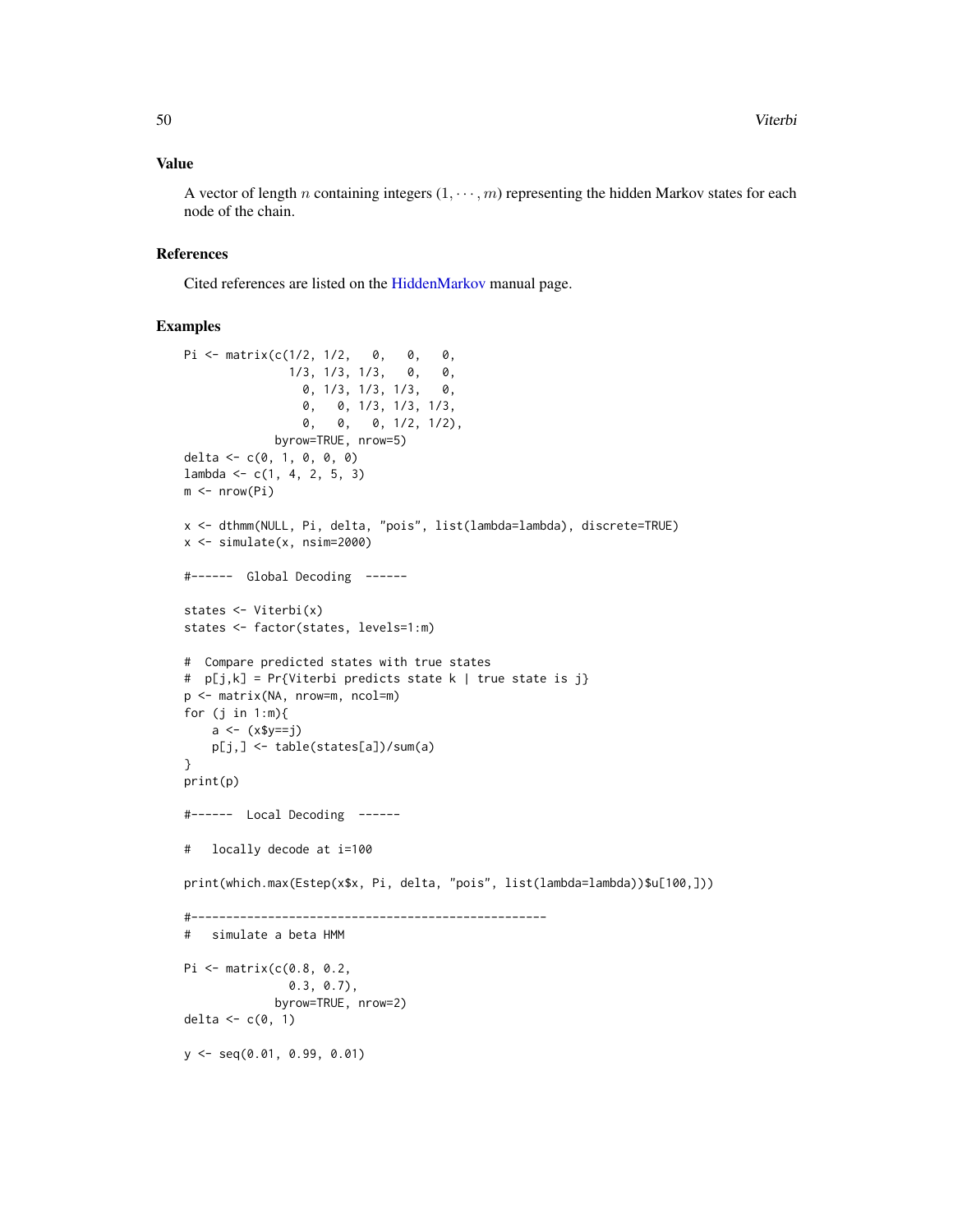# Viterbi 51

```
plot(y, dbeta(y, 2, 6), type="l", ylab="Density", col="blue")
points(y, dbeta(y, 6, 2), type="l", col="red")
n < - 100x <- dthmm(NULL, Pi, delta, "beta",
           list(shape1=c(2, 6), shape2=c(6, 2)))
x <- simulate(x, nsim=n)
# colour denotes actual hidden Markov state
plot(1:n, x$x, type="l", xlab="Time", ylab="Observed Process")
points((1:n)[x$y==1], x$x[x$y==1], col="blue", pch=15)
points((1:n)[x$y==2], x$x[x$y==2], col="red", pch=15)
states <- Viterbi(x)
# mark the wrongly predicted states
wrong \leq (states != x\y)
points((1:n)[wrong], x$x[wrong], pch=1, cex=2.5, lwd=2)
```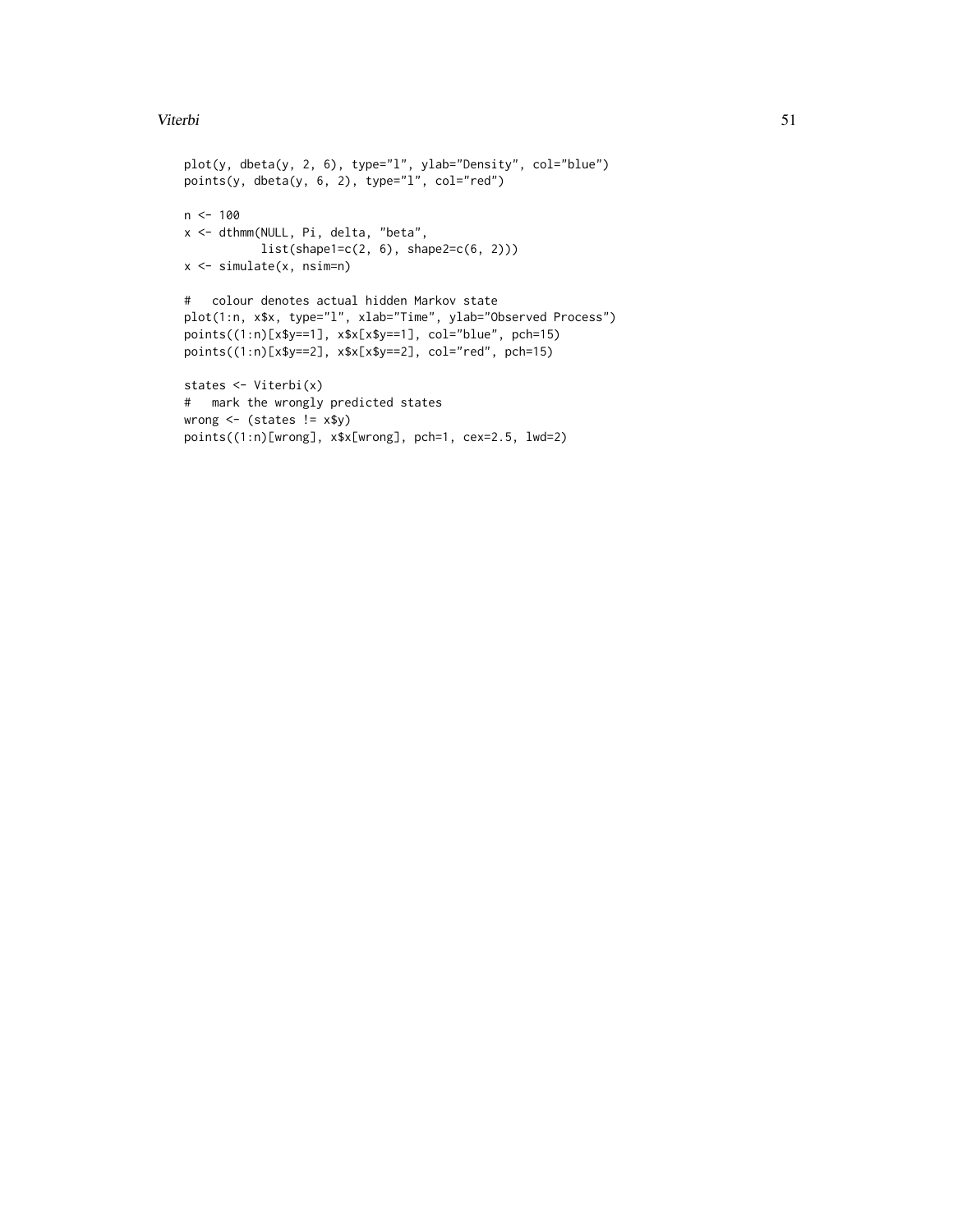# <span id="page-51-0"></span>**Index**

∗Topic classes dthmm, [11](#page-10-0) mchain, [22](#page-21-0) mmglm, [23](#page-22-0) mmpp, [31](#page-30-0) ∗Topic datagen simulate, [45](#page-44-1) ∗Topic distribution compdelta, [10](#page-9-0) forwardback, [19](#page-18-0) probhmm, [41](#page-40-0) ∗Topic documentation Change Log, [7](#page-6-0) Demonstration, [11](#page-10-0) HiddenMarkov-package, [2](#page-1-0) ∗Topic methods BaumWelch, [4](#page-3-0) logLik, [21](#page-20-0) residuals, [42](#page-41-0) simulate, [45](#page-44-1) summary, [46](#page-45-0) Viterbi, [49](#page-48-0) ∗Topic misc mmglm-2nd-level-functions, [30](#page-29-0) mmpp-2nd-level-functions, [32](#page-31-0) Transform-Parameters, [47](#page-46-0) ∗Topic optimize BaumWelch, [4](#page-3-0) bwcontrol, [6](#page-5-0) Estep, [17](#page-16-0) Mstep, [33](#page-32-0) neglogLik, [37](#page-36-0) Transform-Parameters, [47](#page-46-0) Viterbi, [49](#page-48-0) backward *(*forwardback*)*, [19](#page-18-0) BaumWelch, *[2](#page-1-0)*, [4,](#page-3-0) *[6,](#page-5-0) [7](#page-6-0)*, *[14](#page-13-0)*, *[17,](#page-16-0) [18](#page-17-0)*, *[33](#page-32-0)*, *[36](#page-35-0)*, *[38,](#page-37-0) [39](#page-38-0)* BaumWelch.dthmm, *[8](#page-7-0)* BaumWelch.mmglmlong1, *[8,](#page-7-0) [9](#page-8-0)* BaumWelch.mmpp, *[8](#page-7-0)*

Beta, *[12](#page-11-0)*, *[34](#page-33-0)* Binomial, *[12](#page-11-0)*, *[34](#page-33-0)* bwcontrol, *[4](#page-3-0)*, [6](#page-5-0) Change Log, [7](#page-6-0) Changes *(*Change Log*)*, [7](#page-6-0) compdelta, [10,](#page-9-0) *[14](#page-13-0)* dbinom, *[13](#page-12-0)* Demonstration, [11](#page-10-0) dnorm, *[13](#page-12-0)*, *[17](#page-16-0)*, *[19](#page-18-0)*, *[35](#page-34-0)* dpois, *[13](#page-12-0)*, *[17](#page-16-0)*, *[19](#page-18-0)* dthmm, *[2](#page-1-0)*, *[4,](#page-3-0) [5](#page-4-0)*, *[7,](#page-6-0) [8](#page-7-0)*, *[10](#page-9-0)*, [11,](#page-10-0) *[17](#page-16-0)[–19](#page-18-0)*, *[21](#page-20-0)*, *[24](#page-23-0)*, *[33](#page-32-0)[–36](#page-35-0)*, *[38](#page-37-0)*, *[41](#page-40-0)[–43](#page-42-0)*, *[45](#page-44-1)*, *[47](#page-46-0)*, *[49](#page-48-0)* Estep, *[5](#page-4-0)*, *[7](#page-6-0)*, [17,](#page-16-0) *[33](#page-32-0)*, *[36](#page-35-0)*, *[49](#page-48-0)* Estep.mmglm1 *(*mmglm-2nd-level-functions*)*, [30](#page-29-0) Estep.mmpp, *[7,](#page-6-0) [8](#page-7-0)* Estep.mmpp *(*mmpp-2nd-level-functions*)*, [32](#page-31-0) Exponential, *[12](#page-11-0)* family, *[23,](#page-22-0) [24](#page-23-0)* forward *(*forwardback*)*, [19](#page-18-0) forwardback, *[7,](#page-6-0) [8](#page-7-0)*, *[10](#page-9-0)*, [19](#page-18-0) forwardback.dthmm, *[8](#page-7-0)* forwardback.mmpp, *[7,](#page-6-0) [8](#page-7-0)*, *[10](#page-9-0)* forwardback.mmpp *(*mmpp-2nd-level-functions*)*, [32](#page-31-0) GammaDist, *[12](#page-11-0)*, *[34](#page-33-0)* glm, *[23–](#page-22-0)[25](#page-24-0)* HiddenMarkov, *[6](#page-5-0)[–9](#page-8-0)*, *[14](#page-13-0)*, *[18](#page-17-0)*, *[20](#page-19-0)*, *[25](#page-24-0)*, *[31,](#page-30-0) [32](#page-31-0)*, *[50](#page-49-0)* HiddenMarkov *(*HiddenMarkov-package*)*, [2](#page-1-0) HiddenMarkov-package, [2](#page-1-0)

list, *[5](#page-4-0)*, *[12](#page-11-0)*, *[22](#page-21-0)*, *[25](#page-24-0)*, *[31](#page-30-0)* Logistic, *[12](#page-11-0)*, *[34](#page-33-0)* logLik, *[2](#page-1-0)*, *[6](#page-5-0)*, *[8](#page-7-0)*, *[20,](#page-19-0) [21](#page-20-0)*, [21](#page-20-0)